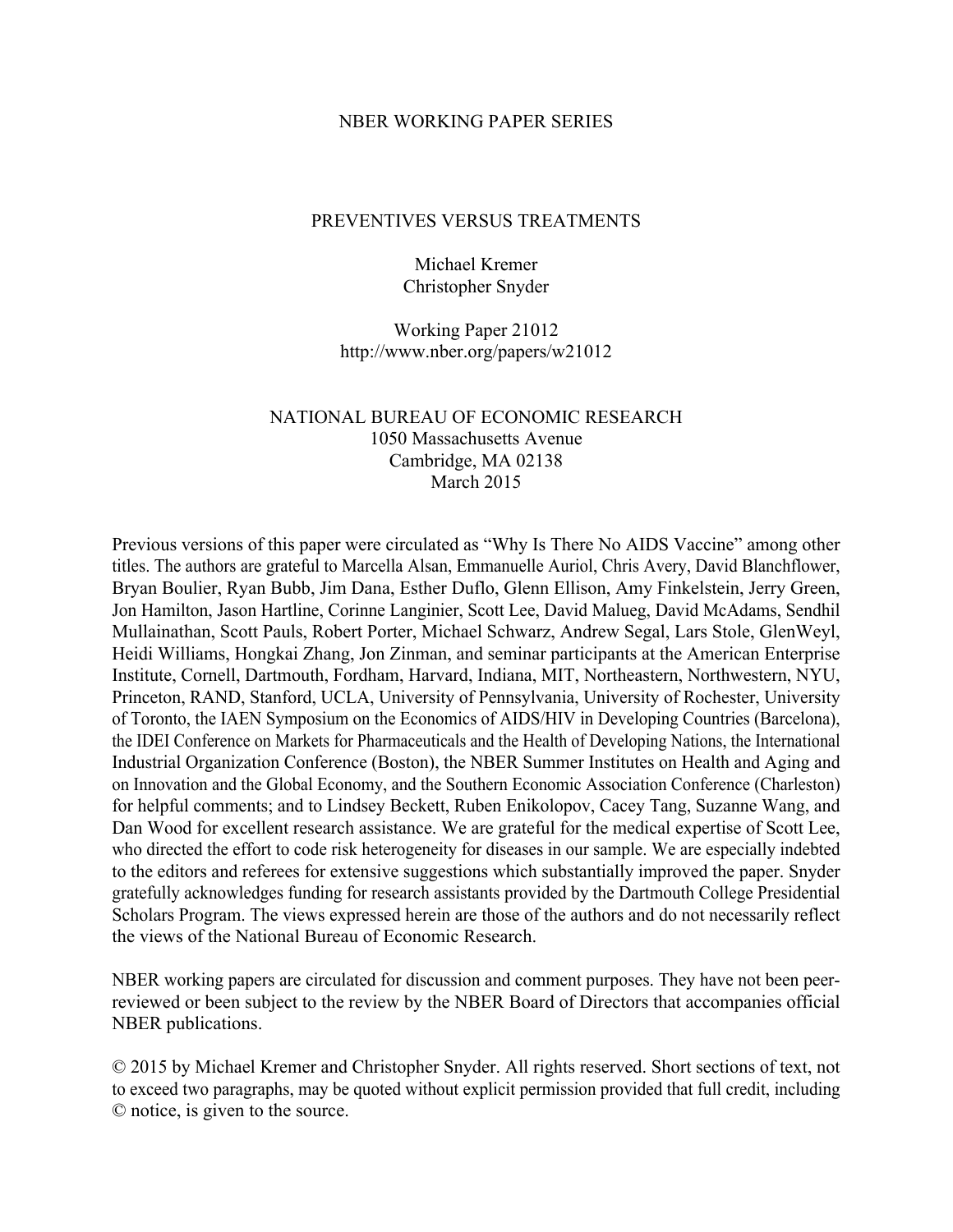Preventives Versus Treatments Michael Kremer and Christopher Snyder NBER Working Paper No. 21012 March 2015 JEL No. D42,I18,L11,O31

## **ABSTRACT**

Preventives are sold ex ante, before disease status is realized, while treatments are sold ex post. Even if the mean of the ex ante distribution of consumer values is the same as that ex post, the shape of the distributions may differ, generating a difference between the surplus each product can extract. If, for example, consumers differ only in ex ante disease risk, then a monopolist would have more difficulty extracting surplus with a preventive than with a treatment because treatment consumers, having contracted the disease, no longer differ in disease risk. We show that the ratio of preventive to treatment producer surplus can be arbitrarily small, in particular when the distribution of consumer values has a Zipf shape and the disease is rare. The firm's bias toward treatments can be reversed, for example, if the source of private information is disease severity learned ex post. The difference between the producer surplus earned from the products can result in distorted R&D incentives; the deadweight loss from this distortion can be as large as the entire producer-surplus difference. Calibrations for HIV and heart attacks based on risk factors in the U.S. population suggest that the distribution of disease risk is sufficiently Zipf-similar to generate substantial differences between producer surplus from preventives and treatments. Empirically, we find that proxies for the Zipf-similarity of the disease-risk distribution are associated a significantly lower likelihood of vaccine development but not drug development.

Michael Kremer Harvard University Department of Economics Littauer Center M20 Cambridge, MA 02138 and NBER mkremer@fas.harvard.edu

Christopher Snyder Department of Economics Dartmouth College 301 Rockefeller Hall Hanover, NH 03755 and NBER chris.snyder@dartmouth.edu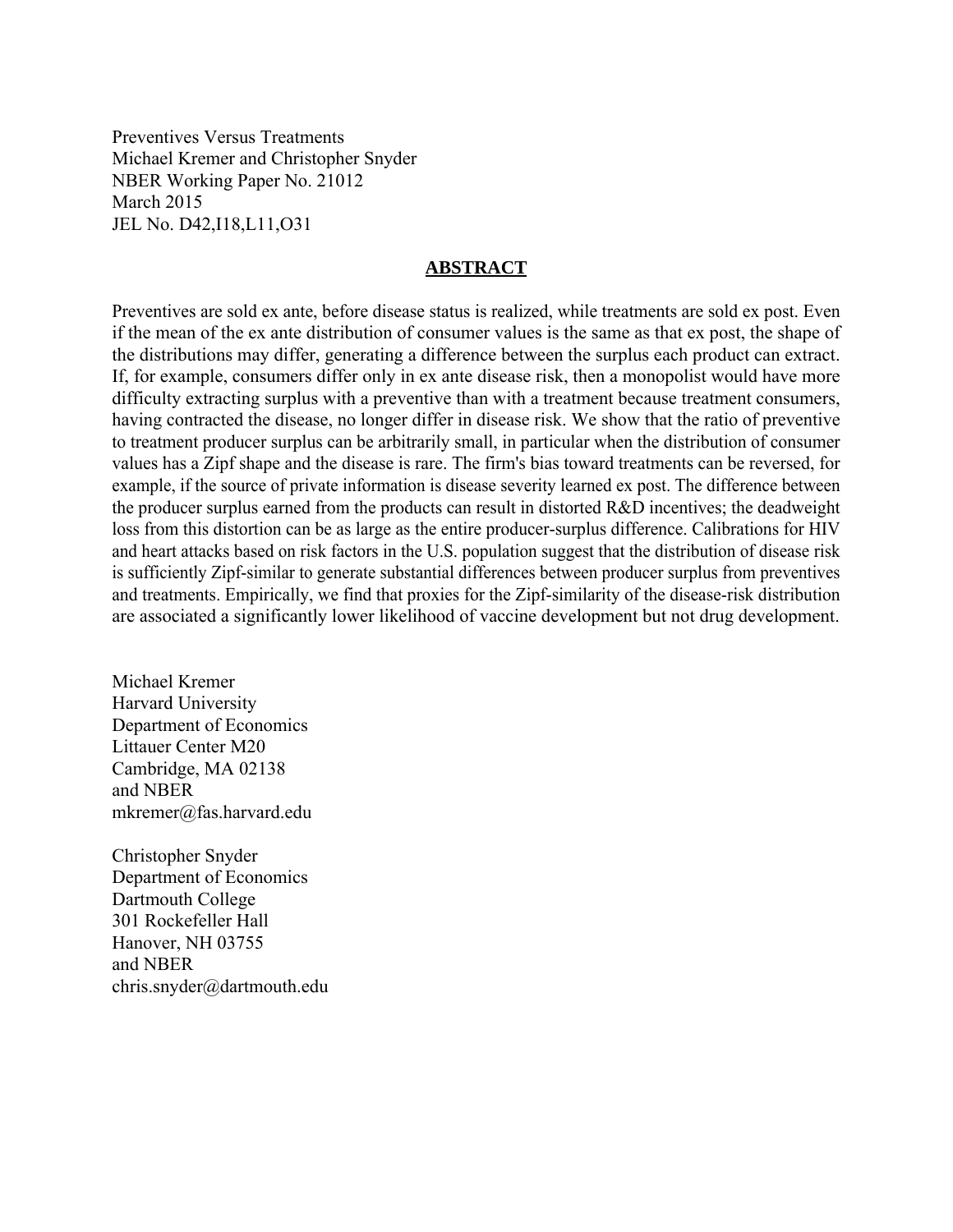# 1. Introduction

Many industry observers and public health advocates believe that disease preventives are inherently less lucrative than treatments (see, e.g., Rosenberg 1999). Thomas (2002) and others have argued that private incentives for research and development (R&D) on preventives fall far short of social needs particularly in the case of human immunodeficiency virus (HIV). Consistent with this view, the manufacturer did not secure the approval of Truvada as an HIV preventive until eight years after its initial approval as an HIV treatment, and the revenue generated by its use as a treatment continues to dwarf that from its use as a preventive. Commentators have argued that weak preventive incentives call for government involvement, and indeed governments have undertaken special programs to support preventive R&D for HIV and other diseases, programs including the International AIDS Vaccine Initiative (IAVI), the U.S. Advisory Council on Immunization Policy (ACIP), and the Pneumococcus Advance Market Commitment.

The delay in the development of any particular product such as Truvada could be ascribed to a variety of forces. The analysis in this paper will shed light on one determinant of the gap between private and social R&D incentives. We argue that differences in the distribution of consumer values at the time preventives and treatments are sold can affect the manufacturer's ability to extract surplus with the products. The difference in producer surplus can drive a wedge between private and social incentives to invest in the two products.

To see the logic, consider an example in which a monopoly pharmaceutical manufacturer sells directly to rational, risk-neutral, completely patient consumers. The firm can develop a preventive or a treatment, each of which has its own associated R&D cost. To make the example as simple as possible, assume both the preventive and treatment have no production costs, are perfectively effective, costless to manufacture, and have no side effects. Suppose the harm to a consumer from contracting the disease is \$100. Assume that the firm knows the distribution of disease risk in the population but not an individual's risk (or at least cannot price discriminate based on this risk).

Suppose first there is no heterogeneity in disease risk in the population. In particular, assume there are 100 consumers who have a 19% chance of contracting the disease. The firm would earn \$1,900 from a preventive by selling it to all 100 consumers at a price equal to their expected harm of \$19. The firm would earn \$1,900 in expectation from a treatment by selling it to the 19 consumers expected to contract the disease at a price equal to avoided harm of \$100. The producer surplus is the same from either product, so the firm develops whichever has lower R&D costs. Since the firm captures all of the social surplus created by each product, it would choose to develop the same product as a social planner.

Now incorporate consumer heterogeneity by assuming that they have two types: 90 have a 10% disease risk and 10 have a 100% risk. As before, 19 consumers are expected to contract the disease, so the firm continues to earn \$1,900 in expectation from a treatment. However the firm now earns less from a preventive. It can either sell only to high-risk consumers at \$100 or to all consumers at \$10. Either way, producer surplus from a preventive falls to \$1,000, biasing the firm away from developing a preventive toward a treatment. The bias can result in substantial distortions. To see how large, suppose R&D costs are slightly less than \$1,900 for a treatment and slightly more than \$1,000 for a preventive. Then the firm develops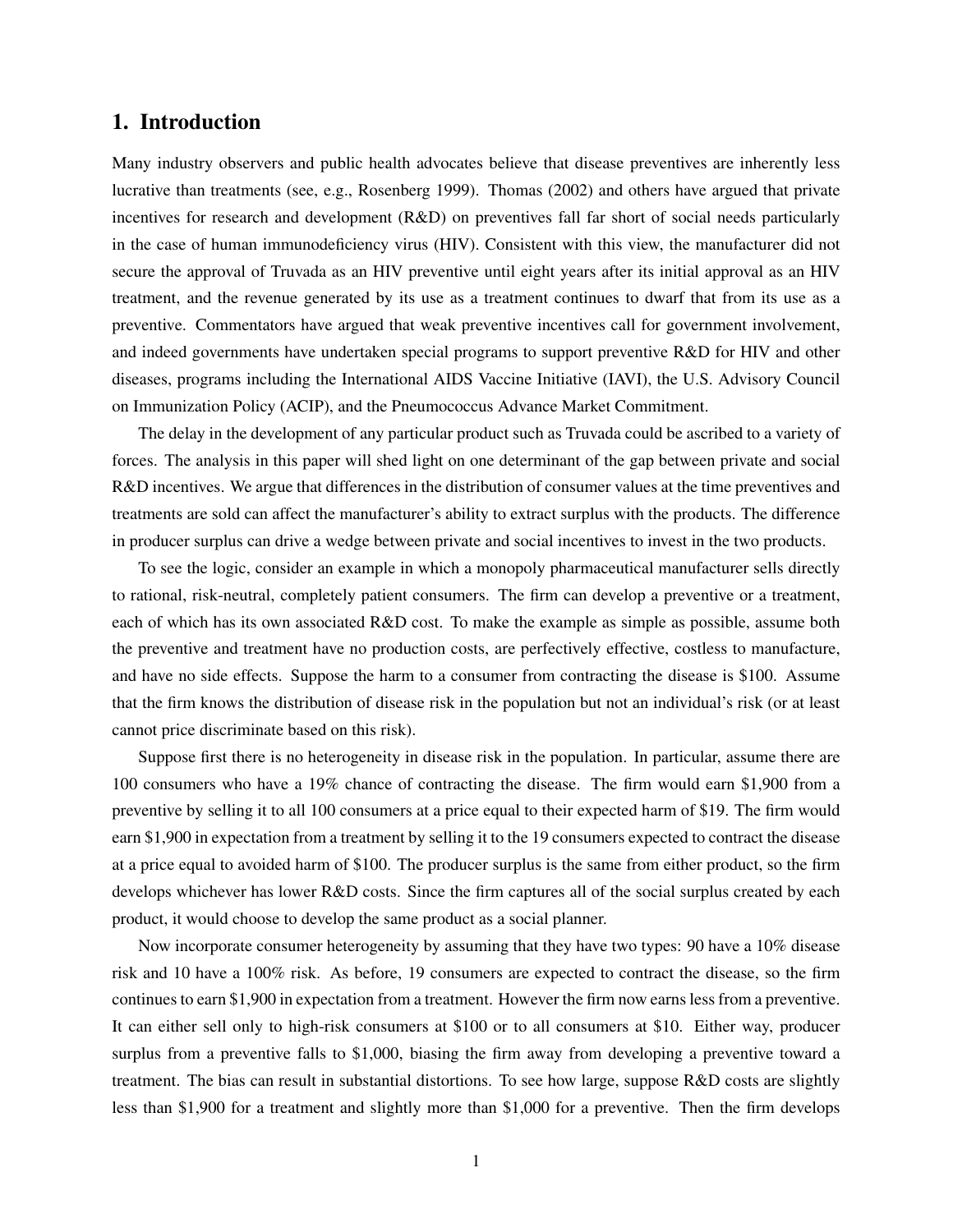a treatment while a social planner would prefer a preventive because it also eliminates the entire \$1,900 disease burden while saving nearly \$900 on R&D. This extra R&D spending on the treatment represents the potential deadweight loss from a biased product choice. An even starker illustration of this large potential deadweight loss is provided in an example in which no product is developed. Take the previous example but now suppose R&D costs are slightly more than \$1,900 for a treatment. Then no product is developed even though, as before, the social gain from developing a preventive exceeds the social cost by nearly \$900, so again society experiences a nearly \$900 deadweight loss.

When will this bias arise? What characteristics of the disease-risk distribution leads to large biases? How large can the bias possibly be? To address these questions, we construct a benchmark model in which a monopolist sells a perfectly safe and effective product, which is costless to produce, directly to risk-neutral consumers. We show that producer surplus from a treatment will always be strictly higher than from a preventive as long as there is any heterogeneity among consumers with positive disease risk. The numerical example illustrates the features of a risk distribution contributing to a large bias against preventives: although the high consumer type values the preventive ten times more than the low, it only makes up a tenth of the population, so that the preventive monopolist earns the same (low) producer surplus whichever type it targets. Distributions with the property that higher values have proportionately fewer types with at least that value are called Zipf distributions. We derive the "worst case" distribution, minimizing the ratio of producer surplus from a preventive to that from a treatment holding constant disease prevalence, showing it is a particular type of Zipf distribution, which we call a symmetrically truncated Zipf (abbreviated STRZ, read "stars") distribution. The STRZ distribution leads to a simple demand curve, one that is globally unit elastic over all prices between its truncated endpoints, generating constant producer surplus for all these prices. Indeed, constant producer surplus across prices is a necessary condition for producer-surplus minimization: if one price were more lucrative than others, there would be scope for reducing producer surplus by converting some of the mass from the marginal type into disease risk at other points in the distribution, thus holding mean disease risk constant.

We provide a formula that can be used to decompose the ratio of preventive to treatment producer surplus into just two factors: an index of similarity to the STRZ distribution and disease prevalence. For extremely rare and Zipf-similar disease distributions, the ratio of preventive to treatment producer surplus can approach zero. This limiting result can be illustrated by extending the previous numerical example by including additional consumer types: 900 with 1% disease risk, 9,000 with 0.1% risk, etc. Each additional type adds \$900 to the producer surplus from a treatment but nothing to the producer surplus from a preventive because, by construction, the firm continues to earn \$1,000 whichever types it targets with the preventive price. If enough types are added, the producer-surplus ratio can thus be driven arbitrarily close to zero. If disease prevalence is bounded away from zero, the producer-surplus ratio is bounded away from zero according to a formula we derive.

Much of the analysis uses a simple model of direct-to-consumer sales, which serves as a benchmark against which other institutions can be compared and policy responses evaluated. In extensions we explore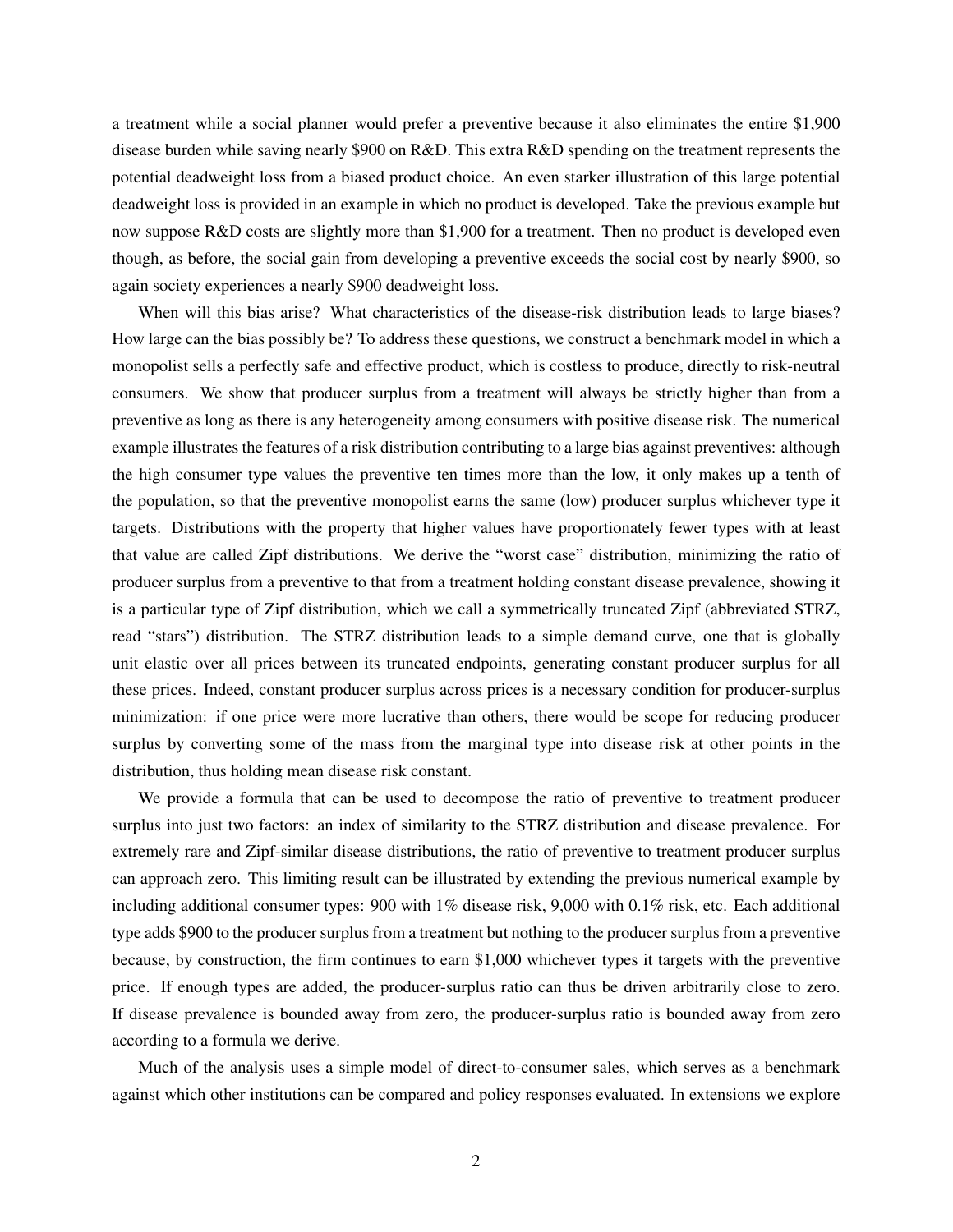some alternative institutions. We show that third-party purchases, for example by insurers or governments, can mitigate biases but will not eliminate biases if the third party bargains with the firm over prices expost, after R&D costs are sunk. In other extensions, we generalize the results to arbitrary production costs, efficacies, and side effects for each of the two products and to market structures beyond monopoly.

Just as ex ante heterogeneity in disease risk can lead to a bias against preventives, ex post heterogeneity in harm from a disease can lead to a bias against treatments. We characterize relative preventive and treatment revenue with heterogeneity in ex ante and ex post private information and heterogeneity in private information that persists across both ex ante and ex post periods (such as information on income or wealth).

After going through the theory, we show how the model can be used to calibrate potential deadweight loss for any disease using demographic information to estimate the distribution of consumer values in the population. We first examine the case of HIV in the United States. As others have noted, many real-world distributions are well-characterized by power laws, and this includes the distribution of sexual partners. In a simple model in which willingness to pay is proportional to risk, calibrated producer surplus from a preventive from an HIV vaccine is only 26% of the producer surplus from a treatment. We estimate that the negative correlation between HIV risk and income raises this to 38%. In contrast, for the much higher prevalence human papilloma virus (HPV), calibrations generate preventive-to-treatment producersurplus ratios much closer to one. Zipf-like risk distributions are not limited to sexually transmitted diseases. Calibration for heart disease, the leading killer in the United States, suggests that disease-risk heterogeneity substantially reduces producer surplus from preventives.

In the empirical section, we find that an indicator for factors contributing to Zipf-similarity of the distribution of disease risk (e.g., sexual transmission, transmission through other specialized vectors, disease concentration in certain subpopulations or regions) is associated with a significantly lower probability of vaccine development—by as much as 40 percentage points—but not with a lower probability of drug development.

In focusing on the implications of time-varying consumer heterogeneity for incentives to develop preventives and treatments, we do not mean to minimize the role of other factors such as consumer behavioral biases, legal rules regarding product liability, or differences in technological opportunities that could also affect incentives. In the case of infectious disease, another factor has received some attention in the literature is the possibility that by reducing the spread of infectious disease—a positive epidemiological externality preventives may reduce their own future demand.<sup>1</sup> The factors examined in the present paper are unique in that they apply to non-communicable diseases and apply to neoclassical consumers. Perhaps most importantly, the factor we study is a true bias in the sense of driving a wedge between private and social incentives. A firm may prefer to develop the product that uses "easier" science or that can be tested without harming healthy people, but these are not biases per se if the social planner shares these preferences.

<sup>&</sup>lt;sup>1</sup>See Brito, Sheshinski, and Intrilligator (1991); Boulier (2006); Francis (1997); Geoffard and Philipson (1997); Gersovitz (2003); Gersovitz and Hammer (2004, 2005). Our own work (Kremer, Snyder, and Williams, 2012) argues that epidemiological externalities will tend to induce bigger distortions for communicable diseases that are rare, reinforcing the results in the present paper on the relationship between prevalence and potential deadweight loss.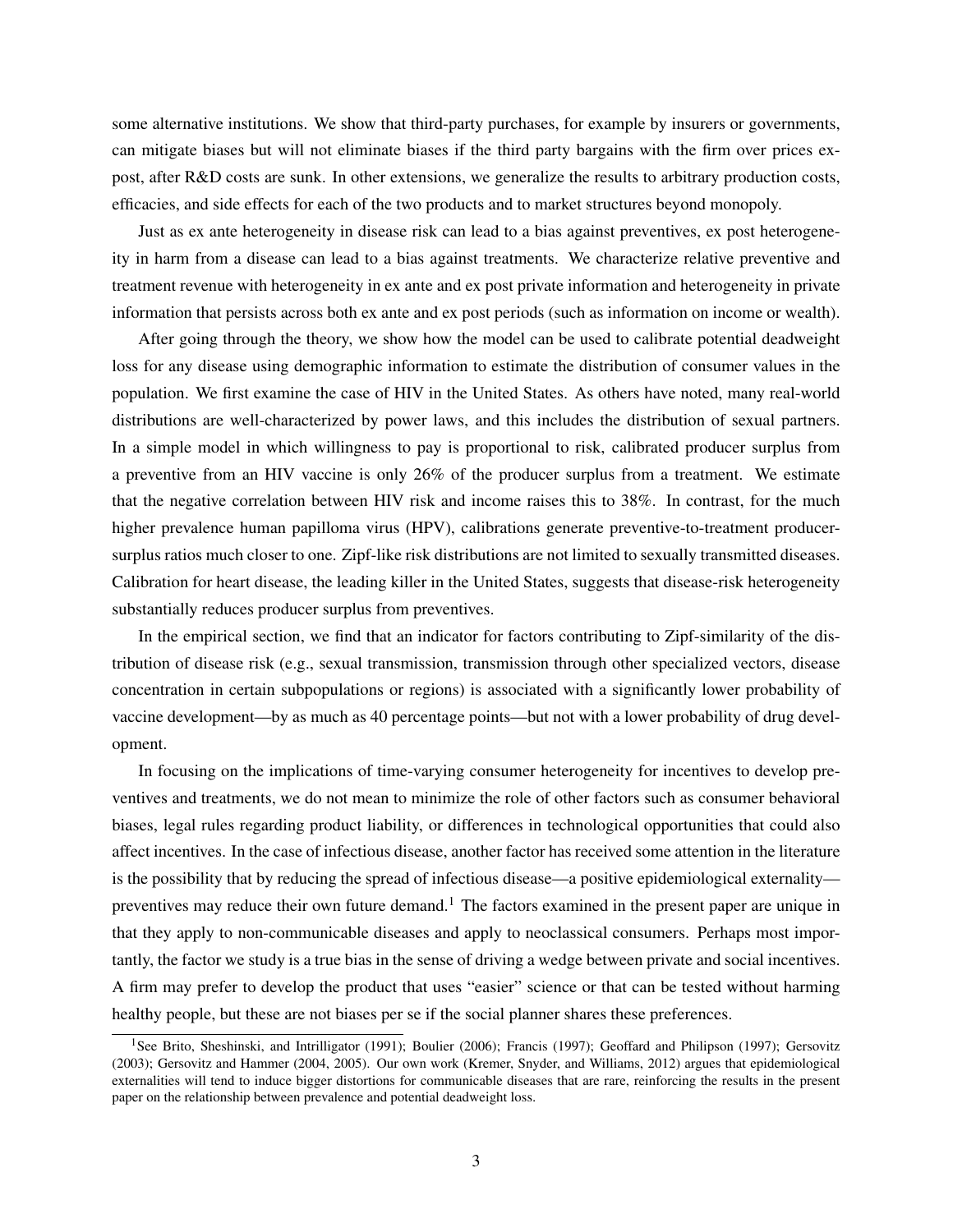Some of the core theoretical results have general implications for product markets beyond pharmaceuticals, which we touch on in this paper but explore more thoroughly in a companion paper (Kremer and Snyder 2015). There we show the fraction of surplus a monopolist is unable to extract from the market is a tight upper bound on potential deadweight loss from all sources—whether distorted product-development decisions or distorted pricing decisions. Any demand curve with a finite price intercept, when suitably rescaled, can be compared to the STRZ distribution of consumer values, which minimizes producer surplus for a given mean value. This allows us to relate potential deadweight loss to the Zipf-similarity of demand for a general class of markets. We derive bounds on static deadweight loss on gains from optimal subsidy policies and losses from banning price discrimination. The present paper focuses on a comparison of preventives versus treatments. This is a unique "laboratory" in which to study rent-extraction effects because the level of demand can be held relatively fixed (both products target the same disease with the same overall burden) while allowing the shape of the demand curve to change depending on how the distribution of consumer values evolves from the ex ante to the ex post period.

Our paper links social welfare generated by different pharmaceutical products to the ability of the monopolist to appropriate surplus selling that product. Perhaps the clearest link between appropriability and efficiency was drawn by Makowski and Ostroy (1995, 2001). They show that the reason price-taking is central to the first welfare theorem of general equilibrium is that it is sufficient for suppliers to be able to appropriate 100% of the surplus they create. The latter condition is what is needed for first-best efficiency. Our analysis complements theirs in that instead of bounding how efficient the equilibrium can be when appropriability is easy, we bound how inefficient it can be what appropriability is difficult, and offer characteristics of products and shapes of demands that lead to particular difficulties.

This and the companion paper together contribute to a microtheory literature linking the shape of the demand curve to producer surplus. Anderson and Renault (2003) bound the ratio of producer to total surplus as a function of a generalized notion of the concavity or convexity of demand in a Cournot market. Some of our special cases (Propositions 9 and 10) can be proved as immediate corollaries of their theorems. Weyl and Fabinger (2013) (see also Fabinger and Weyl 2014) provide bounds on the surplus ratio for arbitrary demand and cost curves and oligopoly models; the bounds are tied to the elasticity of the marginal-producersurplus function and oligopoly conduct parameters. Johnson and Myatt (2006) construct several orderings on demand curves including clockwise rotations. They provide a rich set of applications in which a firm's strategy—e.g., advertising or product design—is isomorphic to a choice of an ordered demand curve.<sup>2</sup> They show profit is typically quasiconvex in the demand ordering, rationalizing all-or-nothing strategy choices observed in the applications. Our decomposition formula provides a different way to order demand curves based on Zipf similarity and mean surplus.

Demand curves generating equal producer surplus whatever price is charged (alternatively labeled Zipf,

<sup>&</sup>lt;sup>2</sup>The idea that the firm will choose the most profitable shape for consumer demand has been applied to a diverse set of phenomena in industrial organization. DeGraba (1995) explains buying frenzies as a response to supply limitations, inducing consumers to race to buy before acquiring more information about their true valuations. Biehl (2001) applies the idea to the sell versus lease decision.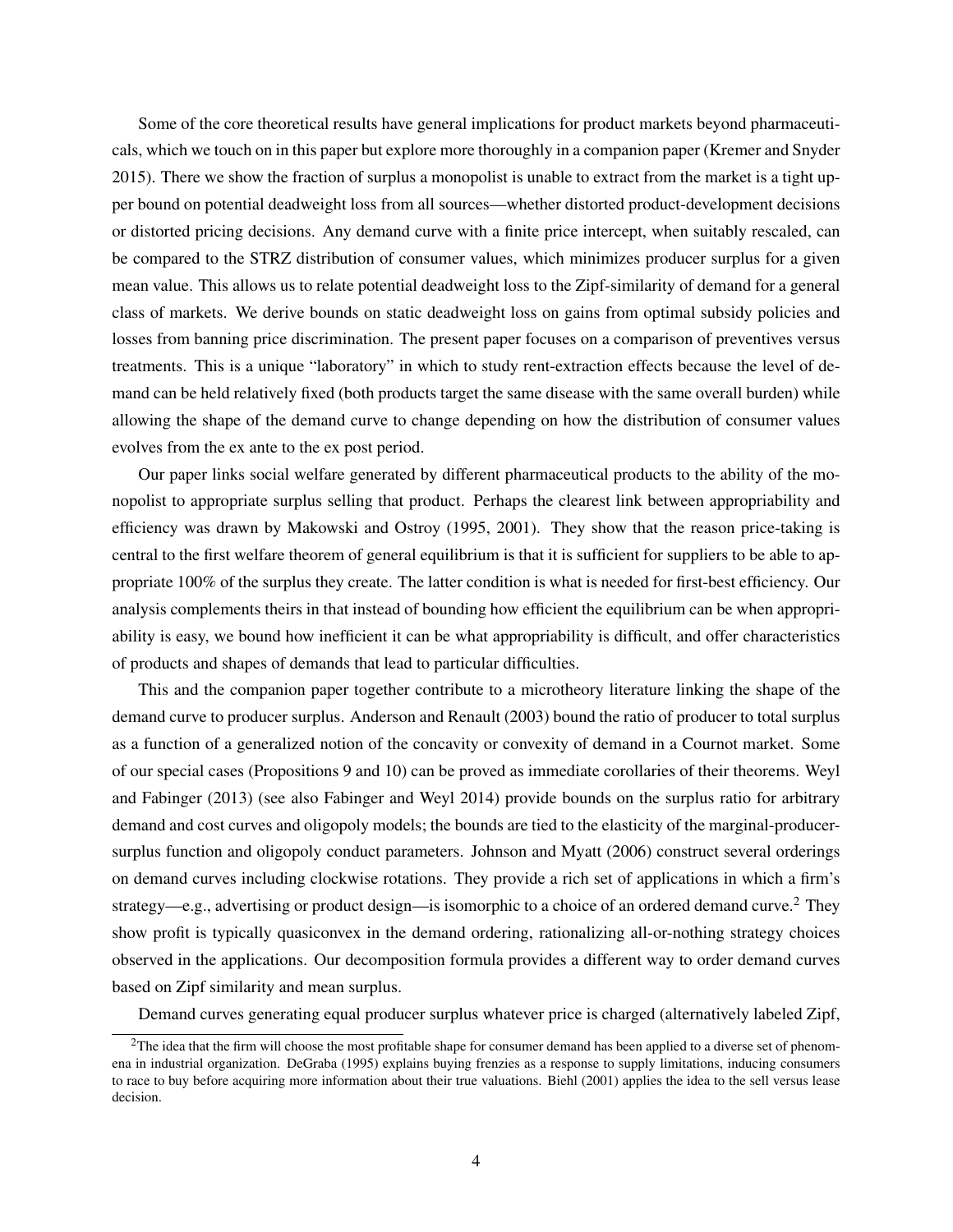unit-elasticity, equal-revenue, or extremal) have been discovered to be a useful tool in proving a wide range of important recent results.<sup>3</sup> Bergemann, Brooks, and Morris (2014) show that any market can be represented as a convex combination of segmented markets with such demands. Because the monopolist is indifferent among prices charged in one of these segmented markets, the modeler can design equilibrium discriminatory prices attaining any division of first-best surplus across the firm, consumers, and deadweight loss (as long as the monopolist earns at least the profit under uniform pricing). Brooks (2013) contemporaneously derived the symmetrically truncated Zipf demand to provide a worst case for his belief survey auction, the optimal mechanism for an uninformed principal when agents are informed about their types and rivals' type spaces. The formula for the revenue ratio in his Proposition 1 is in fact identical to our equation (7). A growing literature in computer science uses the construction to bound worst cases for approximately optimal mechanisms in different settings. Hartline and Roughgarden (2009) provides an early such reference: they use a constant-revenue demand to compare revenue from an optimal auction to that from a Vickery auction with no reserve but with one more bidder (see their Example 4.6). Weyl and Fabinger (2013) anticipate the special nature of Zipf demand: in the case of a monopoly with costless production, their formulae imply that the ratio of producer to total surplus vanishes for Zipf demand. We contribute by showing that the STRZ demand is the unique minimizer of this surplus ratio among demand curves with a given mean and finite support, without imposing continuity or differentiability restrictions.

Our paper contributes to the literature on incentives for innovation in R&D-intensive industries (see, e.g., Newell, Jaffee, and Stavins 1999; Acemoglu and Linn 2004; Finkelstein 2004; and Budish, Roin, and Williams 2013). Most closely related are studies of innovation in healthcare markets by Lakdawalla and Sood (2013) and especially Garber, Jones, and Romer (2006). The latter paper relates static and dynamic deadweight loss to the shape of the demand curve as we do. They focus on a different distortion, that coinsurance can induce overconsumption and excess entry by defraying a fraction of the pharmaceutical price. Although we have an extension to third-party procurement, in our benchmark model of private-market sales deadweight loss is solely due to underconsumption and too little entry, generating novel conditions on the demand shapes generating the biggest distortions.

We also contribute to the industrial organization literature on monopoly pricing when consumers gradually learn their demands. Lewis and Sappington (1994) and Courty (2003) assume consumers are initially identical, whereas we assume consumers have ex ante private information about their disease risk. Courty and Li (2000) compare optimal ex ante and ex post schemes under general conditions, where ex ante schemes are allowed to involve refunds. Refunds are impossible for preventives because, once the preventive is administered, the benefit is inalienable from the consumer. Clay, Sibley, and Srinagesh (1992) and especially Miravete (1996) are closest to our work. Our application to disease risk calls for a specific mapping from ex

<sup>&</sup>lt;sup>3</sup>An early working-paper version of this paper (Kremer and Snyder 2003) used the equal-revenue property to construct discrete distributions attaining certain lower bounds and attaining a limit on the ratio of preventive to treatment producer surplus of zero. That version did not derive the STRZ distribution, bounds on deadweight loss, or a number of other core results and extensions in this published version. Earlier work by one of us with a coauthor (Malueg and Snyder 2006) considers a sequence of linear demands with the equal-revenue property to bound the ratio of profits from discriminatory to uniform pricing by a function of the number of markets.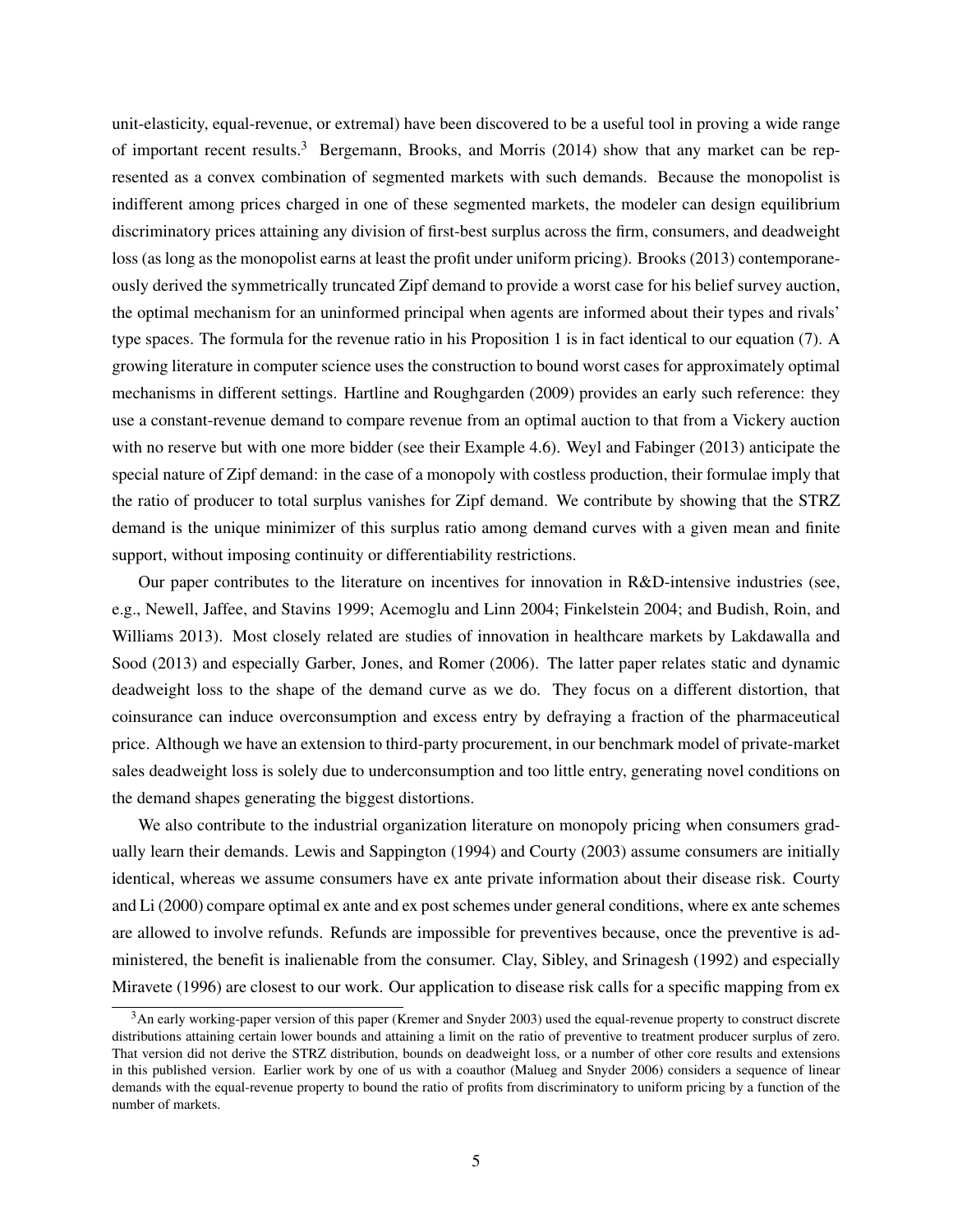ante private values into ex post types, whereas Miravete considers general functional forms for the mapping. The specificity in this one dimension allows us to examine general distributions of ex ante disease risk rather than the particular class of beta distributions examined by Miravete, to characterize the worst case distribution as the Zipf, and to decompose the producer-surplus ratio into prevalence and Zipf-similarity factors, all of which are new results in the literature. Our results on deadweight loss, and our calibrations and empirical work are new as well.

The remainder of this paper is organized as follows. Section 2 sets up the benchmark model. Section 3 provides a full analysis of this model. We show that if consumers differ only in disease risk, producer surplus from a treatment exceeds that from a preventive and that the gap between these surpluses provides a bound on the potential deadweight loss from the resulting R&D distortions. We decompose the producersurplus ratio into two contributing factors: low disease prevalence and Zipf-similarity of the distribution of disease risk. Section 4 generalizes the analysis in a number of directions, allowing for imperfect efficacy, side effects, production costs, a broad class of models with competition among suppliers, and third-party purchases. Section 5 explores alternative sources of heterogeneity besides disease risk. Just as ex ante heterogeneity in disease risk leads to a bias against preventives, ex post heterogeneity in harm from disease can lead to a bias against treatments. The section connects the ratio of preventive to treatment producer surplus to the joint distribution of ex ante disease risk, harm from disease realized ex post, and persistent differences in willingness to pay for expected reductions in harm from disease, for example due to differences in income. Section 6 calibrates the model for HIV/AIDS, HPV, and heart attacks. Section 7 provides a first-pass empirical test of the model. Section 8 concludes with a discussion of implications for public policy, noting that our results provide a potential rationale for programs like the U.S. Advisory Committee on Immunization Practices or Advance Market Commitments.

## 2. Benchmark Model

We begin with a benchmark model of a monopoly pharmaceutical manufacturer. The firm can produce either a preventive or a treatment, which it sells directly to consumers. In the next subsection, we will verify that the restriction to a single product is made without loss of generality given the parametric assumptions imposed in the benchmark model. Extensions allowing allowing for general market structures with competing suppliers, allowing for government or other third-party procurement, and allowing for both products to be produced under general values of the parameters are deferred to Section 4, where we show that the key welfare results continue to hold. Let *j* index products, with  $j = p$  for the preventive and  $j = t$  for the treatment. Its decision to enter the market for product *j* is reflected by the indicator variable  $E_j$ . Entry requires a fixed R&D expenditure *k<sup>j</sup>* . After entering, it produces at constant marginal cost *c<sup>j</sup>* .

Let  $p_j$  be the price it sets for product j,  $Q_j(p_j)$  be the demand curve,  $PS_j(p_j) = (p_j - c_j)Q_j(p_j)$  be producer surplus,  $CS_j(p_j) = \int_{p_j}^{\infty} Q(x)dx$  be consumer surplus, and  $TS_j(p_j) = PS_j(p_j) + CS_j(p_j)$  be total surplus. Note  $PS_j(p_j)$  and  $TS_j(p_j)$  are surpluses from an ex post perspective, i.e., treating  $k_j$  as a sunk cost and thus ignoring it. Profit from an ex ante perspective—treating  $k_j$  as an economic cost—is denoted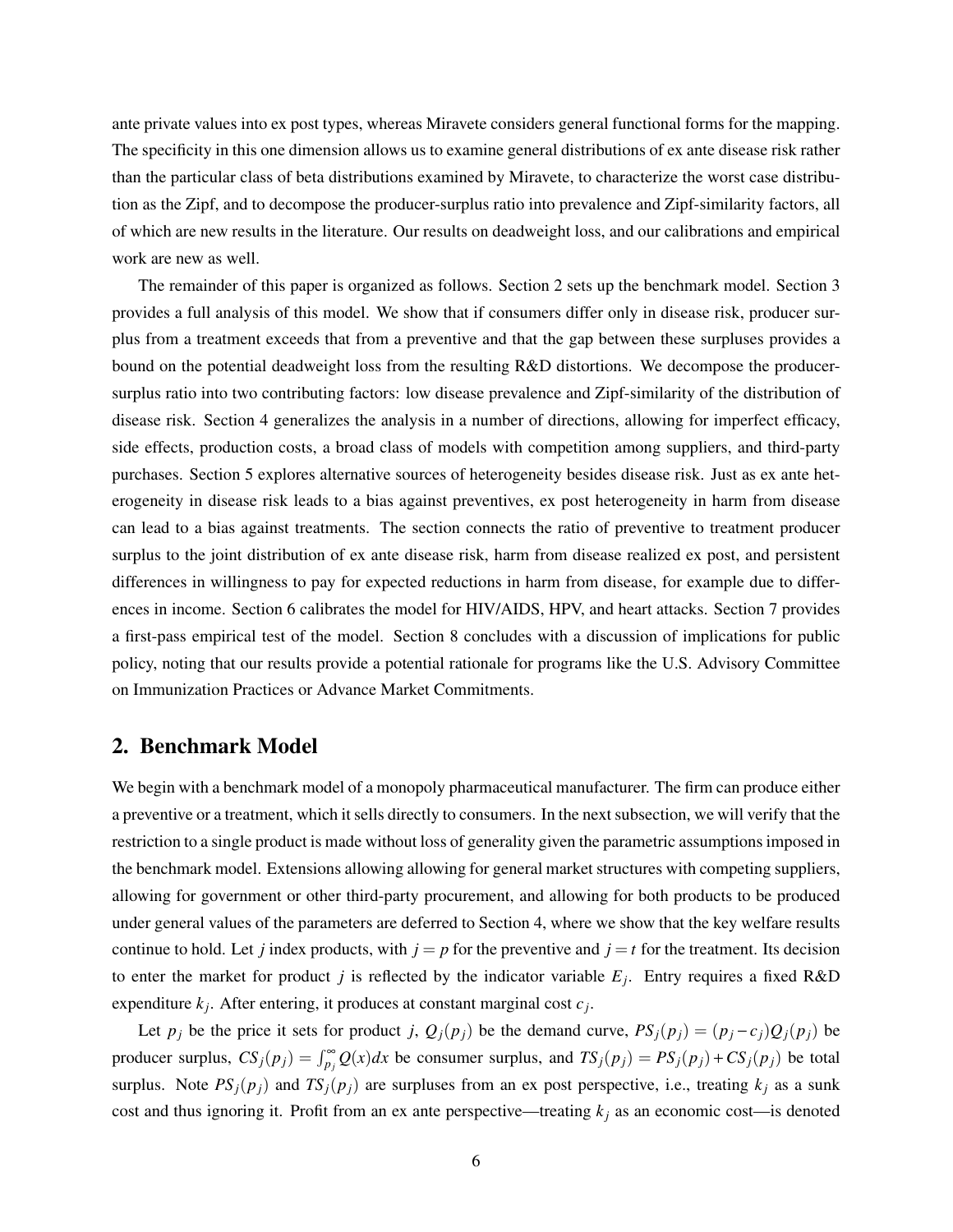$\Pi_j(p_j) = PS_j(p_j) - k_j$ . Ex ante social welfare is denoted  $W_j(p_j) = TS_j(p_j) - k_j$ .

On the demand side, consumers are risk neutral. Before purchasing any product, each consumer learns his or her disease risk,  $x \in [0,1]$ , i.e., the probability he or she contracts the disease. Assume x is a realization of random variable *X* with cumulative distribution function (cdf)  $F_X(x)$  and complementary cdf  $\bar{F}_X(x)$  =  $Pr(X > x) = 1 - F_X(x)$ . The proportion of consumers with disease risk at least as great as some value *x* is denoted  $\Phi_X(x) = \Pr(X \ge x) = \overline{F}(x) + \Pr(X = x)$ . The mean disease risk—also disease prevalence in the absence of a preventive—is  $\mu_X = \int_0^1 x dF_X(x)$ . Assume the firm knows the distribution of *X* in the population but cannot price discriminate across consumers based on realized values *x*. 4 If a consumer contracts a disease and has not had the preventive or does not receive the treatment, he or she experiences harm  $h \geq 0$  in present discounted value terms. Prior to Section 5, which explores various sources of heterogeneity in willingness to pay, we assume that consumers all would pay the same *h* to avoid harm.

We will impose a number of simplifying assumptions in the benchmark model. Both products are assumed to be costless to manufacture and administer (i.e.,  $c_j = 0$ ), are perfectly effective, and have no side effects. The discount rate is normalized to 0. (Discounting can be accommodated by interpreting dollar values in present-discounted-value terms.) Normalize both *h* and the mass of consumers to 1.

The products differ in the timing of when they are sold relative to when consumer learn their disease status. To understand how this affects the firm's ability to extract surplus, consider each product in turn. First, suppose the firm develops a preventive. A consumer is willing to purchase the preventive if its price  $p_p$  does not exceed the expected value of avoided harm—disease risk *x* times harm normalized to 1.<sup>5</sup> Given the mass of consumers is normalized to 1, the mass of consumers who purchase the preventive is  $\Phi_X(p_p)$ .<sup>6</sup> Hence preventive demand is

$$
Q_p(p_p) = \Phi_X(p_p). \tag{1}
$$

Suppose instead the firm develops a treatment, which the consumer purchases after becoming infected. Infected consumers buy if avoided harm, 1, at least weakly exceeds *p<sup>t</sup>* . Hence treatment demand is

$$
Q_t(p_t) = \begin{cases} \mu_X & p_t \le 1 \\ 0 & p_t > 1. \end{cases}
$$
 (2)

<sup>4</sup>Price discrimination can be ruled out if *x* is private information for consumers (for example, related to their sexual behavior or intravenous drug use, conducted in private) or if *x* is public information but discrimination is prevented by the difficulty of controlling resale or other administrative, institutional, or legal barriers.

 ${}^5By$  Theorem 4 of Harris and Raviv (1981), selling at a simple linear price  $p_p$  is optimal among the set of potentially complicated mechanisms that could be used to sell the preventive.

<sup>6</sup>For continuous distributions of disease risk, marginal consumers' purchasing decisions are immaterial because they have zero measure. Discrete and mixed distributions may have a probability atom at the marginal consumer's disease risk. To ensure existence of equilibrium in this case, we must assume that indifferent consumers make the same choice as inframarginal consumers with higher disease risks. Mixed distributions merit careful treatment because of their role in the later analysis: the symmetrically truncated Zipf distribution bounding the producer-surplus ratio is mixed. The practical implication of the assumption about the behavior of indifferent consumers is that  $\Phi_X(x)$  rather than  $\bar{F}(x)$  will be the relevant demand curve in the analysis.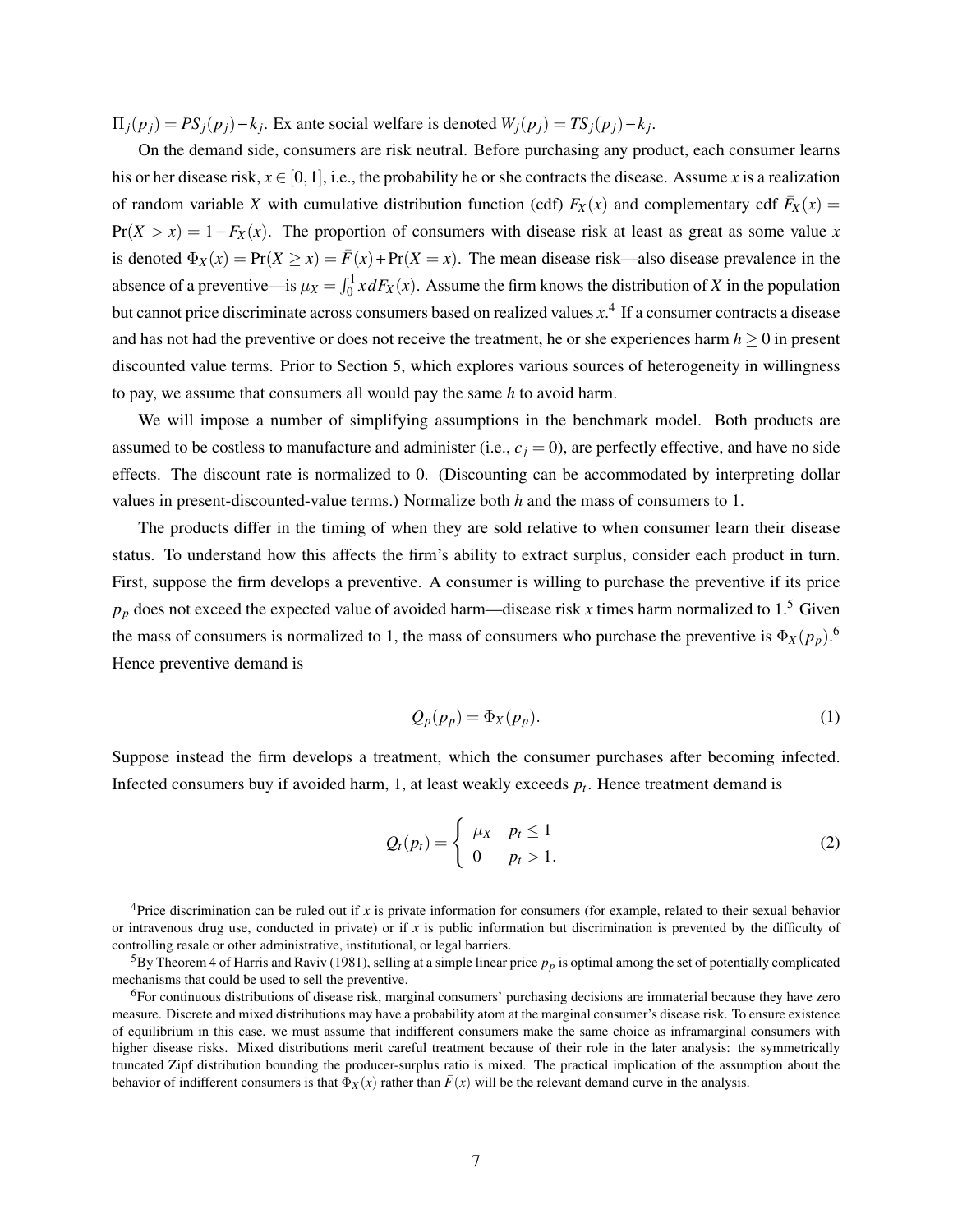## 3. Benchmark Analysis

## 3.1. Initial Results

To facilitate the derivation of equilibrium and comparison to the first best, we introduce some additional notation. Let stars denote equilibrium values. Thus, for example,  $p_j^* = \argmax_{p_j \geq 0} PS_j(p_j)$  is the monopoly price for product j,  $q_j^* = Q_j(p_j^*)$ ,  $PS_j^* = PS_j(p_j^*)$ , and  $E_j^*$  indicates whether j is produced in equilibrium. Dropping the subscript,  $W^*$  indicates social welfare given the equilibrium product choice, i.e.,  $W^* = E_p^* W_p^* + E_p^* W_p^*$  $E_t^*W_t^*$ . Let double stars denote first-best values. Thus, for example,  $p_j^{**} = c_j$ ,  $TS_j^{**} = TS_j(c_j)$ ,  $W^{**} = W_j(c_j)$ , and  $E_j^*$  indicates whether product *j* is produced in the first best. Dropping the subscript,  $W^{**}$  denotes firstbest welfare given the first-best product choice, i.e.,  $W^{**} = E_p^{**}W_p^{**} + E_t^{**}W_t^{**}$ .

The first result is a lemma with a number of useful implications. Although there are two potential products for the disease, the lemma implies that there is no ambiguity in speaking of "the" first-best surplus on this market. Second, the lemma implies that a social planner has no reason to favor one product over the other in the first best of the benchmark model. Both provide the same total surplus in the first best, so the planner would develop whichever one had the lower development cost *k<sup>j</sup>* .

Lemma 1. *In the benchmark model, the first-best surplus (from an ex post perspective, conditional on some product being available) is the same whether the firm produces a preventive or a treatment. Letting TS∗∗ denote this first-best surplus, we have*  $TS^{**} = \mu_X = \int_0^1 \Phi_X(x) dx$ .

The proof is provided in the appendix. To gain some intuition for the proof, note that with harm normalized to  $h = 1$ ,  $\mu_X$  is the total disease burden. But if both products are costless to produce, perfectly effective, and have no side effects, either can relieve the entire disease burden, generating first-best surplus  $\mu_X$ .

The firm's equilibrium product choice can be easily characterized in the benchmark model. It develops a preventive if  $\Pi_p^* > \max{\{\Pi_t^*,0\}}$ , a treatment if  $\Pi_t^* > \max{\{\Pi_p^*,0\}}$ , and neither if  $\max{\{\Pi_p^*,\Pi_t^*\}} < 0$ . The remaining strategy—developing both products—can be ignored because it is dominated by developing the treatment alone in the benchmark model. To see this, note from (2) that at the optimal treatment price  $p_t^* = 1$ , the firm sells to all  $\mu_X$  consumers who contract the disease, implying

$$
PS_t^* = \mu_X = TS^{**}.
$$
 (3)

Able to extract all social surplus with the treatment, the firm has no additional reason to expend the fixed cost of developing the preventive. (Section 4.1 allows for the possibility that both products are developed in an extension with imperfectly safe and effective products.)

We saw from Lemma 1 that the social planner has no reason to favor one product over the other. The next proposition states that the monopolist may have a bias toward the treatment because it is better at extracting surplus from the market.

Proposition 1. *In a benchmark pharmaceutical market, the firm never develops a preventive unless it is socially efficient to do so both in equilibrium and in the first best. There exist cases in which the firm develops a treatment but it would have been socially efficient to develop a preventive.*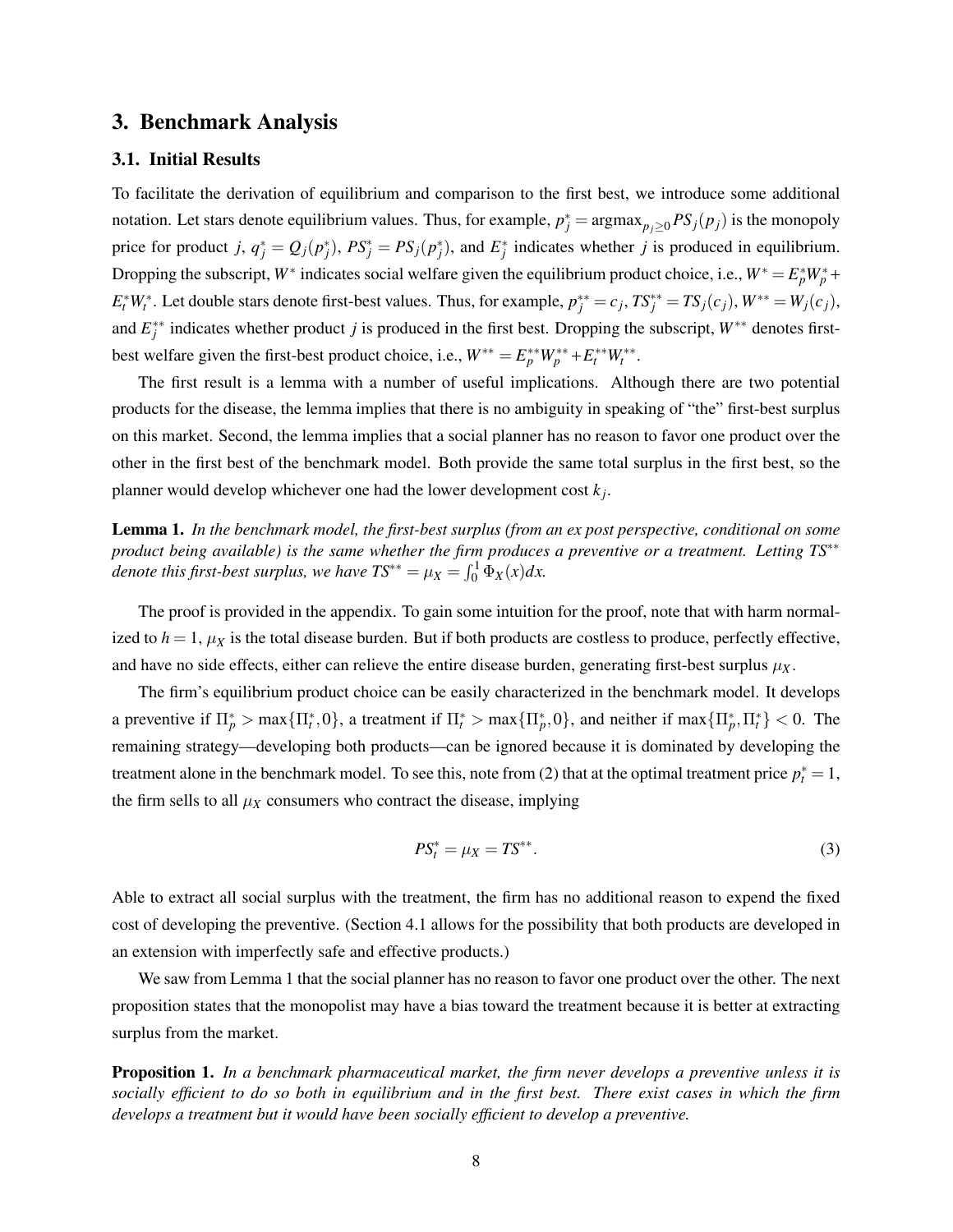*Proof.* Suppose the firm develops the preventive in equilibrium. Then  $\Pi_p^* \ge \max(\Pi_f^*, 0)$ . But  $W_p^{**} \ge W_p^* \ge$  $\Pi_p^*$  for any product. By equation (3),  $\Pi_t^* = PS_t^* - k_t = TS^{**} - k_t = W_t^* = W_t^{**}$ . Substituting into the first inequality yields  $W_p^{**} \ge \max(W_t^{**}, 0)$  and  $W_p^* \ge \max(W_t^*, 0)$ . Thus it is socially efficient to develop a preventive, whether equilibrium or first-best prices are set.

The appendix completes the proof by constructing an example in which a treatment is developed but a preventive would be socially more efficient. *Q.E.D.*

We next turn to quantifying the social loss from the firm's bias toward treatments. To do so, it is useful to first distinguish between two deadweight-loss concepts. Static deadweight loss in the market for product *j* is  $SDWL_j(p_j) = TS_j^{**} - TS_j(p_j)$ . This difference between first-best and equilibrium surplus effectively takes the decision to develop product *j* as given, reflecting just the distortion at the intensive margin of charging some supra-competitive price  $p_j \ge c_j$ . The equilibrium value of static deadweight loss is  $SDWL_j^* = SDWL_j(p_j^*)$ . Deadweight loss without the "static" modifier is a more comprehensive concept, capturing distortions at all margins, both the intensive margin (pricing) and the extensive margin (entry). Denote this deadweight-loss concept by  $DWL = W^{**} - E^*W^*$ . The next proposition states that this second deadweight-loss concept is bounded by the difference between treatment and preventive producer surpluses. If rather than the level of deadweight loss, one considers what Tirole (1988) calls relative deadweight loss, i.e., deadweight loss as a proportion of first-best surplus, the next proposition shows that is bounded by  $1 - \rho_X^*$ , where  $\rho_X^* = PS_p^* / PS_t^*$ denotes the producer-surplus ratio.

Proposition 2. *In a benchmark pharmaceutical market, a tight upper bound on potential deadweight loss is given by the difference in producer surpluses,*  $PS_t^* - PS_p^*$ *; i.e.,* 

$$
\sup_{k_p, k_t \ge 0} (DWL) = PS_t^* - PS_p^*.
$$
\n(4)

*Expressed as a percentage of disease burden*  $\mu_X$ , this tight upper bound is given by  $1 - \rho_X^*$ ; i.e.,

$$
\sup_{k_p, k_i \ge 0} \left( \frac{DWL}{\mu_X} \right) = 1 - \rho_X^*,\tag{5}
$$

Proposition 2 is a corollary of a more general proposition in Section 4.1. There it is shown that equation (5) continues to hold when the parameter space is expanded to allow for arbitrary production costs, efficacies, and side effects for each product. The proof of Proposition 2 will thus be deferred to the later section. Because it is a core result in the paper, however, the proof merits a sketch here.

In any equilibrium in which a preventive is developed, by Proposition 1 the product choice must be efficient. The only source of deadweight loss is static deadweight loss from the intensive margin of price exceeding cost; i.e.,  $DWL = SDWL^*$ . In an equilibrium in which a treatment is developed, deadweight loss can include the dynamic effect of the inefficient product choice. First-best welfare is  $W^{**} = TS^{**} - k_p$ when a preventive is the first-best product, while equilibrium welfare is  $W^* = TS^{**} - k_t$  when a treatment is the equilibrium product (because the treatment extracts all surplus in equilibrium). Deadweight loss then is  $DWL = W^{**} - W^* = (TS^{**} - k_p) - (TS^{**} - k_t) = k_t - k_p$ . The firm would still be willing to develop the treatment even as the gap in development costs  $k_t - k_p$  approaches  $PS_t^* - PS_p^*$ . One can check that this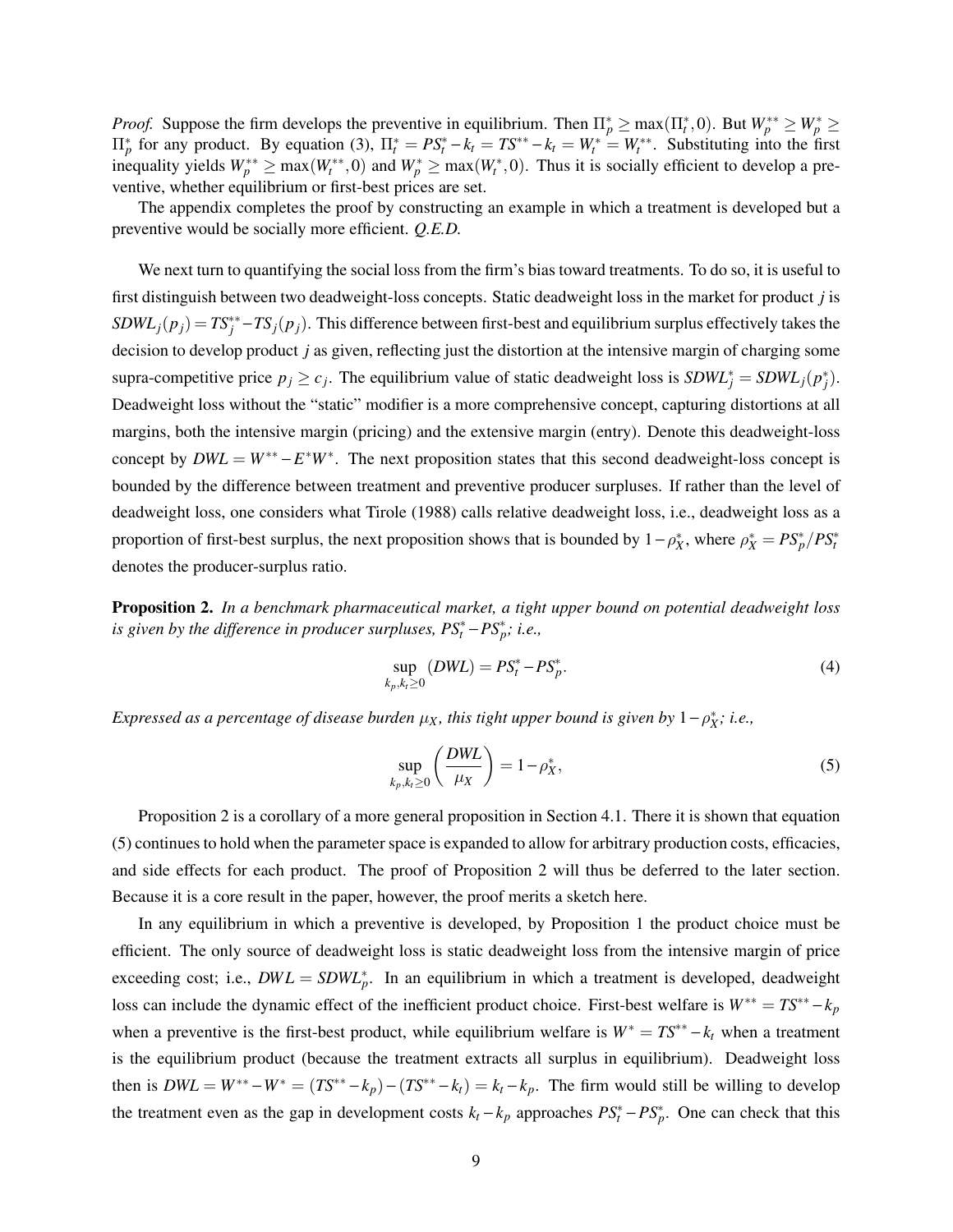

**Figure 1: Producer-surplus ratio.** Producer-surplus ratio  $\rho_X^*$  equals the ratio of the area of the shaded rectangle to the area under the curve.

potential deadweight loss from inefficient product choice exceeds the static deadweight loss in a preventive equilibrium:  $PS_t^*-PS_p^* = TS^{**} - PS_p^* = CS_p^* + SDWL_p^* \ge SDWL_p^*$ , where the first equality holds by (3). This establishes the bound on potential deadweight loss in levels given in (4). To express the bound in relative terms as in (5), divide by  $TS^{**}$  and substitute from (3):  $(PS_t^* - PS_p^*)/TS^{**} = (TS^{**}/TS^{**}) - (PS_p^*/PS_t^*) = (TS^{**}/TS^{**}) - (PS_p^*/PS_t^*)$  $1 - \rho_X^*$ .

The sketch of the proof evinces two important economic principles. First, the extra cost of developing a product just because it is better at extracting surplus can constitute a social loss. Second, this dynamic deadweight loss can potentially swamp any static deadweight loss from super-competitive product prices.

The next lemma provides a simple formula for  $\rho_X^*$  that can be read off a graph. Note that  $x\Phi_X(x)$  is the area of the rectangle of height *x* inscribed under  $\Phi_X$ . Let  $REC_X = \max_{x \in [0,1]} [x \Phi_X(x)]$  denote the area of the largest such rectangle, shown in Figure 1 as the shaded region. Lemma 1 showed that  $\mu_X$  equals the whole area under  $\Phi_X$ . The next lemma states that  $\rho_X^* = REC_X/\mu_X$ , implying that  $\rho_X^*$  is the ratio of the area of the shaded rectangle to the area under the whole curve.

# **Lemma 2.** *The producer-surplus ratio*  $\rho_X^*$  *satisfies*  $\rho_X^* = REC_X/\mu_X$ .

*Proof.* In the preventive market,  $PS_p^* = \max_{p_p \ge 0} [p_p Q_p(p_p)] = \max_{x \in [0,1]} [x \Phi_x(x)] = REC_x$ , where the first equality holds by definition, the second by substituting from (1) and making the change of variables  $x = p_p$ , and the last by definition. Dividing,  $\rho_X^* = PS_p^* / PS_t^* = REC_X / \mu_X$ , where the last equality follows from equation (3). *Q.E.D.*

It is obvious from Figure 1 that the area of the shaded rectangle cannot exceed the area under the curve, and thus  $\rho_X^* \leq 1$ . The economic intuition behind this graphical result is that the treatment monopolist knows more about consumers than the preventive monopolist, in particular the treatment monopolist learns their disease status from their decision to purchase. This additional information cannot harm the monopolist, as we know from Ottaviani and Prat (2001). When is the weak inequality strict, i.e.,  $\rho_X^* < 1$ ? According to the next proposition, always, unless all consumers with positive values are homogeneous.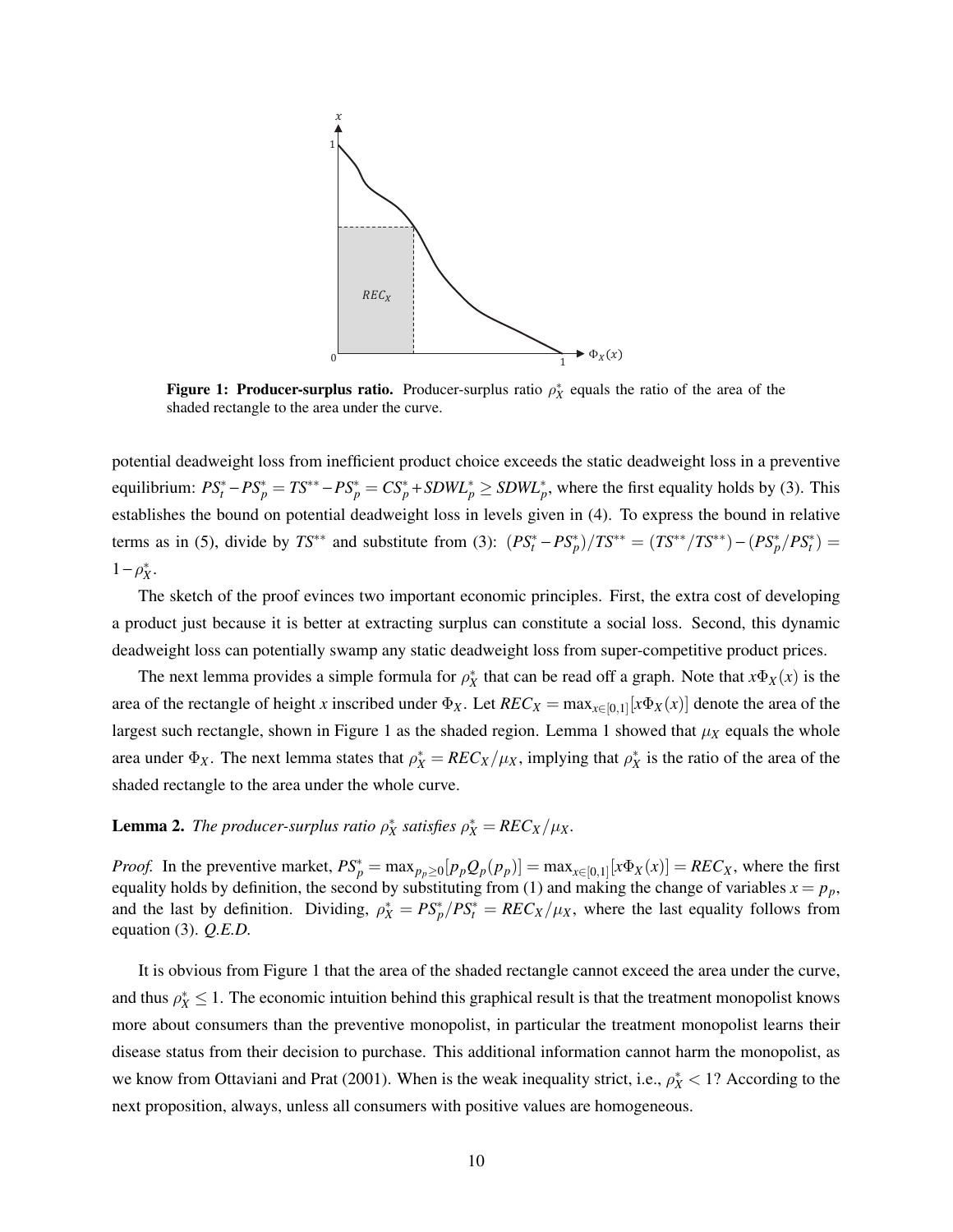**Proposition 3.**  $\rho_X^* = 1$  if and only if there exists some  $x' \in (0,1]$  such that  $Pr(X = x'|X > 0) = 1$ . Otherwise  $\rho_X^*$  < 1*.* 

The proof is provided in the appendix. Intuitively, if consumers are homogeneous, the monopolist can extract 100% of total surplus with either product, eliminating any wedge between private and social R&D incentives. The first best is obtained in equilibrium, and there is no deadweight loss. Graphically, the demand curve analogous to Figure 1 is itself a rectangle in the case of homogeneous disease risk, so an inscribed rectangle would fill the entire area below the curve. On the other hand, any heterogeneity in positive disease risk will prevent the firm from extracting 100% of surplus with a preventive given the firm cannot price discriminate. Although they may be heterogeneous ex ante, infected consumers are homogeneous ex post, so the firm will still be able to extract 100% of surplus with a treatment. Thus producer surplus is strictly less from a preventive than from a treatment, implying  $\rho_X^* < 1$ . Graphically, with nontrivial heterogeneity in disease risk, there is no way to capture all the area under the demand curve with an inscribed rectangle.

It would be convenient to use some familiar feature of the distribution of *X* as a proxy for  $\rho_X^*$ . One natural candidate is variance. According to Proposition 3, the move from an *X* with no heterogeneity in positive values to one with some heterogeneity—equivalent to introducing variance in positive values of *X*—reduces  $\rho_X^*$  from 1 to some value below 1. One might hope that  $\rho_X^*$  is inversely related to the variance of *X*, providing a simple proxy for comparative statics. Unfortunately, we will show this is not the case. We saw in Lemma 2 that  $\rho_X^*$  equals the ratio of the area of the largest rectangle inscribed under  $\Phi_X$  to the area under  $\Phi_X$ , which in turn depends on the detailed shape of the whole distribution of *X*. Not only does variance not proxy for  $\rho_X^*$  but neither does skewness, kurtosis, or any other higher moment of the distribution of *X*, as the next proposition states.

**Proposition 4.** Let  $M_n(X)$  be the order n moment of random variable X. The ranking of  $M_n(X)$  does not in *general determine the ranking of*  $\rho_X^*$ *. Formally, for all n*  $\geq$  2*, we can find random variables*  $X_1$ *,*  $X_2$ *,*  $X_3$ *,*  $X_4$ *with mean*  $\mu_X$  *and support* [0, 1] *such that* 

$$
[M_n(X_1) - M_n(X_2)] [\rho_{X_1}^* - \rho_{X_2}^*] > 0
$$
  

$$
[M_n(X_3) - M_n(X_4)] [\rho_{X_3}^* - \rho_{X_4}^*] < 0.
$$

*This result holds whether*  $M_n(X)$  *is taken to be the raw moment*  $E(X^n)$ *, the central moment*  $E((X - \mu_X)^n)$ *, or the standardized moment*  $E((X - \mu_X)^n)/\sigma_X^n$ , where  $\sigma_X$  is the standard deviation of X.

The proof provided in the appendix is by construction, working with the simplest of distributions, the two-type case, which can be completely characterized by three parameters (probability of the low type and the disease risks of the high and low type). For a given moment, we construct two parameter changes, both of which increase the moment, but one of which increases  $\rho_X^*$ , the other of which decreases  $\rho_X^*$ .

Proposition 4 says that a moment cannot determine which distributions are associated with low values of  $\rho_X^*$ .<sup>7</sup> Are there any other features of a distribution that can be used for this end? The answer provided in

 $<sup>7</sup>$ Similar results hold for other ways to capture an increase in heterogeneity such as mean-preserving spreads or increases in Gini</sup> mean difference.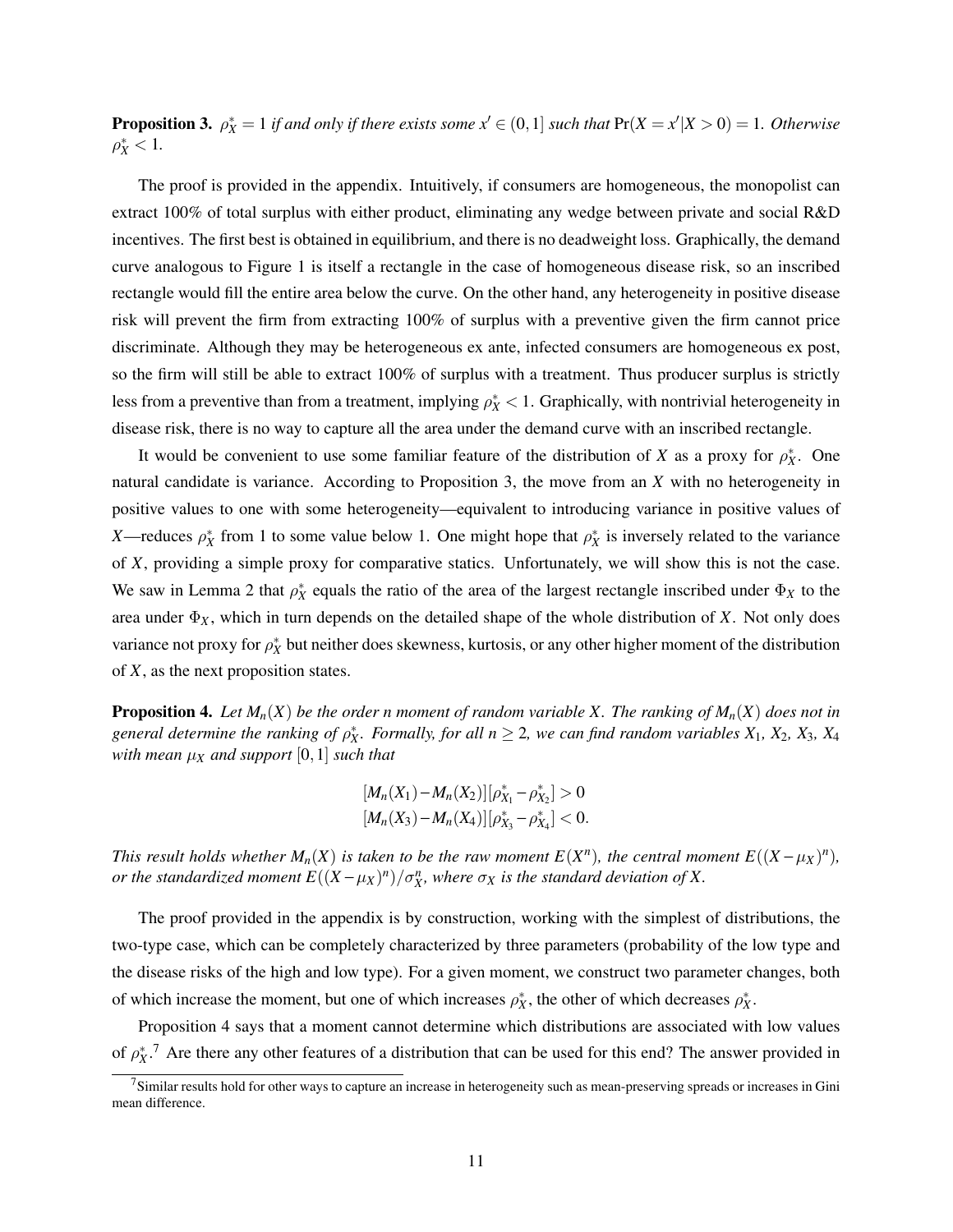

Figure 2: Derivation of demand attaining lower bound.

the next subsection is "yes." We show  $\rho_X^*$  can be decomposed into two factors: (1) disease prevalence  $\mu_X$ and (2) resemblance of the distribution to the worst case, which has the lowest possible  $\rho_X^*$  for a given  $\mu_X$ .

## 3.2. STRZ Distribution

The key step in the decomposition of  $\rho_X^*$  for a given demand curve is to find the worst case, i.e., the demand curve solving the problem of minimizing producer surplus subject to having area underneath of  $\mu_X$ . We will do this with the help of Figure 2. Consider an arbitrary demand  $\Phi_X(x)$ , drawn as the dotted line. Equilibrium producer surplus is the largest that can be inscribed under it, the shaded rectangle. Imagine transforming  $\Phi_X(x)$  by moving some area away from the corner of the shaded rectangle to other parts of the curve, maintaining  $\mu_X$  as the area under the curve. This transformation will reduce *REC<sub>X</sub>*, implying that  $\Phi_X(x)$  could not have been the solution to the minimization problem. For a demand curve to be solve the minimization problem, all inscribed rectangles must have the same area, as is the case with demand curve  $\underline{\Phi}(x,\mu_X)$ . This argument shows that  $\underline{\Phi}(x,\mu_X)$  is the unique minimizer of *REC<sub>X</sub>* among distributions with a given  $\mu_X$  and, because  $\mu_X$  is constant, the unique minimizer of  $\rho_X^*$  given  $\mu_X$ . Let  $\rho(\mu_X)$  denote the minimized value of  $\rho_X^*$  over distributions with prevalence  $\mu_X$ .

It remains to determine the functional form of  $\underline{\Phi}$ . It was constructed so that the area of the inscribed rectangle,  $x \underline{\Phi}(x, \mu_X)$ , equals some constant *A* over realizations of *X*. Rearranging,  $\underline{\Phi}(x, \mu_X) = A/x$ . This is a globally unit-elastic demand curve (as expected from the well-known property that revenue is constant in price where demand is unit elastic). Filling in the remaining details, we need to incorporate the constraint that demand not exceed 1, yielding  $\underline{\Phi}(x,\mu_X) = \min\{A/x, 1\}$ . To find an expression for *A*, note that the area of the largest inscribed rectangle under  $\underline{\Phi}$  is *A* by construction. Hence  $\rho(\mu_X) = A/\mu_X$ , implying  $A = \mu_X \rho(\mu_X)$ . Although a closed-form expression is not available for  $\rho(\mu_X)$ , we can drive an implicit expression for it. Lemma 1 implies

$$
\mu_X = \int_0^1 \underline{\Phi}(x, \mu_X) dx = \int_0^A dx + \int_A^1 \frac{A}{x} dx = A(1 - \ln A). \tag{6}
$$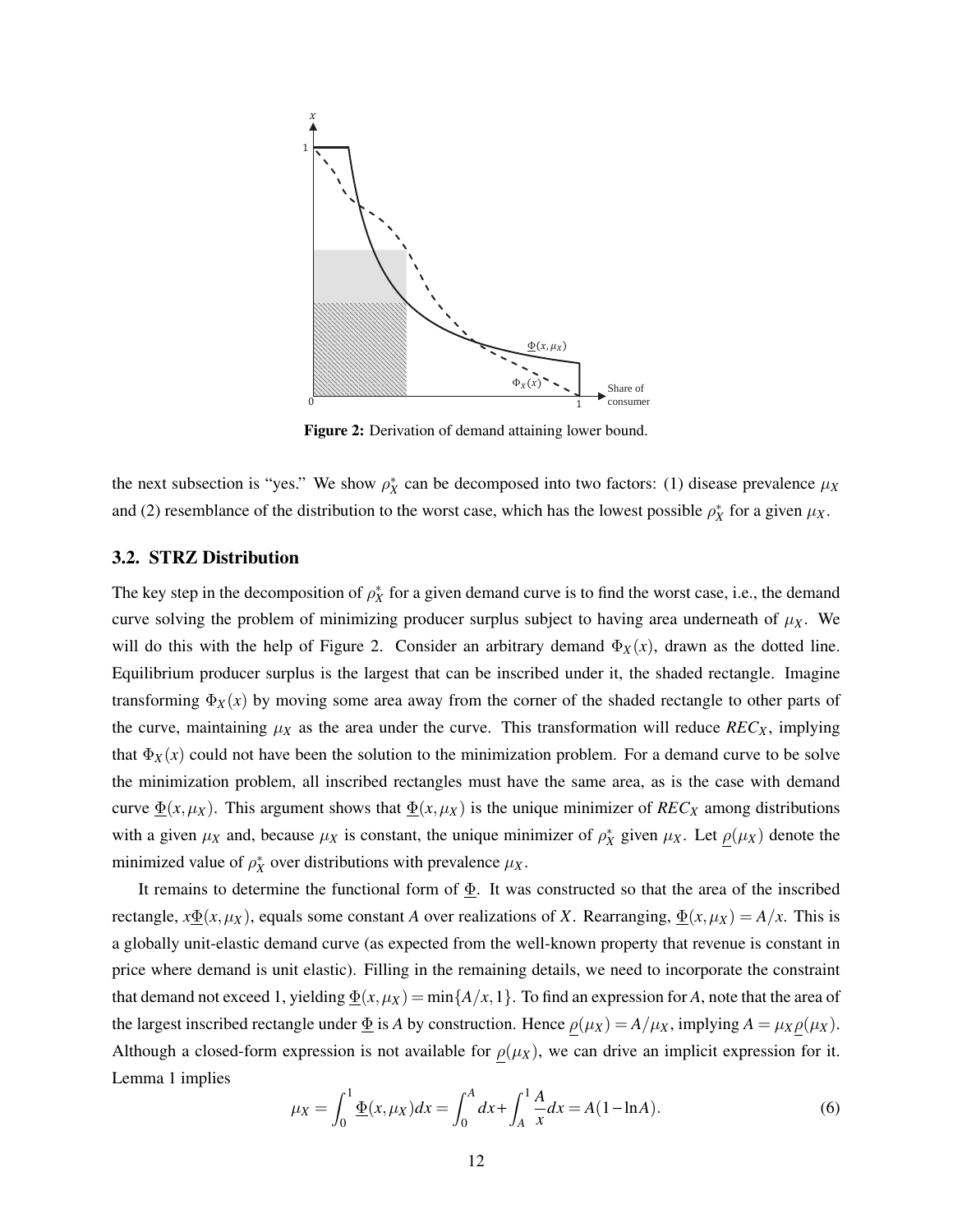

**Figure 3:** Symmetrically truncated Zipf (STRZ) demand for various  $\mu_X$ .

Substituting  $A = \mu_X \rho(\mu_X)$  into (6) and simplifying shows that  $\rho(\mu_X)$  is the implicit solution to

$$
\rho(\mu_X)[1 - \ln(\mu_X \rho(\mu_X))] = 1.
$$
\n(7)

The following proposition summarizes this analysis. A rigorous proof following the outlines of the preceding sketch is provided in the appendix.

Proposition 5. *The following demand curve is associated with the unique (almost everywhere) distribution minimizing*  $\rho_X^*$  *subject to disease prevalence being at least*  $\mu_X$ *:* 

$$
\underline{\Phi}(x,\mu_X) = \min\left\{\frac{\mu_X \underline{\rho}(\mu_X)}{x}, 1\right\},\tag{8}
$$

*where*  $\rho(\mu_X)$  *is the lower bound on*  $\rho_X^*$  *attained by the distribution, the implicit solution to* (7).

Demand curve  $\Phi$  can be connected to the growing literature on power laws. According to the terminology in Gabaix (2009), a distribution over *X* is said to satisfy a power law if  $\bar{F}_X(x) = Ax^{-\zeta}$  for some constants  $A, \zeta > 0$  and for an interval of *x*;  $\zeta$  is called the power-law exponent. A distribution is said to satisfy Zipf's law if it is a power-law distribution with exponent *ζ* near 1. A bit of work shows that the distribution underlying  $\underline{\Phi}$  satisfies Zipf's law.<sup>8</sup> It is a special case with support truncated so that its upper and lower ends match (see Figure 2). We will therefore call equation (8) a *symmetrically truncated Zipf (STRZ) demand* and the distribution underlying it a *symmetrically truncated Zipf (STRZ) distribution*.

Figure 3 graphs examples of STRZ demand  $\Phi(x, \mu_X)$  for various prevalence levels ranging from  $\mu_X$ 0.1 to 0.3. Consider  $\Phi(x, 0.3)$ . In this example, as can be inferred from (8), the distribution has no mass for the lowest types ( $x < 0.087$ ). For higher types,  $\Phi(x, 0.3)$  resembles a rectangular hyperbola. The highest

<sup>&</sup>lt;sup>8</sup>For all *x* in the interior of its support, the distribution under lying  $\Phi$  is continuous. Thus, for this range of *x*,  $\Phi$  is the complementary cdf as well as being the demand curve. But this complementary cdf is of the power-law form with exponent 1, proving the distribution satisfies Zipf's law.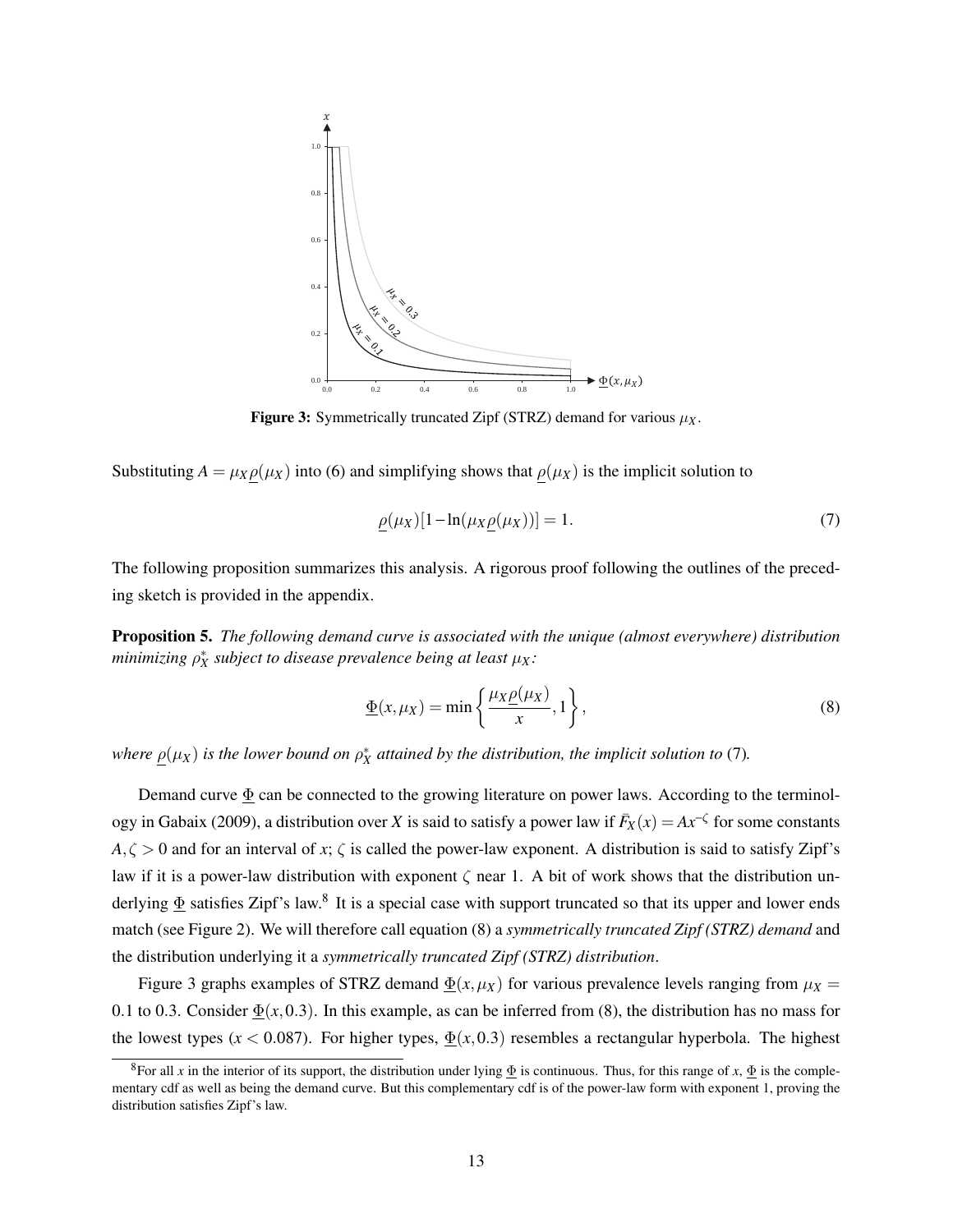

**Figure 4:** Lower bound  $\rho(\mu_X)$  as a function of prevalence  $\mu_X$ .

relative net value  $(x = 1)$  has a point mass with exactly that probability (approximately 0.087) required for the curve's truncated extremes to look identical. It can be shown that the bound on the producer-surplus ratio attained in the example is  $\rho(0.3) = 0.29$ . As  $\mu_X$  falls, the associated curves "hug" the axes more closely and are able to generate lower producer-surplus ratios,  $\rho(0.2) = 0.25$  and  $\rho(0.1) = 0.21$ .

Figure 4 graphs the lowest producer-surplus ratio attainable,  $\rho(\mu_X)$ , as a function of disease prevalence  $\mu_X$ .<sup>9</sup> The set of feasible  $\rho_X^*$  is shown as the shaded region above the curve. An empirical implication of the figure is that for the most common diseases, disease-risk heterogeneity cannot be an important factor in a firm's decision to develop a preventive versus a treatment. For example, the figure shows that if the prevalence of the disease is above 0.74, it is mathematically impossible to generate enough disease-risk heterogeneity to drive  $\rho_X^*$  below 1/2. For heterogeneity in disease risk to generate a substantial bias against preventives requires the disease to be sufficiently rare.

Inspection of Figure 4 suggests that  $\rho(\mu_X)$  is increasing in prevalence, ranging from 0 for the lowest prevalence to 1 for the highest prevalence. Intuitively, if the disease is ubiquitous, most consumers' disease risk must be close to 1, implying disease risk is effectively homogeneous. Lower values of prevalence allow for a substantial bias against preventives. Figure 3 shows that STRZ demands "hug" the axes more tightly the lower  $\mu_X$ , reducing the area of the largest rectangle that can be inscribed under the curve faster than the area under the curve. For the rarest diseases, i.e., as  $\mu_X$  approaches 0,  $\rho(\mu_X)$  approaches 0. These claims are stated formally in the next proposition, proved in the appendix.

**Proposition 6.**  $\rho'(\mu_X) > 0$ ,  $\lim_{\mu_X \downarrow 0} \rho(\mu_X) = 0$ , and  $\lim_{\mu_X \uparrow 1} \rho(\mu_X) = 1$ .

An important corollary of the proposition, in particular of the statement  $\lim_{\mu_X \downarrow 0} \rho(\mu_X) = 0$ , is that cases can be constructed such that  $\rho_X^*$  is arbitrarily close to 0. But this means, by Proposition 2, that cases can be

<sup>&</sup>lt;sup>9</sup>Although there is no closed-form expression for  $\rho(\mu_X)$ , there is a closed-form expression for its inverse. Figure 4 graphs this inverse on the horizontal axis.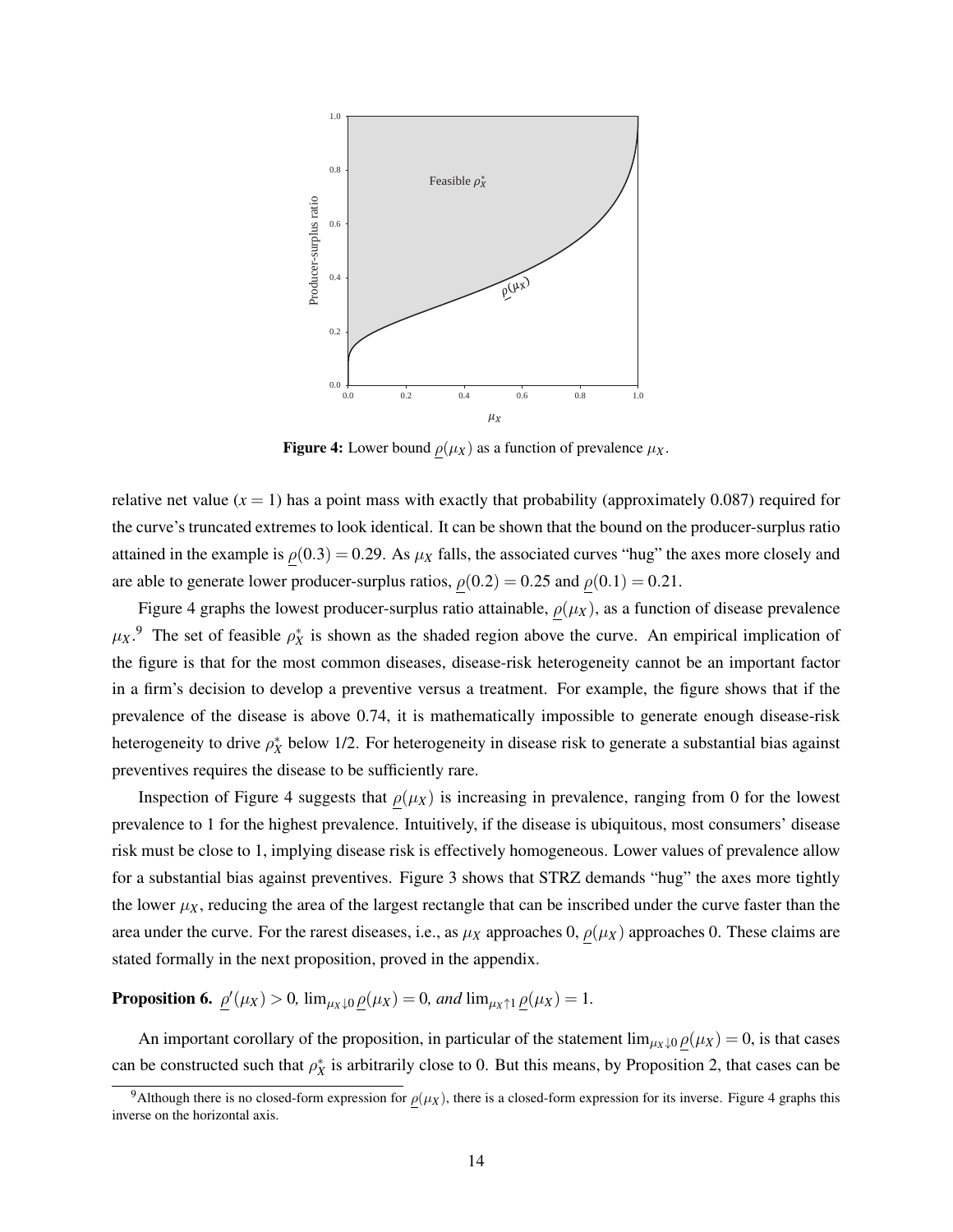constructed in which the bias against preventives dissipates 100% of total surplus.

With this analysis in hand, we can return to the decomposition of the bias against preventives promised at start of the subsection. We suggested that one factor in the decomposition is how closely the risk distribution for the disease resembles the worst case, which we just found to be the STRZ distribution. A challenge in deriving an index of similarity is capturing global shape differences with a single number. We will define similarity between a STRZ and another demand curve as the ratio of uncaptured surpluses they entail. Formally, let  $Z_X$  denote the Zipf similarity of the distribution of  $X$ , defined as

$$
Z_X = \frac{\mu_X - REC_X}{\mu_X - REC_X} = \frac{1 - \rho_X^*}{1 - \rho(\mu_X)},
$$
\n(9)

where the second equality follows from dividing numerator and denominator by  $\mu_X$ . Since  $REC_X \in [REC(\mu_X), \mu_X]$ , it follows that  $Z_X \in [0,1]$ , with  $Z_X = 0$  for homogeneous consumers and  $Z_X = 1$  for a STRZ distribution. Rearranging (9) gives the decomposition provided in the next proposition.

Proposition 7. *The producer-surplus ratio for a given disease-risk distribution satisfies*

$$
\rho_X^* = 1 - Z_X[1 - \underline{\rho}(\mu_X)].
$$
\n(10)

To gain some intuition for this decomposition, if demand is not Zipf-similar at all  $(Z_X = 0)$ , then  $\rho_X^* =$ 1, implying there is no bias against preventives. As Zipf-similarity increases,  $\rho_X^*$  falls. How much  $\rho_X^*$ falls depends on  $1 - \rho(\mu_X)$ , which can be interpreted as how difficult it is to capture surplus with a fully Zipf demand. The lower prevalence  $\mu_X$ , the more difficult capturing surplus is. The two factors  $Z_X$  and  $\mu_X$  completely determine  $\rho_X^*$ . We will show how to apply the decomposition in practice in the Section 6 calibrations.

#### 3.3. Special Cases

The analysis so far has provided general results for unrestricted distributions of consumer values *X*. This subsection derives additional results in several special cases that are of pedagogical and practical interest. Considering these special cases puts more structure on demand, allowing us to derive a more refined set of results for these cases. We first look at markets with a discrete distribution of consumer values and second with a continuous distribution of consumer values having global curvature properties.

Proposition 8. *Suppose the distribution of disease risk involves T discrete types. Then* 1*/T is a tight lower bound on*  $\rho_X^*$ .

The proof in the appendix is by construction. We construct a discrete version of a Zipf distribution that approaches the bound in the limit as the disease prevalence approaches 0.

An implication of the proposition for examples like the one from the Introduction with two consumer types,  $\rho_X^*$  can come arbitrarily close to 1/2 but can be no lower. This implies that potential deadweight loss in a market with two consumer types can be nearly 1/2.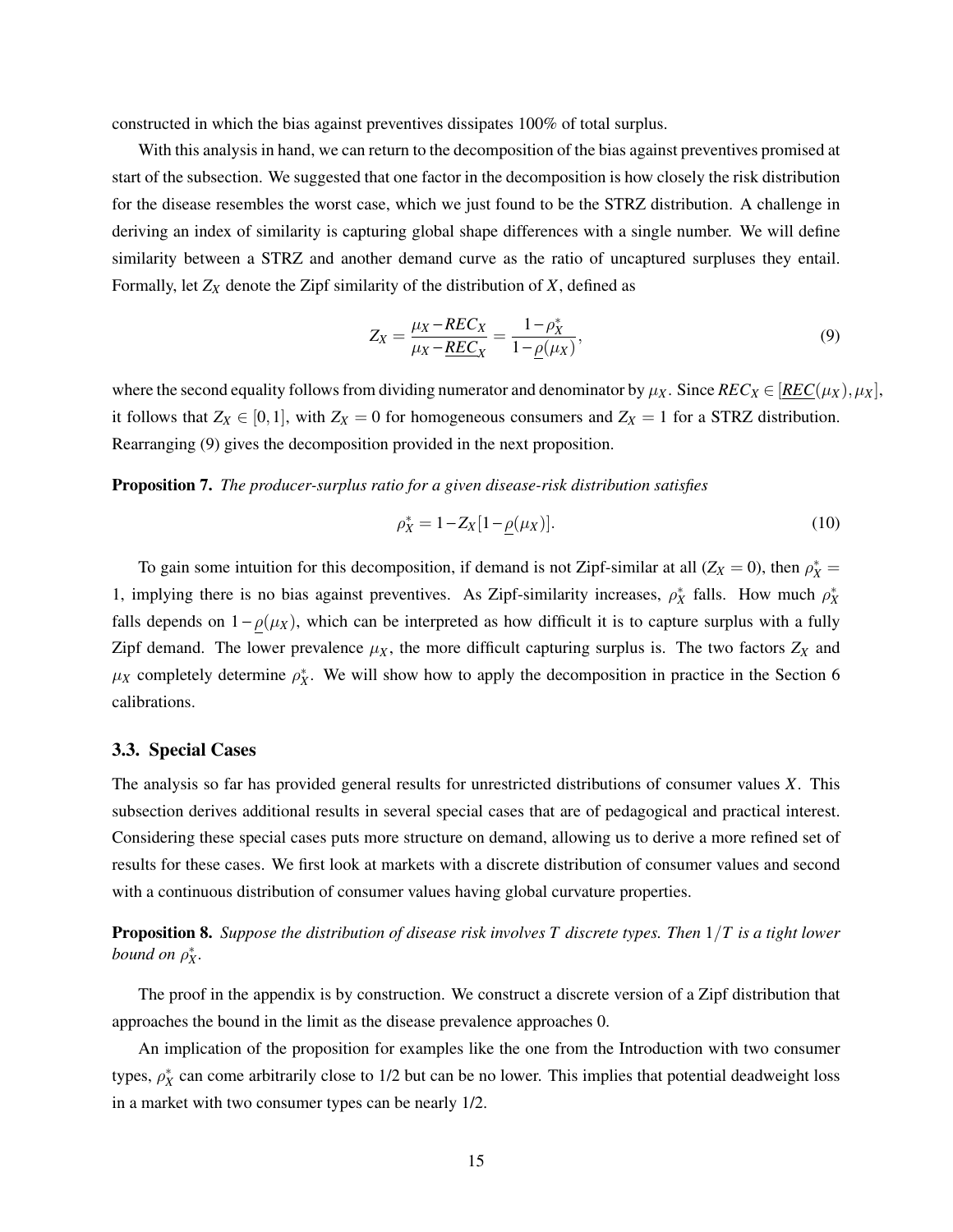

Figure 5: Producer-surplus ratio depends on curvature of demand.

The next special case moves from discrete to continuous distributions. Attention is further restricted to twice differentiable demands that are either globally concave, convex, or linear over the full support (0*,*1). The curvature of  $\Phi_X$  constrains  $\rho_X^*$ , as the next proposition states.

**Proposition 9.** If  $\Phi''_X(x) = 0$  for all  $x \in [0,1]$ , then  $\rho^*_X = 1/2$ . If  $\Phi''_X(x) \le 0$  for all  $x \in [0,1]$ , then  $\rho^*_X \ge 1/2$ . *If*  $\Phi''_X(x) \geq 0$  *for all*  $x \in [0,1]$ *, then*  $\rho^*_X \leq 1/2$ *.* 

The result, proved in the appendix, is a corollary of a quite general proposition in Anderson and Renault (2003) relating  $PS_j^*/TS_j^{**}$  to general degrees of concavity or convexity under *n*-firm Cournot competition in product market *j*. Figure 5 provides intuition in our simpler monopoly setting. The first graph illustrates the linear-demand case. Standard results imply that the area of the largest rectangle that can be inscribed under a line is half of the area under the line, so by Lemma 2, which relates  $\rho_X^*$  to these areas,  $\rho_X^* = 1/2$ . The second graph illustrates the case of concave demand. As the figure suggests, the area of the largest rectangle that can be inscribed under the curve is at least half the area under the curve, so  $\rho_X^* \geq 1/2$ . The third graph shows the case of convex demand. As the figure suggests, the area of the largest rectangle that can be inscribed under the curve is no more than half the area under the curve, so  $\rho_X^* \leq 1/2$ .

As a further corollary of Anderson and Renault (2003), we have the following results for demands with log-curvature.

**Proposition 10.** *Suppose*  $\Phi_X(x)$  *is twice continuously differentiable. If*  $\Phi_X(x)$  *is log-concave for all*  $x \in$ [0,1], then  $\rho_X^* \geq 1/e$ . If  $\Phi_X(x)$  is log-convex for all  $x \in [0,1]$ , then then  $\rho_X^* \leq 1/e$ .

For a proof, see the proof of Proposition 9 in the appendix, which in fact provides general results for arbitrary degrees of curvature which nest the last two propositions.

A new feature of Propositions 9 and 10 is that they provide upper bounds on  $\rho_X^*$  in some instances, whereas results up to that point provided lower bounds. This feature is worth emphasizing. The set of convex demands covered by Proposition 9 is equivalent to the set of downward-sloping densities, a broad and empirically plausible set of cases. The proposition guarantees that preventives generate no more than 50% of the producer surplus from treatments, implying that potential deadweight loss exceeds 50% of total disease burden. If demand is log-convex, then Proposition 10 guarantees that preventives generate no more than  $1/e \approx 37\%$  of the producer surplus from treatments, implying that potential deadweight loss exceeds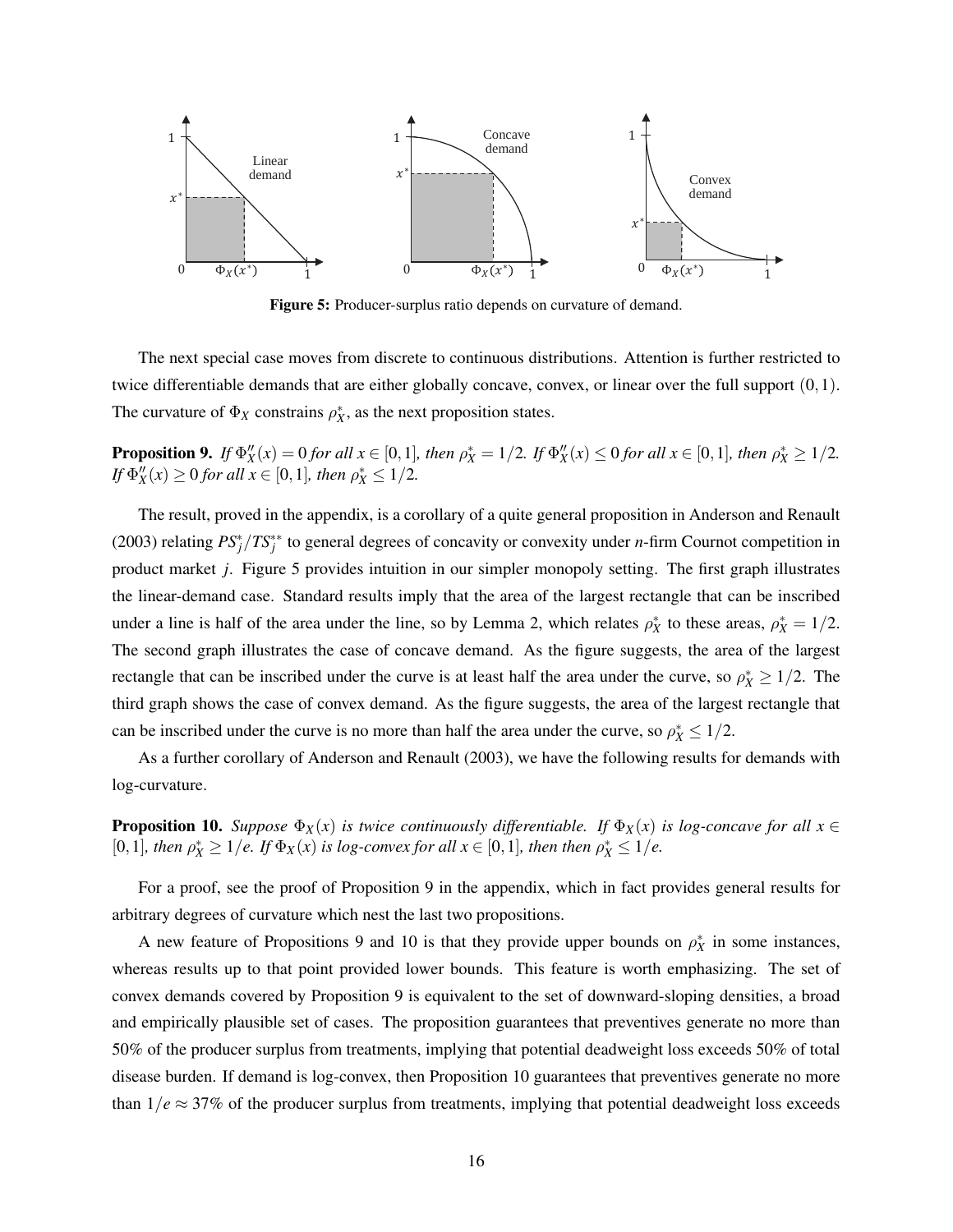63% of total disease burden. Actual deadweight loss will depend on the actual R&D costs realized for preventives and treatments, but the large potential for deadweight loss means that there is some realization of R&D costs for which the social benefit from eliminating disease burden would be mostly dissipated.

## 4. Generalizations

In this section we show that the insights obtained from analysis of the benchmark model are robust to a number of generalizations. A series of subsections explores imperfect efficacy, side effects, production costs, a broad range of models of competition among suppliers, and third-party purchases. We will show that the key welfare results from Section 3 continue to hold in this more general setting.

### 4.1. Expanded Parameter Space

This subsection relaxes the assumption that all products are perfectly safe, effective, and costless to manufacture. Let  $c_j \geq 0$  be the present discounted value of the marginal cost of manufacturing product  $j \in \{p, t\}$ and administering it to a consumer. Let  $e_j \in [0,1]$  be the efficacy of product *j*, i.e., the probability that product *j* prevents the consumer from experiencing harm from the disease. Let  $s_j \geq 0$  be the expected harm of side effects from product *j*, i.e., the probability that a consumer experiences side effects multiplied by the present discounted value of the harm from the side effects conditional on experiencing them. Variables with stars ( $p_j^*$ , etc.) are equilibrium values and with double stars ( $TS^{**}$ , etc.) are first-best values for general parameters  $c_j$ ,  $e_j$ ,  $s_j$ . Variables with the superscript  $o(p_j^o)$ , etc.) are equilibrium values and with double  $oo$ (*TSoo*) are first-best values when the cost, efficacy, and side-effects parameters are returned to their original levels in the benchmark model: i.e.,  $c_j^o = s_j^o = 0$ ,  $e_j^o = 1$ .

Proposition 1 stated that incentives to develop treatments can be socially excessive but not incentives to develop preventives. This result continues to hold under general parameters, as the next proposition states.

Proposition 11. *Extend the benchmark pharmaceutical model to allow general values of the parameters*  $c_j$ , $s_j$  $\in$   $[0,\infty)$  and  $e_j$   $\in$   $[0,1]$  for  $j = p,t$ . The firm never develops a preventive unless it is socially efficient *to do so both in equilibrium and in the first best. There exist cases in which the firm develops a treatment but it would have been socially efficient to develop a preventive.*

Furthermore, the upper bound on the welfare distortion found in Proposition 2 continues to hold for more general parameters.

Proposition 12. *Extend the benchmark pharmaceutical model to allow general values of the parameters*  $c_j, s_j \in [0, \infty)$  and  $e_j \in [0, 1]$  for  $j = p, t$ . Letting  $\rho_X^o = PS_p^o/PS_t^o$ ,  $1 - \rho_X^o$  provides a tight upper bound on *deadweight loss as a percentage of disease burden; i.e.,*

$$
\sup_{\{k_j, c_j, e_j, s_j | j = p, t\}} \left( \frac{DWL}{\mu_X} \right) = 1 - \rho_X^o. \tag{11}
$$

Notice that the producer surpluses in the proposition do not correspond to some arbitrary configuration of cost, efficacy, and side effects but the original parameter values.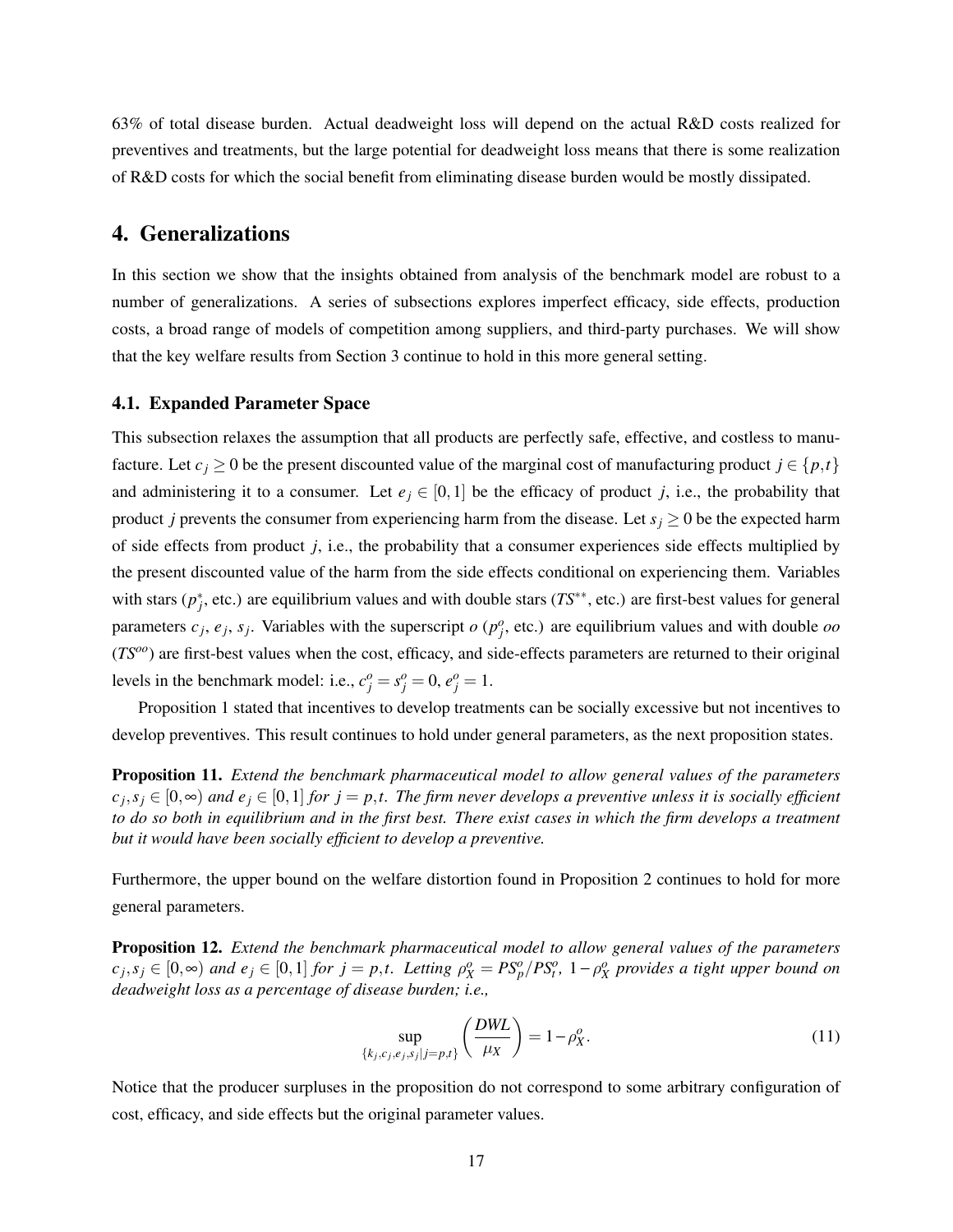The proofs of Propositions 11 and 12 are complicated by the fact that a third strategy becomes viable for the monopolist with the expanded parameter space, that of producing both a preventive and a treatment. This strategy never emerges in equilibrium with perfectly effective and costless products. In that case, if the monopolist's equilibrium strategy involved producing a treatment, there was no reason for it to also produce a preventive because it could extract 100% of social surplus with the treatment. With an imperfect treatment, the combination of products may be more profitable than a treatment alone. The proofs in the appendix provide expressions for the profit and welfare from the production of both products, which are used to verify that the results in Propositions 11 and 12 are robust to allowing for this additional strategy.

#### 4.2. Alternative Market Structures

The analysis so far assumed a monopoly market structure. More realistically, a number of firms could engage in one of a variety of different forms of competition (Bertrand, Cournot, perfect or imperfect cartel, etc.), both at the R&D and product-market stages. The monopoly benchmark is valuable because it is perhaps the simplest setting in which to examine the ideas about surplus extraction developed in this paper. In this subsection we provide another virtue of the monopoly benchmark. It provides a conservative bound on the potential deadweight loss; letting *C* be the model of competition under consideration, with few restrictions on *C* these models will be able to generate at least as much deadweight loss for any number of competing firms.

Consider the following model of competition, nesting various alternatives. To streamline the notation, return to the original parametric assumptions of costless manufacturing, no side effects, and perfect efficacy (i.e.,  $c_j = c_j^o = 0$ ,  $s_j = s_j^o = 1$ , and  $e_j = e_j^o = 1$  for  $j = p, t$ .) This builds in symmetry, allowing us to keep track of just the number of firms rather than the vector of firm characteristics. At the start of the game, each of *N* potential entrants obtain draws  $k_{ji} \geq 0$  of fixed costs for the development of the two products  $j = p, t$ , where  $i = 1, \ldots, N$  indexes firms. Firms observe the vector of draws and decide whether or not to enter each market by sinking the relevant fixed cost.

Let  $PS_j^*(n_j, n_\ell, n_b)$  be the most any single firm earns in equilibrium in market *j* given  $n_j$  firms enter the market for that product alone,  $n_\ell$  firms enter the market for the other product alone, and  $n_b$  firms enter both markets, where  $n_j, n_\ell, n_b \in \mathbb{N}$ . To allow for general forms of competition, we will put few constraints on this function. Assume

$$
PS_j^*(n_j, n_\ell, n_b) \le PS_j^*(1, 0, 0),\tag{12}
$$

capturing the idea that competition destroys industry profits, so a monopoly generates weakly more producer surplus than any other market structure. Further, assume

$$
PS_j^*(1,0,0) = PS_j^*.
$$
\n(13)

Condition (13) implies that the existence of potential entrants who do not materialize as actual entrants does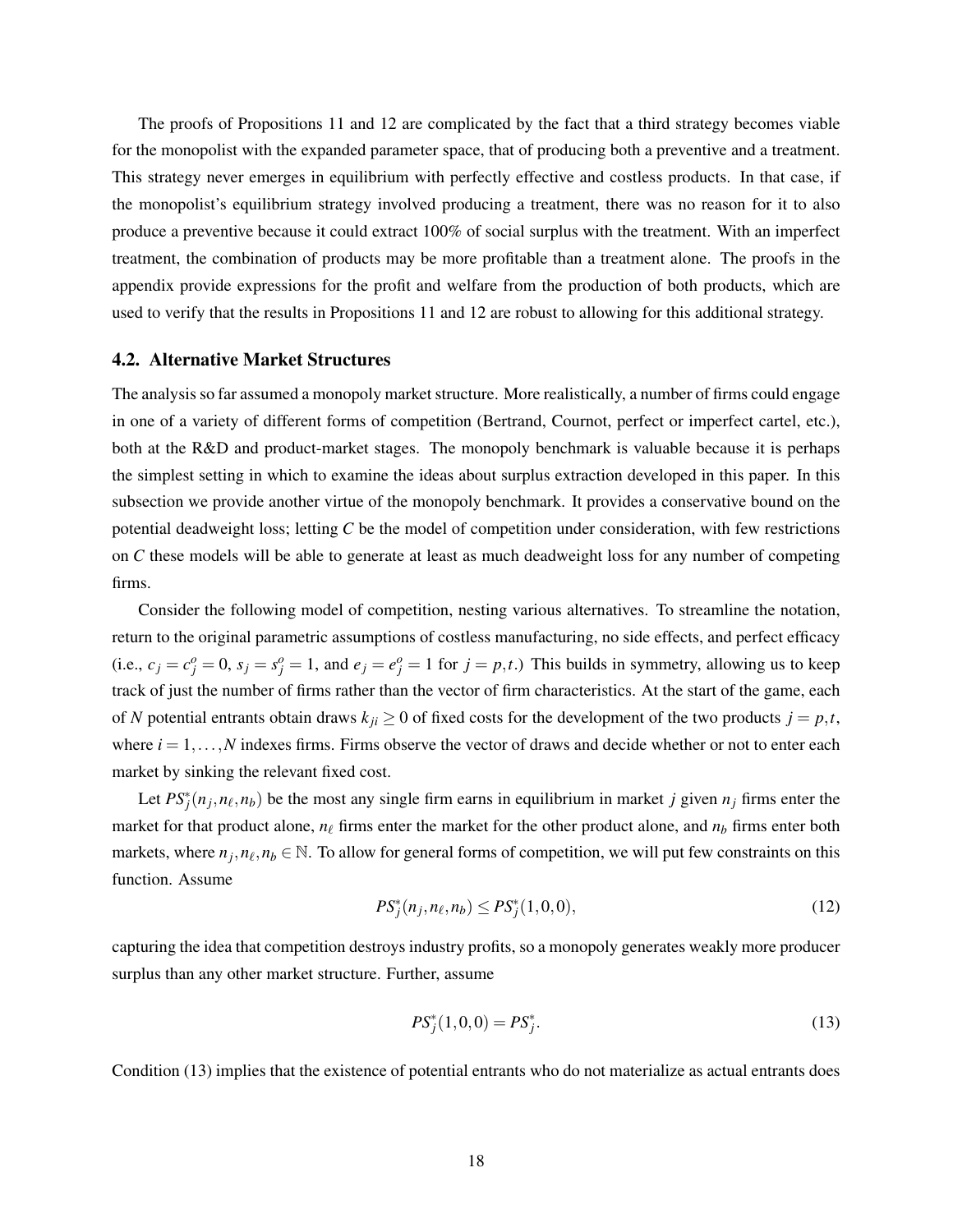not constrain the profit that a monopoly can earn.<sup>10</sup> Finally, assume

$$
k_{ji} \le PS_j^*(n_j^*, n_\ell^*, n_b^*)
$$
\n<sup>(14)</sup>

for each *i* of the  $n_j^*$  firms entering the market for product  $j = p, t$  alone and

$$
k_{pi} + k_{ti} \le PS_p^*(n_p^*, n_t^*, n_b^*) + PS_t^*(n_t^*, n_p^*, n_b^*)
$$
\n<sup>(15)</sup>

for each *i* of the  $n_b^*$  firms entering both markets. Conditions (14) and (15) are minimal assumptions on the rationality of the entry decision: if either is violated for some *i*, that firm would have gained by staying out of the markets. We have the following proposition, proved in the appendix.

Proposition 13. *Consider any model of competition C satisfying conditions* (12)*–*(15) *and any number of potential entrants N*  $\geq$  1*. The upper bound on equilibrium deadweight loss is weakly higher than under monopoly:*

$$
\sup_{\{k_{ji}\geq 0\mid j=p,t;i=1,\dots,N\}} \left[\frac{DWL(C,N)}{\mu_X}\right] \geq 1 - \rho_X^*,\tag{16}
$$

*where DWL*(*C,N*) *is the deadweight loss in model C with N firms.*

The proof is fairly simple. With *N* firms, the entry costs may be sufficiently high for all but one firm that the only feasible outcome involves monopoly. Thus the monopoly distortion is always a possibility with any of the models under consideration. The *N* − 1 additional entrants and entry costs just add "degrees of freedom" that can create even greater distortions.

### 4.3. Third-Party Purchases

In our benchmark model, consumers purchase pharmaceuticals directly from the manufacturer. Real-world pharmaceutical markets involve a broad array of different purchasing arrangements and institutions including nonlinear pricing, insurance, and government provision. A detailed analysis of all of these arrangements is beyond the scope of the present paper. Here we will provide a brief analysis of one, the case in which a third party such as the government or health maintenance organization purchases pharmaceuticals from the manufacturer on behalf of its constituents. We will show that the insights from the benchmark model carry over with this alternative purchasing arrangement.

Assume the firm and the third party engage in Nash bargaining over the sale of product *j* after the firm has decided which product to develop and has sunk its investment in R&D. If bargaining breaks down, the firm resorts to the option of selling directly to consumers on the private market. Assume the third party's objective is to maximize consumer surplus. Its threat point is thus the consumer surplus from private sales.

The firm's Nash-bargaining surplus conditional on its having developed product *j* is

$$
NB_j = \frac{1}{2} [TS^{**} + PS_j^* - CS_j^*],\tag{17}
$$

<sup>&</sup>lt;sup>10</sup>This assumption rules out some forms of contestability along the lines of Baumol, Panzar, and Willig (1982).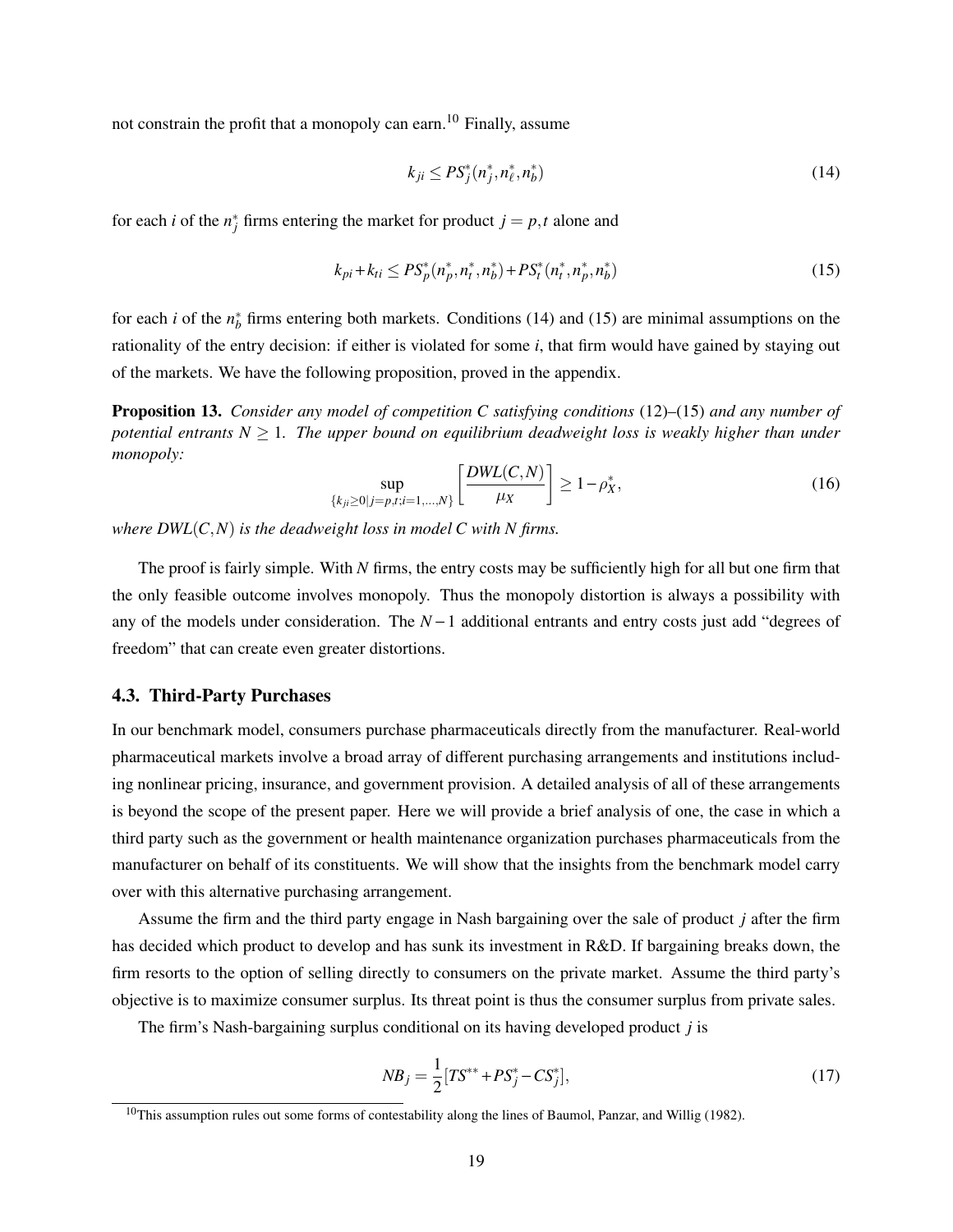a combination of the first-best "pie" toward which parties bargain, *TS∗∗*, plus the firm's threat-point surplus from selling product *j* on the private market,  $PS_f^*$ , minus the third-party purchaser's surplus in this threat point,  $CS_j^*$ . Substituting  $TS^{**} = PS_j^* + CS_j^* + SDWL_j^*$  and subtracting  $k_j$  to convert (17) into an objective function used to decide which product the firm develops yields  $\Pi_j^* + SDWL_j^*/2$ . Comparing the firm's objective function with third-party purchasing to the objective function with direct-to-consumer sales, Π*<sup>∗</sup> j* , we see that they differ only by the term *SDWL<sup>∗</sup> <sup>j</sup>/*2, reflecting the firm's share of the static deadweight loss avoided with third-party purchasing.

This second term mitigates—but does not eliminate—the potential deadweight loss from the firm's bias against preventives. This is an instance of the familiar hold-up problem (Klein, Crawford, and Alchian 1978). The firm decides which product to develop before negotiating with the third-party purchaser. Recognizing that it does not appropriate all the surplus in bargaining, the firm may distort its decision in order to appropriate more surplus. Note that this will be the case even for a third party representing all potential consumers (like a hypothetical consortium of national governments) as long as bargaining takes place after products are developed.

## 5. Other Sources of Heterogeneity

The paper has so far restricted attention to one source of consumer heterogeneity: disease risk, *X*. This source gives consumers private information only in the ex ante period; ex post, the act of seeking treatment reveals the consumer's disease status. In this section we examine alternative sources of heterogeneity with different timing structures. We begin with a general model of the arrival time of consumer private information in the next subsection; further subsections fill in the details for the new cases entailed by the general model.

To streamline the analysis, the same notation used for random variable *X* will also be used for the marginal distributions for the other random variables we will introduce. Specifically, let  $\Theta \in [0,\bar{\theta}]$  denote any positive random variable. Then  $\theta$  willl denote a realization of  $\Theta$ ,  $F_{\Theta}(\theta)$  the marginal cumulative distribution function,  $\bar{F}_{\Theta}(\theta) = 1 - F_{\Theta}(\theta)$  the complementary distribution,  $\Phi_{\Theta}(\theta) = \bar{F}_{\Theta}(\theta) + \Pr(\Theta = \theta)$  the "demand" function,  $\mu_{\Theta} = \int_0^{\bar{\theta}} \theta dF_{\Theta}(\theta)$  the mean—also the area under the "demand" function as can be shown using arguments from the proof of Lemma 1, and  $REC_{\Theta} = \max_{\theta \in [0,\bar{\theta}]} [\theta \Phi_{\Theta}(\theta)]$  the area of the largest inscribed rectangle under the "demand" function. Let *F* (without a subscript) denote the joint distribution function for all the random variables under consideration.

#### 5.1. Timing of Private Information

Consider a generalization of the model in which the consumer's ex ante willingness to pay for a preventive is  $xv_0$  and ex post willingness to pay for a treatment is

$$
\begin{cases} v_1 & \text{with probability } x \\ 0 & \text{with probability } 1-x, \end{cases}
$$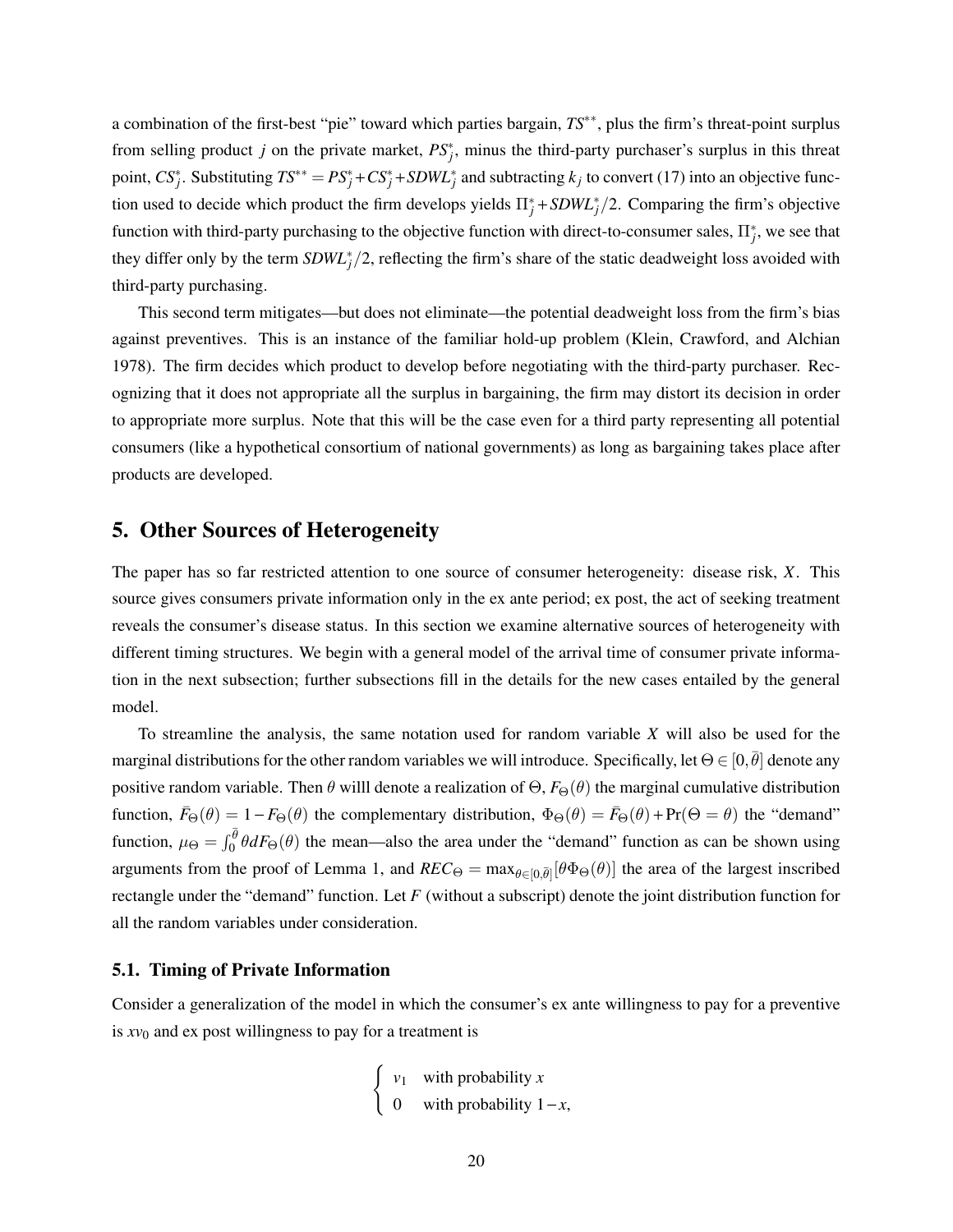where  $v_\tau \geq 0$  are realizations of random variables  $V_\tau$  and where  $\tau$  indexes periods, with  $\tau = 0$  representing the ex ante period when the preventive is sold and  $\tau = 1$  representing the ex post period when the treatment is sold. The dividing line between periods comes when the consumer realizes whether he or she has contracted the disease. The  $V<sub>\tau</sub>$  embody signals that the consumer receives each period of the amount he or she will end up valuing a perfectly effective cure if he or she contracts the disease ex post. To start, we will place few restrictions on  $V_{\tau}$  other than the following consistency requirement:

$$
E(V_1|V_0 = v_0, X = x) = v_0.
$$
\n(18)

Equation (18) means that the consumer's current signal is the best guess of his or her signal next period given all available private information, required because  $v_0$  and  $v_1$  are signals of the same ultimate value.<sup>11</sup>

We can express the model in an equivalent form that helps identify the different sources of private information.

**Proposition 14.** The model introduced in this section can be written equivalently as  $v_0 = y$ ,  $v_1 = hy$ , where *y is a realization of random variable Y ≥* 0 *and h is a realization of random variable H ≥* 0 *that has unit mean and is mean independent of X and Y:*  $E(H|Y = y) = E(H|X = x) = \mu_H = 1$ .

The proposition is a consequence of (18) together with the law of iterated expectations. The proof is provided in the appendix.

The new way of expressing the model points to three sources of private information embodied in three random variables: *X* embodies private information existing ex ante that disappears upon the realization of disease status ex post, *Y* private information that exists ex ante that persists ex post, and *H* private information that arises only ex post upon realization of disease status. For example, *X* could represent number of sexual partners, affecting the probability of contracting a disease but not necessarily the severity of the disease conditional on contracting it; *Y* could represent income, wealth, or some other proxy for willingness to pay that is the same before and after disease status is realized; *H* could represent the severity of harm learned only after the disease is contracted.

The next proposition generalizes Propositions 2 and 12, bounding potential deadweight loss when there are multiple sources of heterogeneity. The statement of the proposition requires some new notation. In the model introduced in this section, the burden of the disease becomes  $E(XV_0)$ . This can be rewritten  $E(XV_0)$  =  $E(XY) = \mu_U$ , where the first equality follows from  $V_0 = Y$  by Proposition 14 and the second holds defining  $U = XY$ . Further, define  $PS_{\text{max}}^* = \max(PS_p^*, PS_t^*)$  to be the maximum producer surplus available from the two products and  $PS_{\text{min}}^* = \min(PS_p^*, PS_t^*)$  be the minimum. These are equilibrium producer surpluses of the expanded parameter space:  $c_j$ ,  $s_j \ge 0$ ,  $e_j \in [0,1]$ ,  $j = p$ , *t*. Define the analogous expressions  $PS_{\text{max}}^o =$  $\max(PS_p^o, PS_t^o)$  and  $PS_{\min}^o = \min(PS_p^o, PS_t^o)$  for producer surpluses given the original parameter values  $c_j =$  $s_j = 0, e_j = 1, j = p, t$ .

<sup>&</sup>lt;sup>11</sup>An additional restriction on  $V_\tau$  is that it is common across products  $j = p$ , *t*. This means that any variables that are allowed to differ across products (such as *c j* , *e j* , *sj*) cannot also differ across consumers.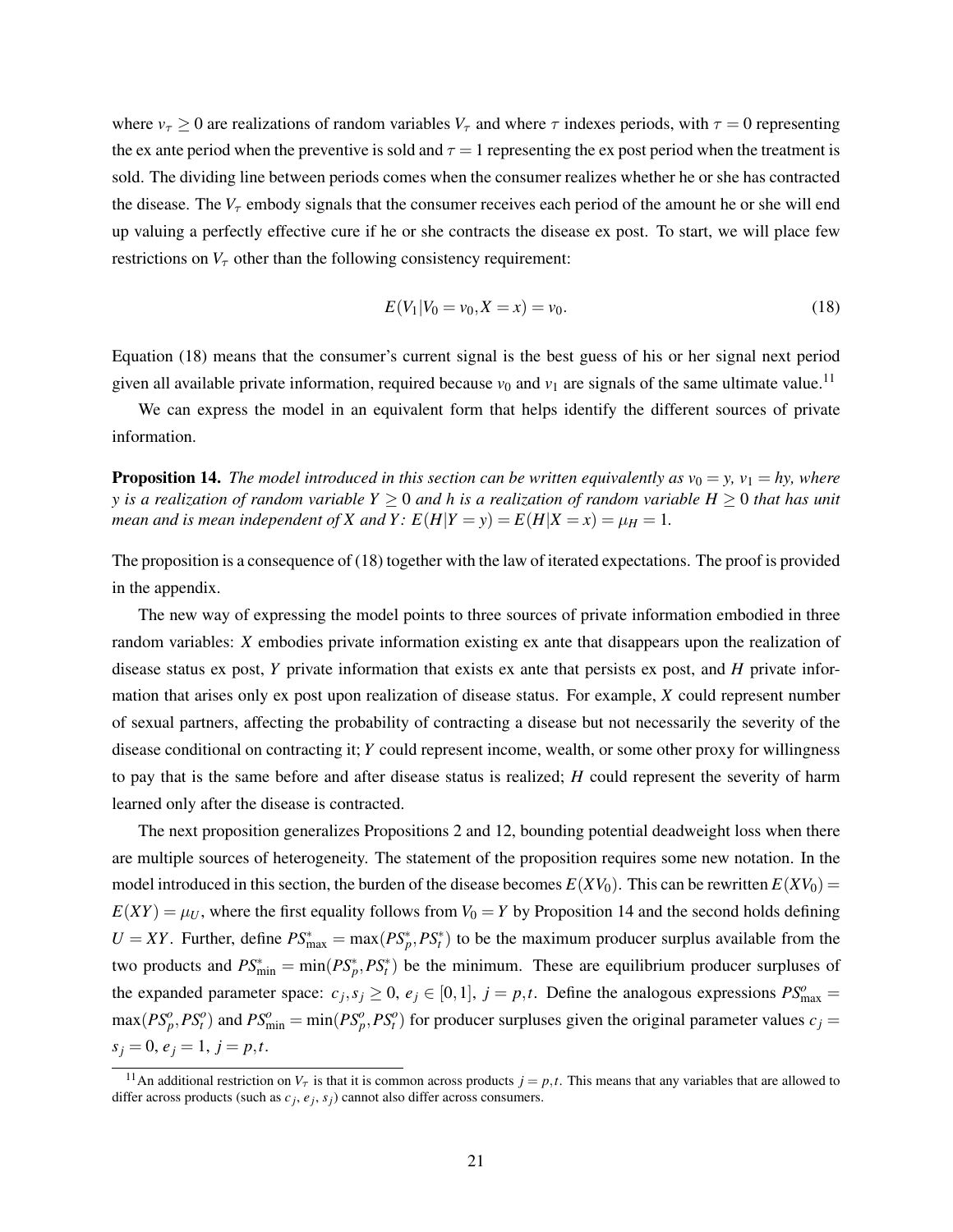Proposition 15. *Consider a pharmaceutical market with multiple sources of heterogeneity. An upper bound on deadweight loss as a percentage of disease burden*  $\mu_U$  *is* 

$$
\sup_{\{k_j, c_j, e_j, s_j | j = p, t\}} \left( \frac{DWL}{\mu_U} \right) \ge \frac{PS_{\text{max}}^o}{\mu_U} - \frac{PS_{\text{min}}^o}{\mu_U}.
$$
\n(19)

A few remarks about the proposition are in order. Note first that with multiple sources of heterogeneity, the bound is no longer guaranteed to be tight as in the earlier propositions.<sup>12</sup> Note second that treatments are no longer guaranteed to be more lucrative than preventives. The notation in Proposition 15 allows for the reverse possibility, for which we will derive conditions below. Note third that Proposition 15 nests the earlier results, as can be verified: with heterogeneity in just *X* and with *Y* and *H* normalized to 1, we have that  $PS_{\text{max}}^o = PS_t^o = \mu_X$  and that  $\mu_U = \mu_X$ ; thus,  $(PS_{\text{max}}^o/\mu_U) - (PS_{\text{min}}^o/\mu_U) = 1 - PS_p^o/PS_t^o$ .

Because the benchmark parameter values are central to Proposition 15, we will maintain these  $(c_i =$  $s_j = 0$ ,  $e_j = 1$  for  $j = p, t$ ) for the remainder of the section.

Proposition 15 bounds deadweight loss under quite general time-varying heterogeneity in consumer values. Because of the generality of the case, the bound is necessarily abstract. In The theoretical bounds can be refined if one is willing to restrict the number of sources of private information to one or at most two. The remainder of this section undertakes this theoretical analysis. The case in which *X* is the sole source of private information has been examined exhaustively already, so the analysis will focus on the other random variables *Y* and *H* by themselves and in combinations with others.

In any case in which there is private information in a random variable, in the remainder of the section we assume that the firm cannot condition price on the realization of that random variable, either because the firm does not observe it or, if it does, because it is prevented by legal rules or arbitrage constraints from price discriminating on the basis of it. If the firm can price discriminate on the variable, then its pricing problem simplifies to one in which it conditions on the known value of the variable for each of its possible realizations.

#### 5.2. Heterogeneity in *Y*

Random variable *Y* embodies any consumer characteristics that are private information both ex ante and ex post. Thus *Y* may be income, wealth, functions of these, or any other demographic factor that affects willingness or ability to pay.<sup>13</sup> We will first analyze the simple case in which there is no other source of heterogeneity than *Y*. It is immediate that consumer heterogeneity in *Y* alone reduces the producer surplus from either product, but does not result in a bias because the firm faces the same private information ex ante when preventives are sold as ex post when treatments are sold. Producer surplus is the same for both products.

 $12$ Intuitively, the bound in (19) reflects dynamic deadweight loss from the inefficient product choice. With heterogeneity in just disease risk, a treatment can extract all social surplus, limiting the importance of static deadweight loss from super-competitive pricing. With multiple sources of heterogeneity, no product is guaranteed to extract all surplus. Thus static deadweight loss may become more significant than dynamic deadweight loss. Thus (19) is a lower bound on potential deadweight loss from all sources.

<sup>&</sup>lt;sup>13</sup>Kessing and Nuscheler (2006) also study monopoly vaccine pricing when income is the sole source of consumer heterogeneity. Their dynamic model generates a feedback effect whereby leaving the poor susceptible increases the willingness to pay of the rich.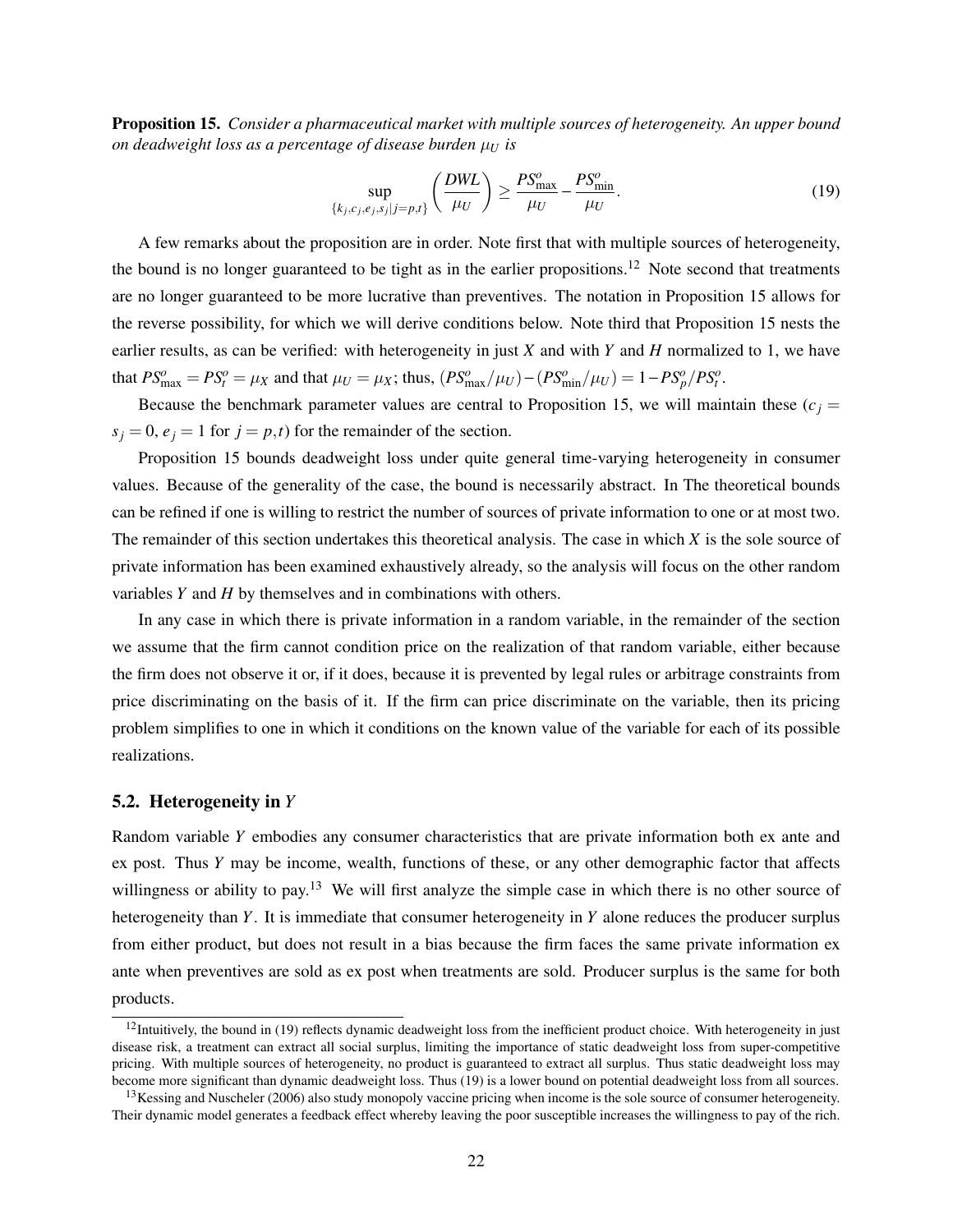Next consider combined heterogeneity in *X* and *Y*. Continue to suppose *H* takes on one value: its mean, which Proposition 14 shows is equal to 1. We have been unable to obtain meaningful results for arbitrary covariance between *X* and *Y*. Indeed, the logic of Proposition 4 suggests that no single joint moment like covariance can adequately capture the pattern of association between random variables over their whole joint distribution. Instead, we provide results for three special cases that span the set of possibilities: *X* and *Y* are independent; *Y* is an increasing deterministic function of *X*; and *Y* is inversely proportional to *X*. While the analysis covers just these three special cases here, it is in fact possible to compare the producer surpluses from preventives and treatments given any specific joint distribution of *X* and *Y*. We illustrate how to do this in the calibrations in Section 6 using U.S. data on the distributions of disease and willingness to pay proxied by a function of income.

Assume that *X* and *Y* are independent. Consider the preventive producer's profit-maximization problem. Recalling the definition  $U = XY$  and letting *u* be a realization of *U*, consumers buy the preventive if  $xy =$  $u \geq p_p$ . Hence preventive demand is  $\Phi_U(p_p)$ , and producer surplus is

$$
PS_p^o = \max_{p_p \in [0,\bar{u}]} [p_p \Phi_U(p_p)] = REC_U.
$$
\n
$$
(20)
$$

Next consider the treatment producer's profit maximization problem. Conditional on contracting the disease, a consumer would be willing to buy the treatment as long as his or her willingness to pay *y* exceeds *p<sup>t</sup>* . Because *X* is independent of *Y*, the fraction of consumers with income *y* who contract the disease is the mean  $\mu_X$ . Hence demand for the treatment is  $\mu_X \Phi_Y(p_t)$ , implying

$$
PS_t^o = \max_{p_t \in [0,\infty)} [\mu_X p_t \Phi_Y(p_t)] = \mu_X REC_Y.
$$
 (21)

The producer surpluses in (20) and (21) can be ranked. One of the sources of private information integrates out of (21) and becomes the constant  $\mu_X$ ; (20) retains both independent sources of private information, translating into lower producer surplus. We have the following proposition. (The proof of this and the remaining propositions in this subsection have been omitted from the published paper for space considerations, instead provided in online Appendix B.)

Proposition 16. *Assume there is heterogeneity in positive values of X and Y but not H. If X and Y are independent, then*  $PS_p^o/PS_t^o < 1$ *.* 

The proposition says that, starting with heterogeneity in *X* alone, adding independently distributed heterogeneity in *Y* cannot reverse the result from Proposition 3 that treatments are more lucrative than preventives. Although adding independently distributed heterogeneity in *Y* cannot change the sign of the gap between the producer surplus from treatments and preventives, it will reduce the gap as the next proposition shows.

Proposition 17. *Adding heterogeneity in Y that is distributed independently from the heterogeneity in X causes PS<sup>o</sup> p/PS<sup>o</sup> t to rise at least weakly (strictly for continuous distributions).*

Next, consider the extreme case of positive correlation, letting *Y* be a deterministic function of *X* that is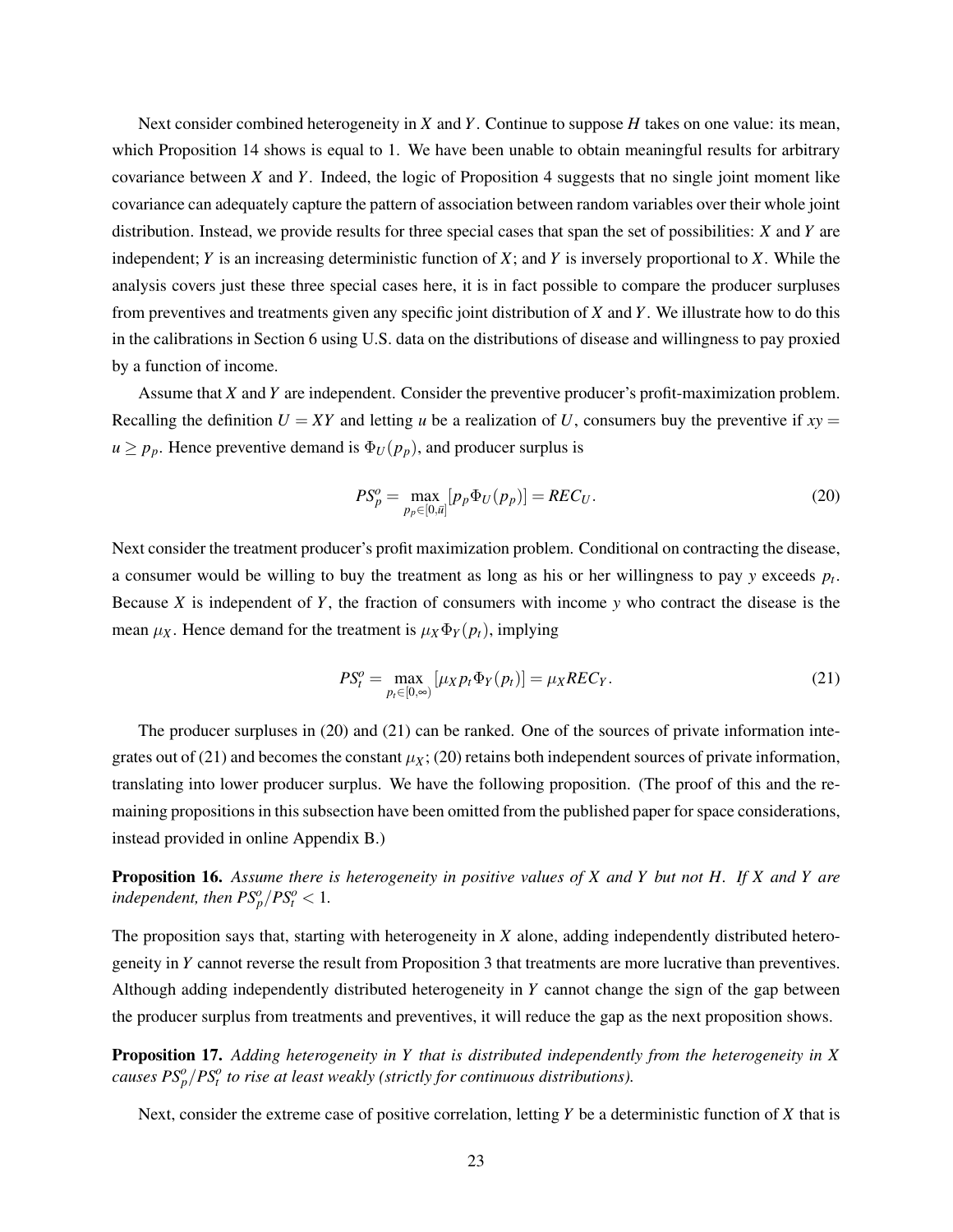increasing. Ex ante, the two sources of private information compound each other; ex post one of them disappears. The reduction in private information ex post leads treatments to be more lucrative than preventives. Formally, we have the following proposition.

Proposition 18. *Assume there is heterogeneity in positive values of X and Y but not H. If Y is an increasing, deterministic function of X, then*  $PS_p^o/PS_t^o < 1$ *.* 

Thus far we have not uncovered a case in which preventives are more lucrative than treatments. Such cases do arise as can be seen by considering the extreme case of negative association in which *X* and *Y* are inversely proportional:  $Y = u/X$  for some constant *u*. In this case the maximum willingness to pay for a preventive would be the same *u* across consumers, allowing a preventive monopolist to extract all social welfare—the entire disease burden  $\mu_U$ . A treatment monopolist, on the other hand, cannot fully extract  $\mu_U$ if there is nontrivial heterogeneity in *Y*. This leads all the results from Section 3 to flip. Preventives now deliver the first best. As in Proposition 3, the firm is guaranteed to have a bias, only now against treatments. This bias can be quantified and bounded as in Proposition 2, decomposed as in Proposition 7, and shown to depend on the curvature of  $\Phi_Y$  as in Proposition 9, and so forth.

## 5.3. Heterogeneity in *H*

Random variable *H* embodies any private information that arises only ex post. A natural candidate is the harm suffered from the disease, which in some cases is only learned after contracting it. Polio provides an example of a disease for which victims show an extremely wide range of harms, roughly following a powerlaw distribution. Only around 5% of polio infections result in any symptoms. Of the infections resulting in symptoms, most result in a mild, flu-like illness. Only around 10% of the symptomatic infections (0.5% of total infections) result in severe nerve damage such as afflicted U.S. President Franklin Roosevelt, whose legs were paralyzed by polio (Mueller, Wimmer, and Cello 2005).<sup>14</sup>

We will begin the analysis with the simple case in which there is no other source of heterogeneity than *H*. It is immediate that switching the source of private information from *X* ex ante to *H* ex post flips the results from Section 3, just as the results were flipped in the case studied in the previous subsection in which

<sup>&</sup>lt;sup>14</sup>Although we can name examples of diseases exhibiting significant heterogeneity in harm, this does not necessarily correspond to heterogeneity in *H*, which embodies only the sort of harm that the consumer cannot predict until contracting the disease. Harm that varies with patient age, weight, genetic information, or other characteristics the patient knows ex ante are embodied in *Y*. For example, a positive result from a genetic test for the BRCA1 mutations not only increases the risk of breast cancer but also increases the chance it is the triple-negative form that has a poorer prognosis than others (National Cancer Institute 2009).

An additional reason why *H* will be narrower than the practical range of harm heterogeneity is that patients often must be treated before the presentation of severe symptoms to avoid the harm from these symptoms. For example, syphilis eventually leads to blindness in about 15% of untreated cases; however, blindness cannot be reversed by antibiotic treatments for syphilis (Euerle and Chandrasekar 2012). This sort of heterogeneity would not be a source of private information for consumers in either the market for preventives or treatments and thus would not generate a bias toward either product.

Further, producers may be better able to discriminate if the heterogeneity is in ex post harm rather than ex ante risk. The producer could offer different versions of the drug, targeting serious cases with a high-priced version with either a high dosage or in a presentation that is suited to be administered in hospitals. The price differentials can be huge: the hospital studied by Lau et al. (2011) paid 35 to 240 times more for the intravenous than the pill form, depending on the drug. Such price discrimination would eliminate *H* as a source of private information.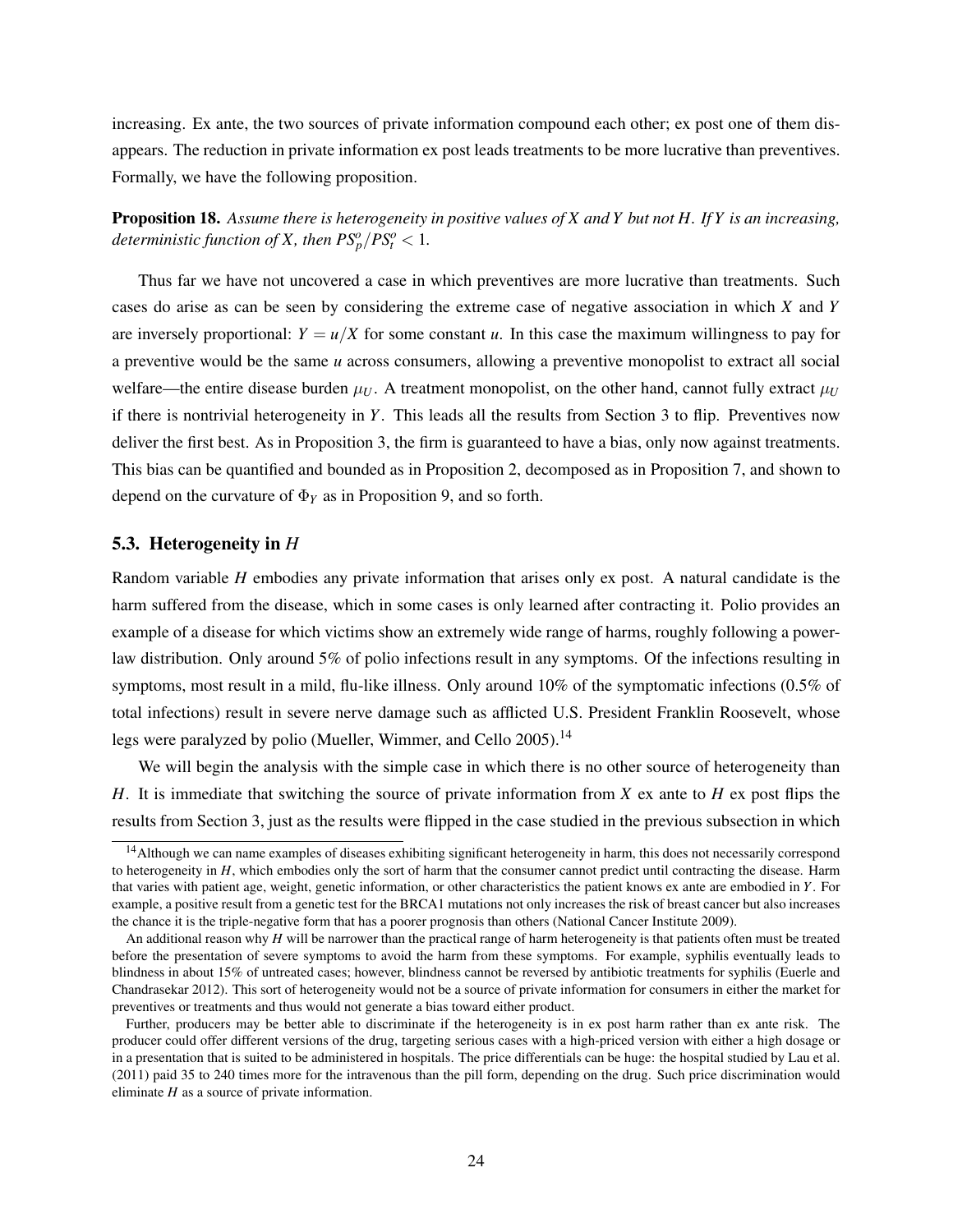*X* and *Y* are inversely proportional.<sup>15</sup>

Next, consider combining heterogeneity in *H* with other sources of heterogeneity. Begin by assuming consumers are heterogeneous in *X* and *H* but not *Y*, which takes on the single value  $\mu_Y$  for all *i*. By Proposition 14, *X* and *H* are mean independent. To derive useful results, we will make the stronger assumption that *X* and *H* are stochastically independent. Under these assumptions, the firm's ability to extract surplus with a preventive ex ante depends solely on the shape of  $\Phi_X$ . This variable already has the correct rescaling to apply decomposition results from Section 3.2. The firm's ability to extract surplus with a treatment ex post depends solely on the shape of  $\Phi_{\tilde{H}}$ , where  $\tilde{H} = H/h^{\max}$  has been appropriately rescaled, dividing by the maximum harm conceivable  $h^{max}$ , to apply the decomposition results from Section 3.2. The next proposition spells out the conditions under which one or the other product extracts more surplus.

Proposition 19. *Suppose X and H are the only sources of private information, and these are distributed* independently. Let  $\tilde{H} = H/h^\text{max}$ . The firm earns more producer surplus from a treatment than preventive if *and only if*  $Z_X[1-\rho(\mu_X)] > Z_{\tilde{H}}[1-\rho(\mu_{\tilde{H}})]$  *and a preventive than treatment if and only if the reverse inequality holds.*

The proposition follows almost immediately from Proposition 7. The proof, provided in online Appendix B, fills in the details.

The proposition says that when the two sources of heterogeneity *X* and *H* are independent, the firm's bias can be determined by looking at properties of the demand curves  $\Phi_X$  and  $\Phi_{\tilde{H}}$  in isolation. If the disease is rare and the distribution of risk has a high Zipf similarity, then the firm will tend to be biased toward treatments. On the other hand if severe harms are rare and the distribution of harms is highly Zipf-similar, then the firm will tend to be biased toward preventives. The proposition implies that the bias could go either way in theory.

Moving to the remaining combination of sources of heterogeneity to be analyzed, suppose consumers are heterogeneous in *H* and *Y* but homogeneous in disease risk *X*. Again, to derive useful results, the mean independence between *Y* and *H* guaranteed by Proposition 14 will be strengthened to stochastic independence. In this case we have results analogous to Proposition 16 and 17, but with the inequalities flipped because the variable combined with *Y* involves ex post rather than ex ante heterogeneity. Thus we have that adding independently distributed heterogeneity in *Y* cannot reverse the firm's bias against treatments found with heterogeneity in *H* alone but will reduce the bias. For reference, Table 1 summarizes these and the preceding results from this section.

<sup>&</sup>lt;sup>15</sup>These results may have empirical relevance for polio. Assuming that polio epidemics were widespread, generally independent of income and other demographic factors embodied in *Y*, the results from this paragraph suggest that a firm would have stronger R&D incentives for a polio vaccine than treatment. In fact, a preventive was developed for polio (the Salk vaccine, followed by the Sabin vaccine), but as yet no good pharmaceutical treatments exist for the disease (Howard 2005). Of course, these outcomes could have been driven by the underlying technological possibility set rather than differences in commercial incentives.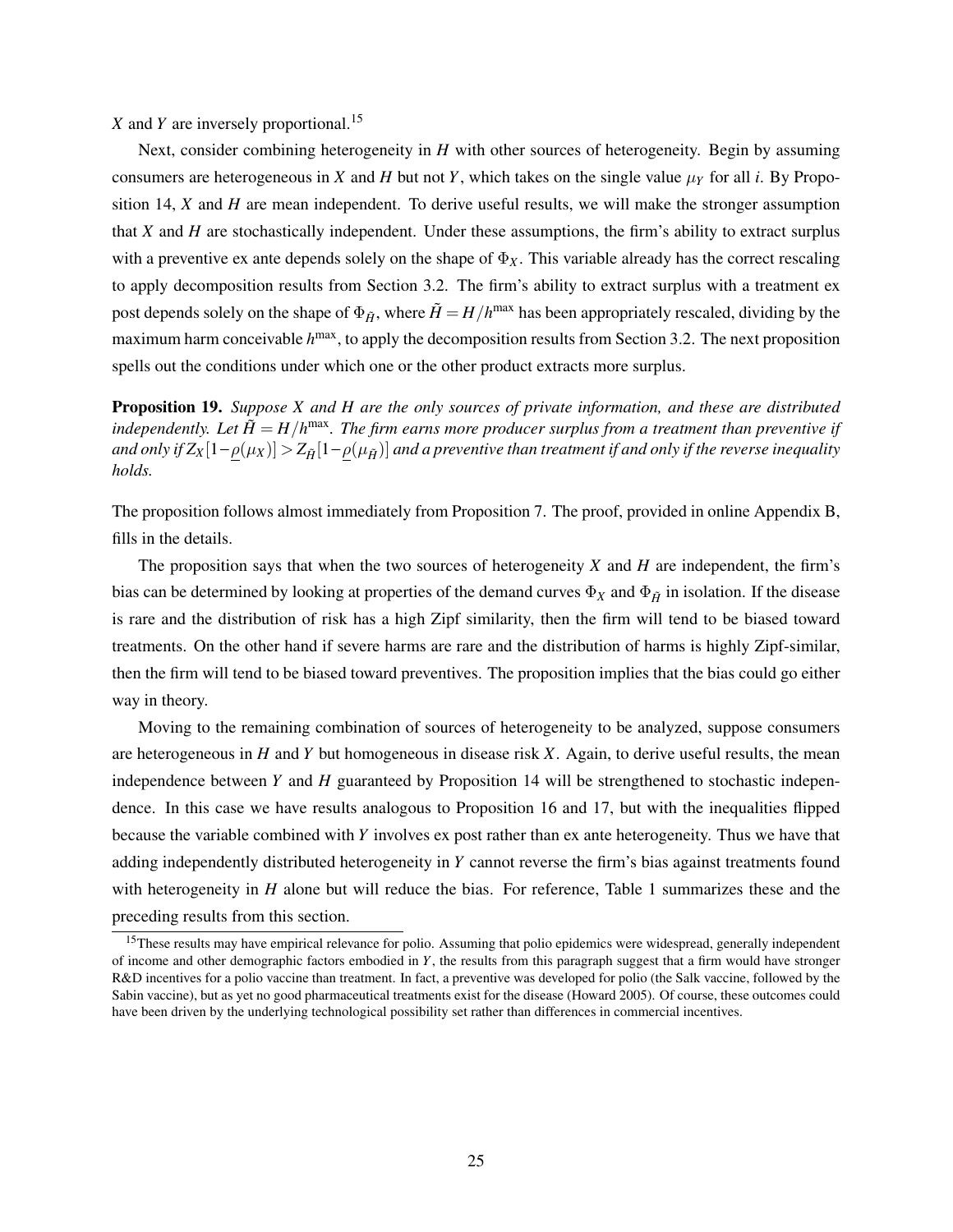Table 1: Summary of results for alternative sources of heterogeneity

| Firm's bias toward treatment         | Firm's bias toward preventive        |
|--------------------------------------|--------------------------------------|
| Heterogeneity in $X$ alone           | X and Y inversely proportional       |
| Independent variation in $X$ and $Y$ | Heterogeneity in $H$ alone           |
| $Y$ an increasing function of $X$    | Independent variation in $Y$ and $H$ |
| Ambiguous bias                       | No bias                              |
| Independent variation in $X$ and $H$ | Heterogeneity in Y alone             |

Notes: *X* represents sources of ex ante consumer heterogeneity such as disease risk. *Y* represents sources of persistent variation such as income or wealth. *H* represents sources of ex post variation, such as realized disease severity.

# 6. Calibrations

In this section we show how the theory can be used to calibrate the producer-surplus ratio and potential deadweight loss in particular empirical applications. The calibration method does not require any of the assumptions invoked to derive the propositions in the previous section; in principle, the producer-surplus ratio and potential deadweight loss can be calibrated for any market for which the researcher has sufficient information about demand. The information requirement at first seems daunting, requiring knowledge of the shape of the whole distribution of disease risk in the market rather than just the mean or some other moment. We show how to estimate this distribution for a variety of different diseases.

Overall, the calibrations suggest that the biases identified by the theory can be quantitatively important. For example, one of the HIV calibrations presented in Section generates producer-surplus ratio  $\rho_X^* = 0.214$ , indicating that potential deadweight loss due to the bias against preventives could potentially dissipate almost 80% of total surplus. To show that the results are not a special feature of sexually transmitted infections, in Section 6.3 we provide calibrations for the disease that is the leading cause of death in the United States, heart disease. We find higher values of  $\rho_X^*$  than for HIV but the values are still consistent with potential deadweight loss of nearly 50%.

### 6.1. NHANES Data

The calibrations focus on the U.S. pharmaceutical market because is the world's largest and is widely seen as the driver of firms' R&D decisions. The National Health and Nutrition Examination Survey (NHANES) obtains rich demographic and disease-risk information from a combination of a survey, physical exam, and blood tests. Table 2 provides descriptive statistics for selected variables from the most recent year of the NHANES, 2010, which we use for the calibrations.<sup>16</sup> The sample is half male, 68% non-Hispanic white, 14% Hispanic, and 11% black. The average age is 42.3. The average family income is about three times the

<sup>&</sup>lt;sup>16</sup>The means and standard deviations are computed using the same sampling weights as we will use in the calibrations to make the results nationally representative. The descriptive statistics and calibrations are similar if the unweighted data is used.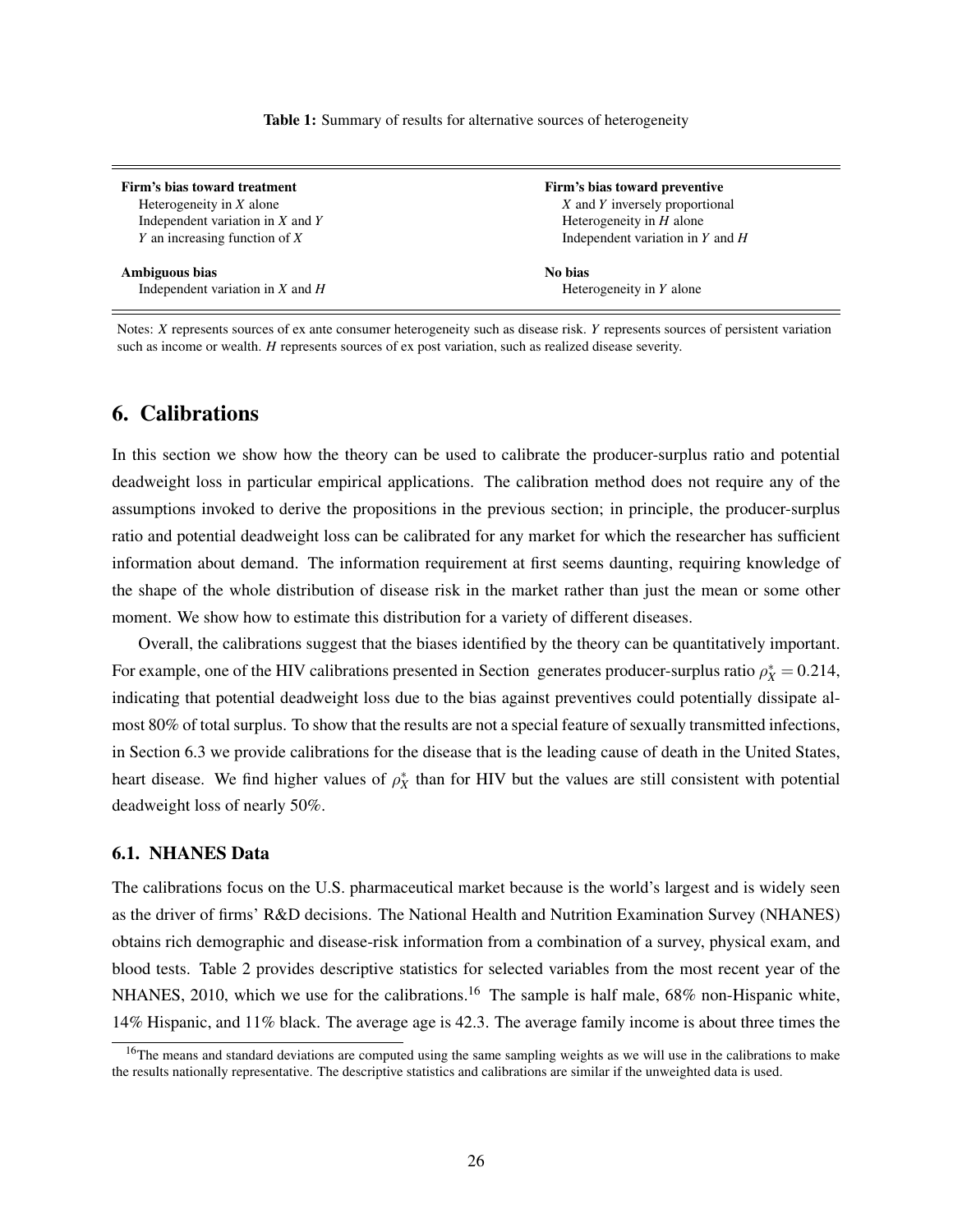| Variable                                               | Obs.  | Mean  | Std. dev. | Min.           | Max.  |
|--------------------------------------------------------|-------|-------|-----------|----------------|-------|
| General demographic variables                          |       |       |           |                |       |
| Male indicator                                         | 6,527 | 0.50  | 0.50      | $\mathbf{0}$   |       |
| White indicator                                        | 6,527 | 0.68  | 0.47      | $\Omega$       |       |
| Hispanic indicator                                     | 6,527 | 0.14  | 0.35      | $\Omega$       |       |
| <b>Black</b> indicator                                 | 6,527 | 0.11  | 0.32      | $\theta$       |       |
| Age                                                    | 6,527 | 42.3  | 14.3      | 18             | 80    |
| Income (percentage of poverty level)                   | 5,869 | 3.05  | 1.67      | $\theta$       | 5     |
| STI factors <sup>a</sup>                               |       |       |           |                |       |
| Lifetime sexual partners                               | 4,479 | 12.7  | 39.1      | $\theta$       | 1,000 |
| Men who have sex with men (MSM) indicator <sup>b</sup> | 2,242 | 0.03  | 0.18      | $\overline{0}$ |       |
| Heart-attack factors $c$                               |       |       |           |                |       |
| Diabetes indicator                                     | 3,938 | 0.09  | 0.29      | $\overline{0}$ | 1     |
| Smoking indicator                                      | 3,938 | 0.20  | 0.40      | $\Omega$       |       |
| Total cholesterol                                      | 3,938 | 201.8 | 41.5      | 92             | 528   |
| HDL cholesterol                                        | 3,938 | 53.3  | 17.1      | 15             | 179   |
| Systolic blood pressure                                | 3,938 | 121.1 | 16.8      | 78             | 228   |
| Diastolic blood pressure                               | 3,938 | 71.3  | 11.8      | 11             | 132   |

#### Table 2: Descriptive statistics for 2010 NHANES sample

Notes: Means and standard deviations computed using survey weights. <sup>*a*</sup>Non-response rate higher for survey questions related to sexual behavior. *<sup>b</sup>*Statistics for male subsample. *<sup>b</sup>*Statistics for age 30–75 subsample, age range to which Wilson *et al.* model applies.

## poverty line.<sup>17</sup>

The next set of factors in the table are important in the calibrations for sexually transmitted infections. Presumably because of the sensitive nature of the questions, the response rate is lower, reflected in the lower number of observations. The average lifetime number of sexual partners is 12.7. The high standard deviation, 39.1, is indicative of substantial heterogeneity in the risk of sexually transmitted infections.<sup>18</sup> About 3% of male respondents report having at least one male sexual partner, our criterion for the MSM variable, an indicator set to 1 for men having sex with men.

The next set of factors are important in the calibrations for heart attacks. We present descriptive statistics for the smaller sample of 30–75 year olds for which the model of heart-attack risk we use applies. About 9% of respondents have diabetes and 20% smoke. The rest of the variables are blood-chemistry and pressure measures from exams and blood tests.

 $17$ We use income relative to the poverty line for income because it is continuous whereas the family income measure is binned into large intervals. Further, the measure we use accounts for family size. All income measures in the NHANES are top-coded. The measure we use is top-coded at five times the poverty line. We use this top code directly for income. Calibration results are similar if we follow Blanchflower and Oswald's (2004) approach of using 1.25 times the top income code for top-coded observations.

 $18$ The standard deviation is high in part because of a few reports of partners numbering in the hundreds, a handful even as high as 1,000. The calibrations take these reports as true; results are similar if we censor lifetime partners at 100.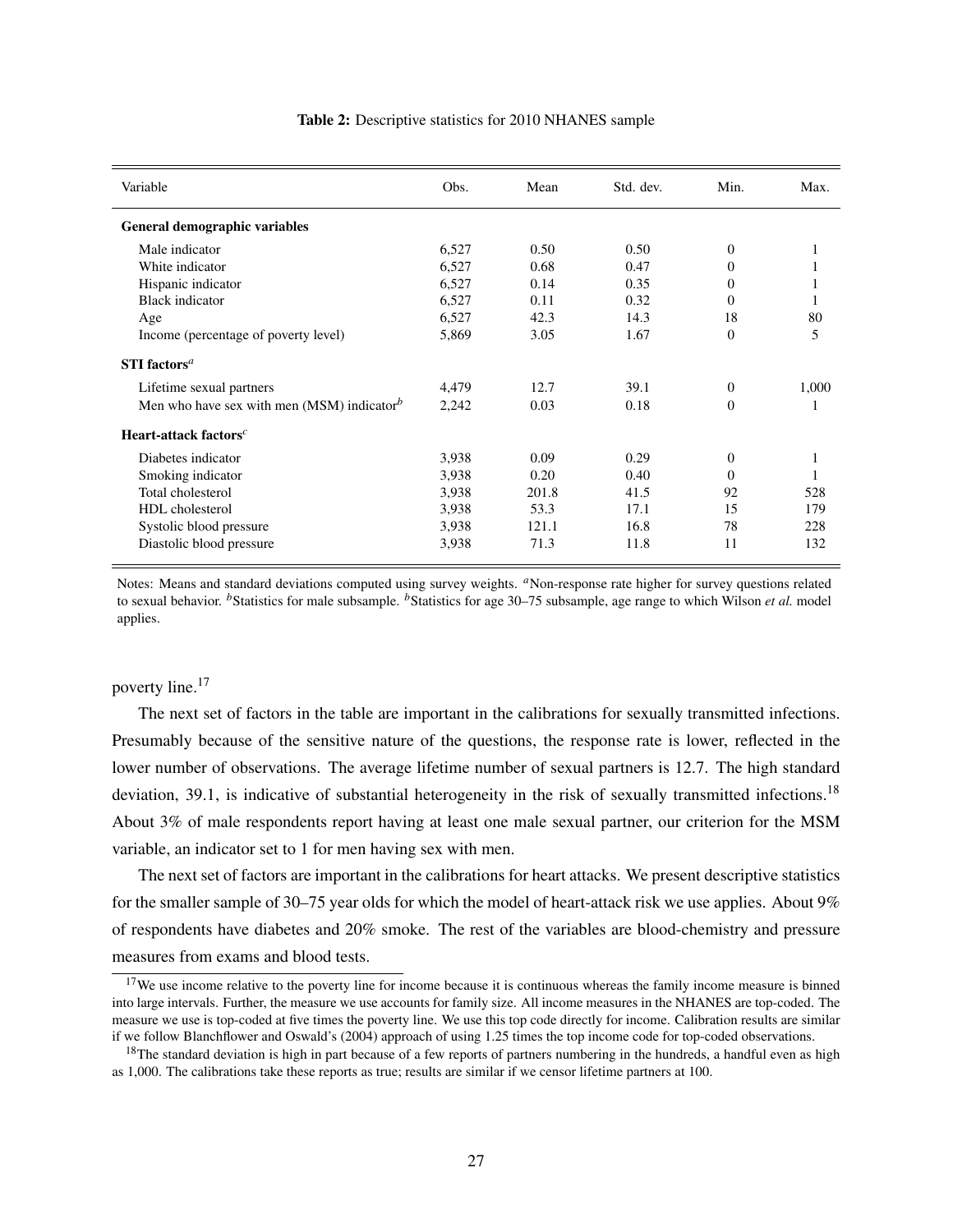| Ages in sample:<br>Income elasticity:              |            | (1)<br>All<br>None                    |            | (2)<br>$40 - 49$<br>None                          |            | (3)<br>A11<br>0.4        |
|----------------------------------------------------|------------|---------------------------------------|------------|---------------------------------------------------|------------|--------------------------|
|                                                    | $\rho_X^*$ | DWL<br>sup<br>$TS^{**}$<br>$k_p, k_t$ | $\rho_X^*$ | DWL<br>sup<br>$TS^{\ast\ast}$<br>$k_p, \bar{k}_t$ | $\rho_X^*$ | DWL<br>sup<br>$k_p, k_l$ |
| <b>HIV</b> calibrations                            |            |                                       |            |                                                   |            |                          |
| HIV1: Linear model                                 | 0.263      | 0.737                                 | 0.296      | 0.704                                             | 0.403      | 0.358                    |
| HIV2: Kaplan model, $\beta = 0.033\%$              | 0.268      | 0.732                                 | 0.298      | 0.702                                             | 0.412      | 0.352                    |
| HIV3: Kaplan model, $\beta$ varies by demographics | 0.266      | 0.734                                 | 0.214      | 0.786                                             | 0.377      | 0.383                    |
| <b>Observations</b>                                | 4,479      | 4,479                                 | 923        | 923                                               | 4,095      | 4,095                    |
| <b>HPV</b> calibration                             |            |                                       |            |                                                   |            |                          |
| Kaplan model, $\beta = 13.5\%$                     | 0.548      | 0.452                                 | 0.552      | 0.448                                             | 0.798      | 0.121                    |
| <b>Observations</b>                                | 4,479      | 4,479                                 | 923        | 923                                               | 4,095      | 4,095                    |
| <b>Heart-attack calibration</b>                    |            |                                       |            |                                                   |            |                          |
| Wilson et al. model                                | 0.427      | 0.573                                 | 0.450      | 0.550                                             | 0.623      | 0.229                    |
| <b>Observations</b>                                | 3,938      | 3,938                                 | 994        | 994                                               | 3,565      | 3,565                    |

Table 3: Calibrations of producer-surplus ratio and potential deadweight loss

### 6.2. Sexually Transmitted Infections

Our first set of calibrations leverage the NHANES question on lifetime sexual partners to form estimates of the distribution of the risk of sexually transmitted diseases in the population, which we then use to calibrate the producer-surplus ratio  $\rho_X^* = PS_p^*/PS_t^*$  and potential relative deadweight loss  $\sup_{k_p,k_t}(DWL/TS^{**})$  for these diseases. We focus on the case of HIV for several reasons. First, it is an important disease. Second, we have reasonable proxies for the joint distribution of HIV disease risk and income. Third, until the advent of antiretrovirals, HIV virtually always led to AIDS and ultimately death, thus arguably exhibiting less harm heterogeneity than some other diseases, allowing us to focus on disease risk and income heterogeneity for which we have better data.

The set of columns under (1) of Table 3 provide results from calibrations accounting for disease-risk heterogeneity but not income heterogeneity. The calibration in the row labeled HIV1 involves a simple linear mapping from lifetime sexual partners to infection risk with a constant probability of transmission per partner. Figure 6 graphs the resulting demand curve for this calibration. Recall  $PS_p^*$  is given by the area of the largest rectangle that can be inscribed under the curve (the shaded rectangle in the figure) and  $PS_t^*$  by the area under the curve. It is apparent that  $PS_p^*$  is much less than  $PS_t^*$ ; to be precise,  $\rho_X^* = PS_p^* / PS_t^* = 0.263$ . As shown in the figure, the firm's optimal strategy in this calibration turns out to be to sell the preventive at a price at which 17% of consumers purchase. The producer-surplus ratio can be translated into a bound on potential deadweight loss, according to the formula in Proposition 2, by subtracting it from 1. This gives the value 0.737 reported in column (1) for the HIV1 calibration, suggesting that the bias against preventives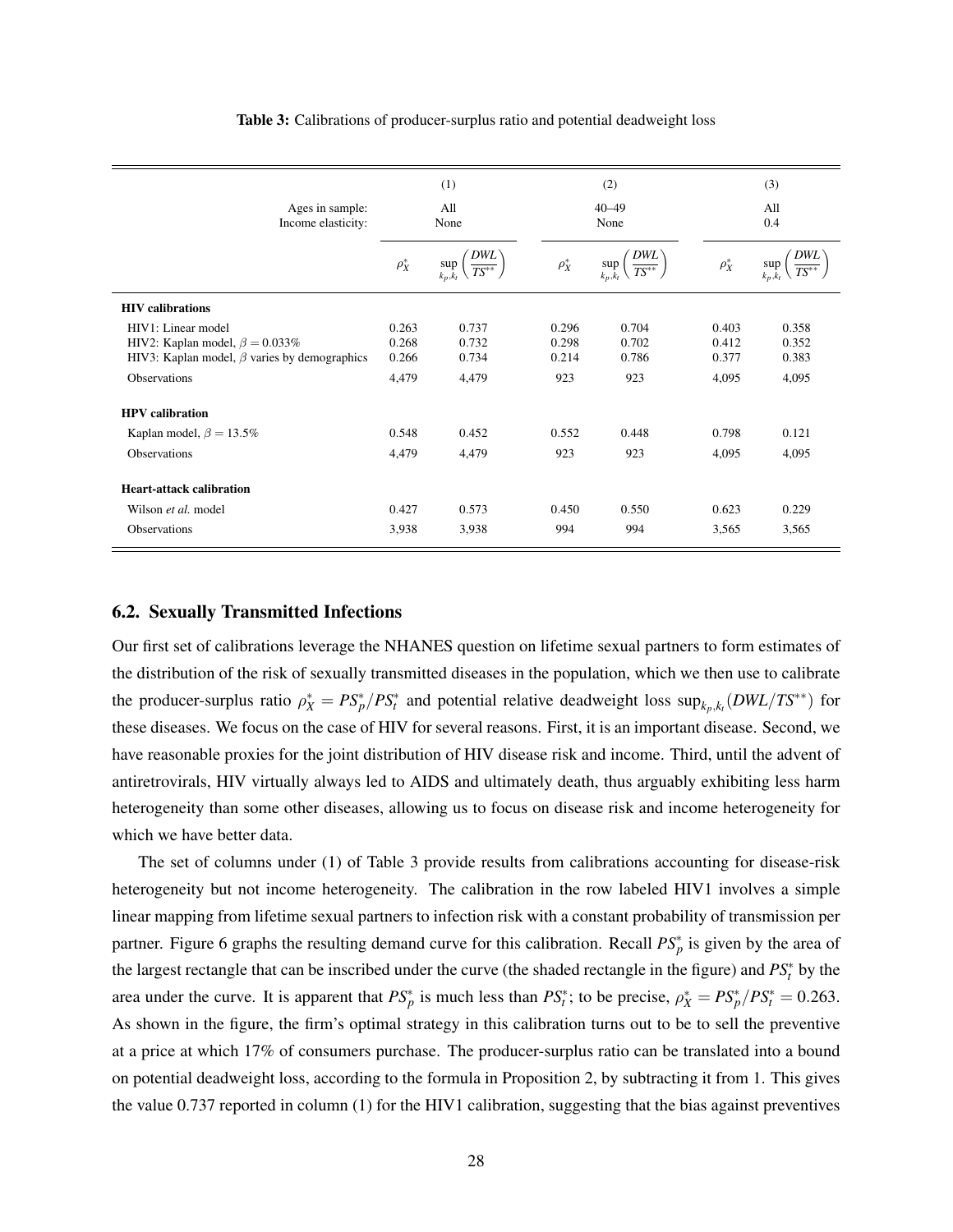

Figure 6: Inverse demand curve for calibration in which probability of infection assumed linear in lifetime number of sexual partners. (The demand curves extend beyond the range shown. The axes have been truncated from 1 to 0.4 to aid visualization.)

could dissipate as much as 73.7% of the benefit from a perfectly effective HIV vaccine.

The low producer-surplus ratio in the calibration is due to two factors. First, the calibrated demand curve in Figure 6 looks quite similar to the Zipf demand  $\underline{\Phi}_X(x,\mu_X)$  having the same prevalence but attaining the lower bound on potential deadweight loss. Indeed were the axes not truncated to magnify the points of interest in the figure, the calibrated demand curve would be hard to distinguish from the Zipf demand. Using our formal measure of Zipf-similarity,  $Z_X = 0.853$  in this calibration. The risk distribution inherits its shape from the Zipfian distribution of lifetime sexual partners owing to the linear mapping between the two.<sup>19</sup> The second factor behind the low calibrated producer-surplus ratio is that, because of the low prevalence of HIV calibrated in the population ( $\mu_X = 1.3\%$ ), the Zipf demand curve has a low producer-surplus ratio, 0.136. Substituting these numbers into (9) returns the ratio  $0.263 = 1 - 0.853(1 - 0.136)$  reported in Table 3.

The row of calibrations labeled HIV2 replaces the simple linear model with a model due to Kaplan (1990), in which a person with *n* sexual partners has probability  $1 - (1 - \beta)^n$  of ever contracting the disease, where  $\beta$  is the probability of contracting the disease from any given partner. We take  $\beta = 0.033\%$ , calculated from prevalence rates from Purcell *et al.* (2012) and the per-partner transmission rate from Rockstroh (1995). Details on the calculation of *β* for this and subsequent calibrations of the Kaplan model are provided in online Appendix C. The figure for  $\rho_X^*$ , 0.268, is quite similar to that from the linear calibration. Indeed, the firm ends up using the same pricing strategy as in the linear calibration. The associated potential deadweight loss is 0.732.

In the row of calibrations labeled HIV3, we allow the *β* in the Kaplan model to vary by sexual orien-

<sup>19</sup>Several previous studies have documented the power-law distribution of the number of sexual partners (e.g., Liljeros *et al.* 2001).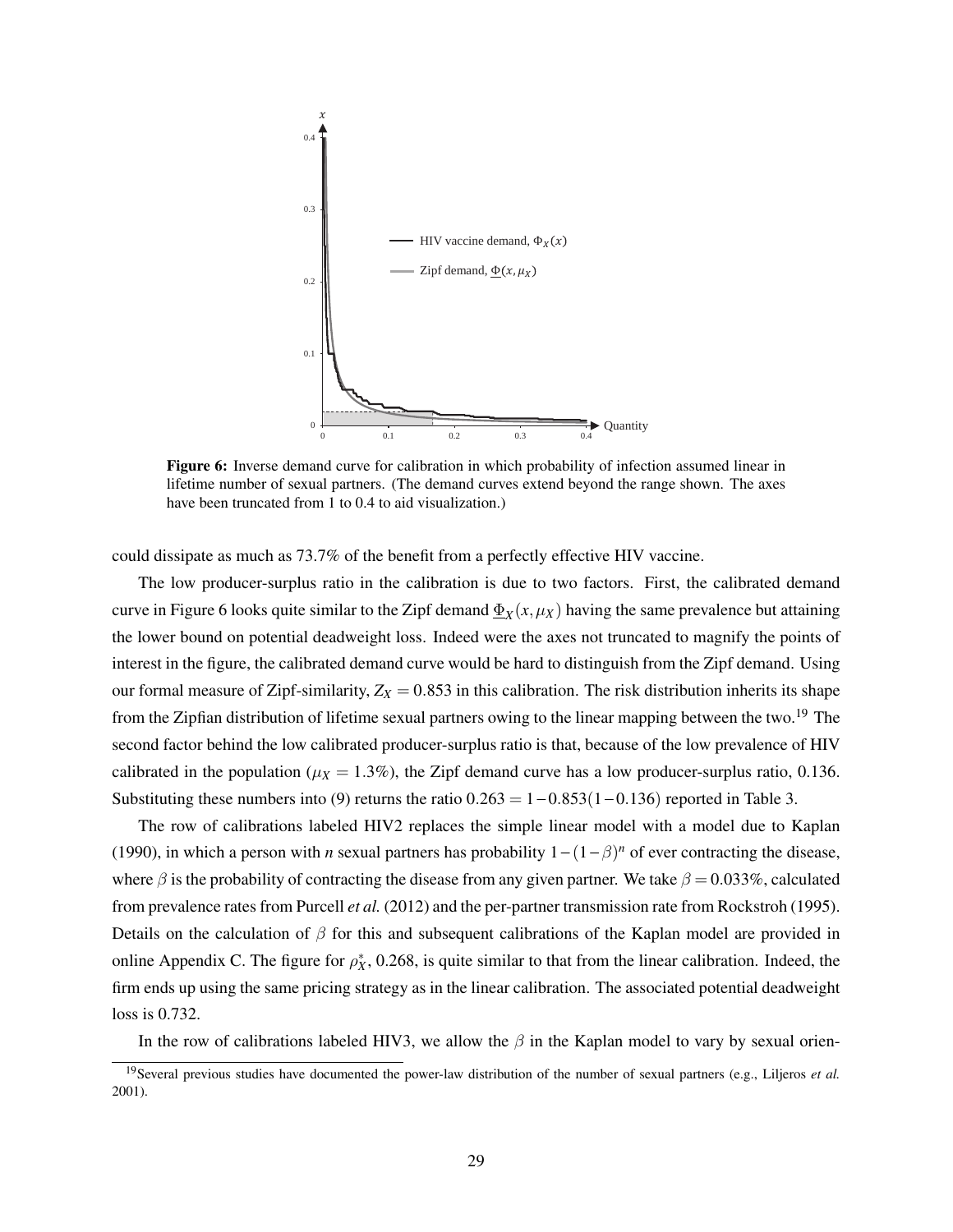tation, race, and gender. These parameters are calculated from estimates of HIV prevalence for MSM by race from Purcell *et al.* (2012) and HIV transmission rates by gender from Royce *et al.* (1997), combined with population data from the U.S. Census Bureau (2013) and overall HIV rates by race from Centers for Disease Control (2012), which can be used to compute rates for non-MSM by race. These are important sources of disease-risk heterogeneity in the population: estimates in Purcell *et al.* (2012) suggest HIV is over 40 times more prevalent among MSM than non-MSM males and another four times more prevalent among black than white MSM males. This concentration of disease risk in a smaller population leads to an even more Zipf-similar demand curve than in Figure 6, resulting in a slight fall in the producer-surplus ratio to 0.266 and rise in potential deadweight loss to 0.734 times the burden of disease. Interestingly, these barely perceptible changes mask a wholesale change in the firm's pricing strategy: it now sells at a much higher price to a tiny group of the highest-risk consumers. Such swings in strategy are to be expected when demand is Zipf-similar: when all pricing strategies generate similar producer surplus, a small change in the distribution of consumer values can lead to a large change in prices.

Column (2) provides a robustness check, repeating the calibrations from column (1) for a single age cohort, 40–49 year olds. At the cost of a smaller sample size, the calibrations address the potential concern that number of sexual partners may have different meanings for people in different age cohorts because older cohorts have had a longer time to accumulate partners and also lived in environments with different sexual norms. The potential deadweight losses are similar to those in column (1), slightly higher in some cases and slightly lower in others.<sup>20</sup>

Column (3) returns to the full sample, repeating the calibrations from column (1) but now allowing for heterogeneity in willingness to pay *Y* along with infection risk *X*, as modeled in Section 5.2. We maintain the assumption from that section that the firm cannot price discriminate based on *Y*. To get a measure of *Y* from the data, we take it to be a function solely of income, in particular taking the elasticity of healthcare expenditure with respect to income to be 0.4 based on empirical estimates.<sup>21</sup> An individual's demand for a preventive equals his or her disease risk *x* multiplied by *y*. Producer surplus from a preventive is calculated as the rectangle of maximum area under this inverse demand curve. The demand curve for a treatment is constructed by ordering consumers by *y* and then stepping off the expected drug quantity *x* each consumer would buy at this reservation price.

In all three HIV calibrations, *X* and *Y* are negatively correlated, with a correlations ranging between −2% and −5%. The analysis from Section 5.2 suggests that adding *Y* negatively correlated with *X* to a market can mitigate the bias against preventives. This suggestion is borne out comparing column (3) to (1): we see that accounting for heterogeneity in income increases the calibrated producer-surplus ratio by between 10 and 15

 $20$ We conducted other robustness checks, not reported in Table 3. We found similar results as in column (1) from calibrations run on 2004 NHANES data. We also found similar results from calibrations run on 1989–2004 data from the General Social Survey.

 $^{21}$ Getzen (2000) surveys empirical studies of the income elasticity of health expenditures. For purposes of the table, we are interested in the U.S. income elasticity of out-of-pocket expenditures. This is provided by the handful of studies using U.S. micro data from an historical period when most of the population was uninsured. The 0.4 figure, estimated by Anderson, Collette, and Feldman (1960) using 1953 data, is in the middle of the [0*.*2*,*0*.*7] range from these studies. Micro studies using data from the modern era with more insured consumers find income elasticities near zero. Using such an income elasticity would generate the same results in column (1).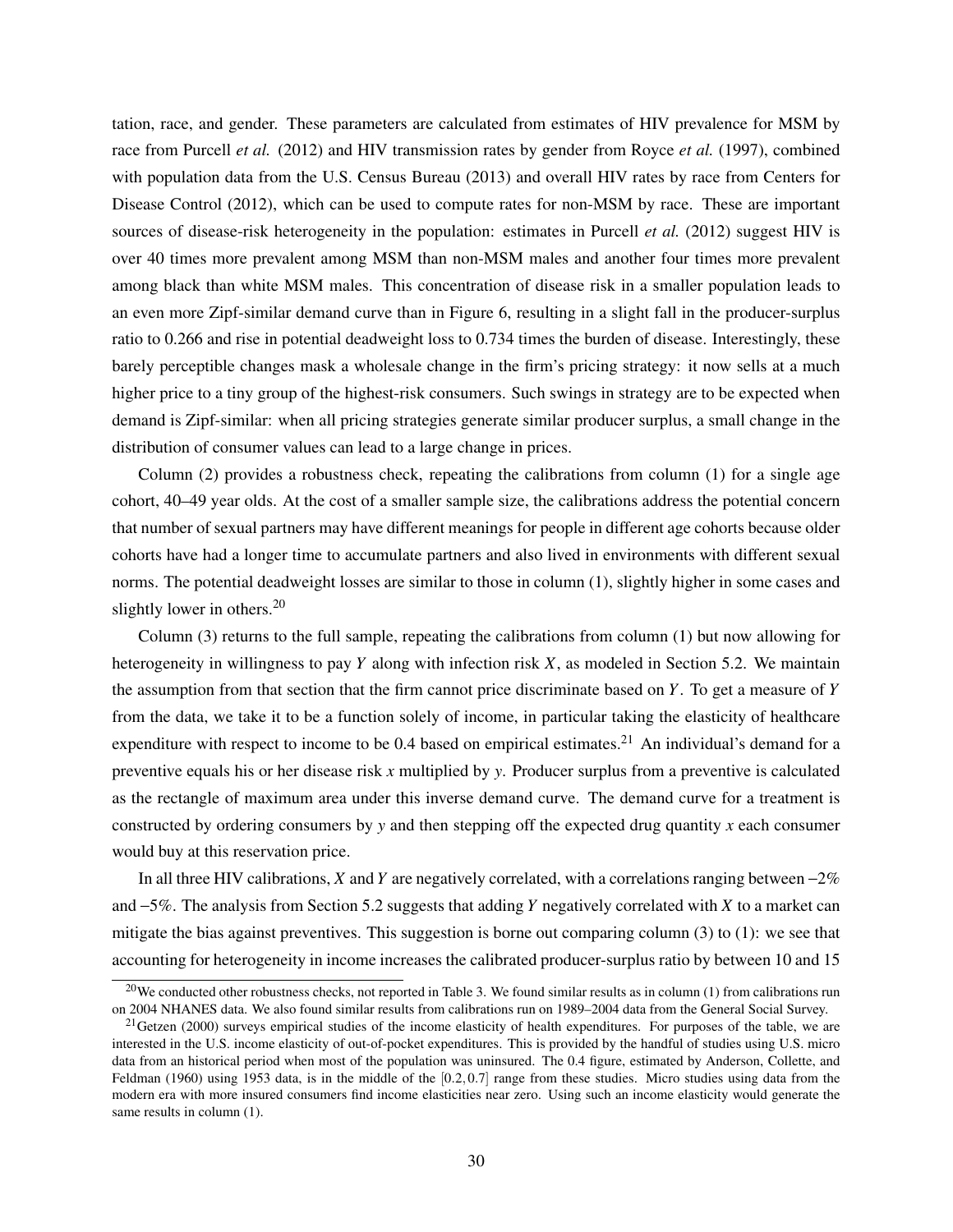percentage points. Though the bias against preventives is reduced, the most detailed calibrations in column (3), HIV3, still suggest that the producer surplus from a preventive is only 37.7% that from a treatment. Because disease risk is no longer the sole source of consumer heterogeneity, the generalized formula for potential deadweight loss from Proposition 15 must be used in place of Proposition 2. Comparing the results in column (3) to (1), we see that accounting for heterogeneity in willingness to pay cuts potential deadweight almost in half. Though smaller, the potential deadweight loss can still be substantial, in the most detailed calibration 38.3% of total disease burden.

As a counterpoint to the calibrations for HIV, Table 3 adds a set of calibrations for a much more common sexually transmitted infection, HPV. These calibrations are directly comparable to the HIV2 calibrations both are Kaplan models with fixed values of *β*—but *β* is increased from 0.033% to 13.5%. This value of *β* is calculated by combining estimates of the HPV prevalence rate from Dunne *et al.* (2007) with data on the HPV transmission rate from Hernandez *et al.* (2008). The potential deadweight loss measure in the HPV calibrations is about half that for HIV2 on average across all columns. With a disease as prevalent as HPV, the disease risk must be fairly homogeneous, bounding the bias against preventives as Figure 4 shows for large  $\mu_X$ . The difference between HPV and HIV2 is mainly the prevalence of the two diseases. The Zipf index for the HPV calibration ( $Z_X = 0.75$ ) is quite close to that for the HIV2 calibration ( $Z_X = 0.83$ ).

While many factors outside those we model may be at play, it is worth noting several facts consistent with the calibrations. Only recently has any preventive for HIV become available: Truvada. Truvada was initially developed to be a treatment, approved for that use by the U.S. Food and Drug Administration (FDA) in 2006, not approved for use as a preventive until eight years later (GEN News Highlights 2012). Truvada has a only a niche market as a preventive. The 2014 guidelines issued by U.S. Centers for Disease Control (CDC) recommended its use as a preventive only for such high-risk individuals as men who have unprotected sex with men, drug injectors, and their sexual partners, estimated to be less than 0.2% of the U.S. population (McNeil 2014). The case for HPV is quite different. An preventive for HPV was developed more quickly than for HIV: the HPV vaccine Gardasil was approved by the FDA in 2006. Unlike Truvada, it is a new product, not a re-purposed treatment, and is a recommended by the CDC for all U.S. boys and girls.

#### 6.3. Heart Disease

The last row in Table 3 provides calibrations for heart disease, the leading killer in the United States. We derive an estimate of the distribution of disease risk from the influential Framingham Heart Study, reported in Wilson *et al.* (1998). These estimates are available to individuals through the use of a risk calculator widely available on the Internet. Some medicines such as beta blockers are used primarily as preventives for heart attacks, not treatments. Others such as ACE inhibitors are used as treatments, not preventives. Still others such as cholesterol-lowering medications can be used in both capacities. Thus the question of which category firms decide to invest in is interesting for this condition.

The specific condition examined in the calibration is the risk of a heart attack over a ten-year horizon. Wilson *et al.* (1998) estimate the risk of this condition as a function of gender, age, the other risk factors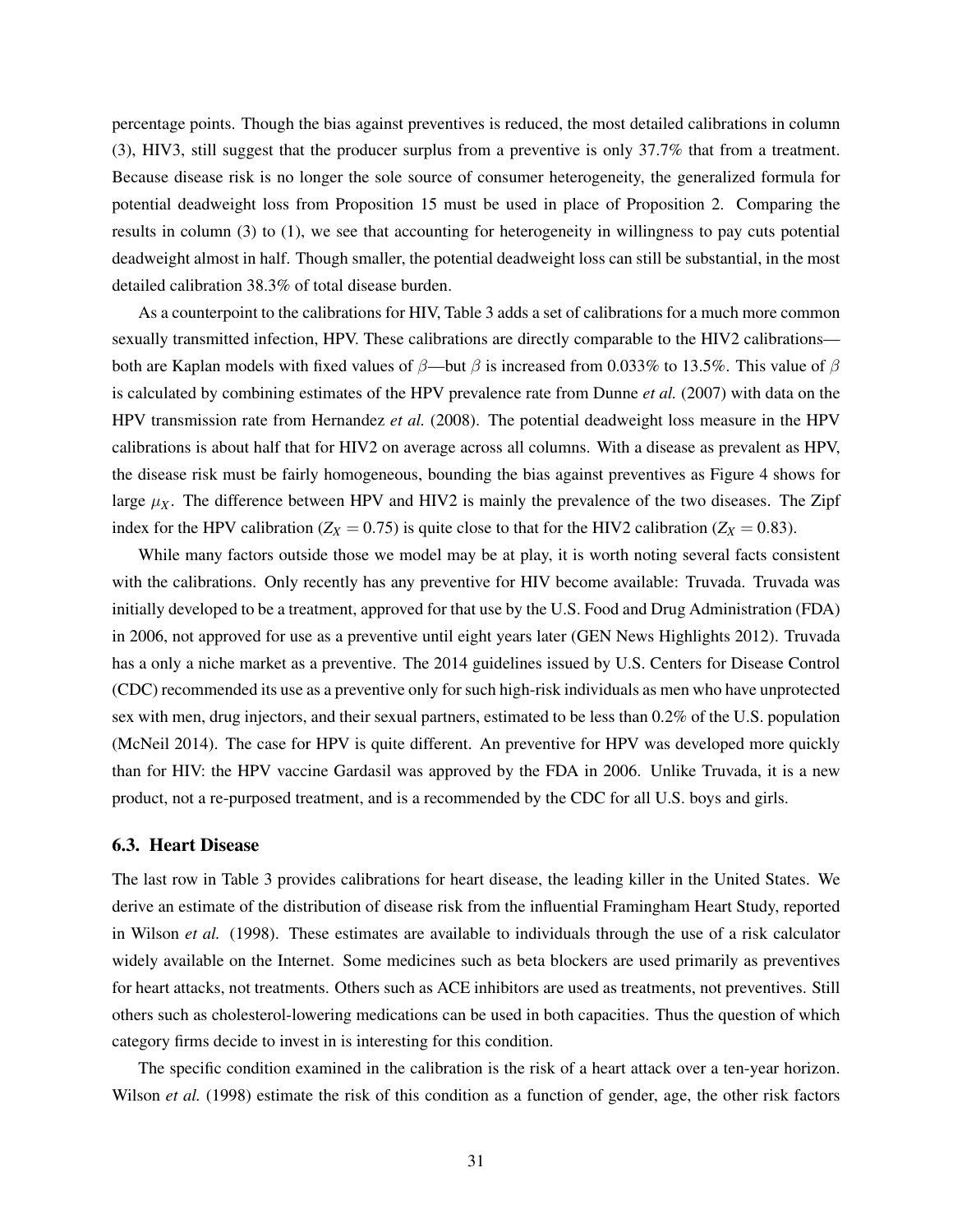in the bottom rows of Table 2, and their interactions. Calibrating the risk distribution for the subsample of 30–75 year olds, to which the Wilson *et al.* model applies, and then computing the firm's optimal pricing strategies, in column (1) we find a producer-surplus ratio of 0.427 and a potential deadweight loss of 0.573.

Age is an important risk factor in heart attacks. This may lead to medical guidelines specifying that preventives be administered to people of a certain age, effectively neutralizing age as a source of heterogeneity among consumers of the preventive. The calibration in column (2), which restricts the sample to the 40–49 age range, helps account for this possibility. The producer-surplus ratio rises slightly and potential deadweight loss falls slightly relative to column (1). The calibration in column (3) considers a potential case with heterogeneity in willingness to pay for healthcare expenditures given by the same function of income used for the other diseases. Because diabetes, smoking, and other risk factors are negatively correlated with income, this ends up increasing the producer-surplus ratio and reduce potential deadweight loss.

## 7. Empirical Tests

In this section we present a first-pass empirical test of the theory. We will see whether the factors predicted to influence  $\rho_X^*$  show up as measurable differences in the types of pharmaceuticals developed. According to the decomposition in equation (10), the most important such factor is Zipf similarity  $Z_X$  of the risk distribution as well as prevalence  $\mu_X$ . We will test whether  $Z_X$  and  $\mu_X$  affect the probability that a vaccine (the preventive we study) has been developed relative to the probability that a drug (the treatment we study) has been developed over the last century for a sample of microorganisms causing infectious diseases.

Direct computation of  $Z_X$  would require the sort of detailed information used in the calibrations. This level of detail on the current distribution of disease risk is not systematically available for a cross-section of diseases, let alone the distribution in the state of nature before any products were developed. Thus we take a different approach in this section, looking for any factor that might lead the risk distribution to be Zipfsimilar and combining all such factors into a single indicator *IZm*, where *m* indexes markets (equivalent here to a disease). We will test whether, as implied by the decomposition equation, an increase in *IZ<sup>m</sup>* reduces the probability of vaccine relative to drug development.<sup>22</sup>

This difference-in-differences approach provides power against general alternatives. Factors in *IZ<sup>m</sup>* correlated with Zipf-similarity may also correlate with demand levels. Thus *IZ<sup>m</sup>* may proxy for both the shape as well as the level of demand. It would not be surprising to find fewer vaccines in low-demand markets. To have power against such general alternatives, we will not merely show that an increase in *IZ<sup>m</sup>* decreases vaccine development but that it decreases vaccine development more than it does drug development. Comparing

 $^{22}$ The left-hand-side variable in the decomposition formula (10) is a ratio of producer surpluses, not entry probabilities. While it is intuitive that a change in the producer-surplus ratio should translate into an analogous change in relative entry probabilities, we provide formal details for this result in online Appendix D. We construct a simple entry model and show that an increase in *IZm* directly reduces the probability of vaccine entry but has no direct effect on the probability of drug entry in market *m*. Indirect effects arise in the model because entry probabilities are strategic substitutes (à la Bulow, Geanakoplos, and Klemperer 1985). A reduction in the probability of vaccine entry makes drug entry more attractive, feeding back to further decreases in the probability of vaccine entry and increases in the probability of drug entry. These indirect effects only reinforce the differential effect of *IZm* on the probability of vaccine versus drug entry.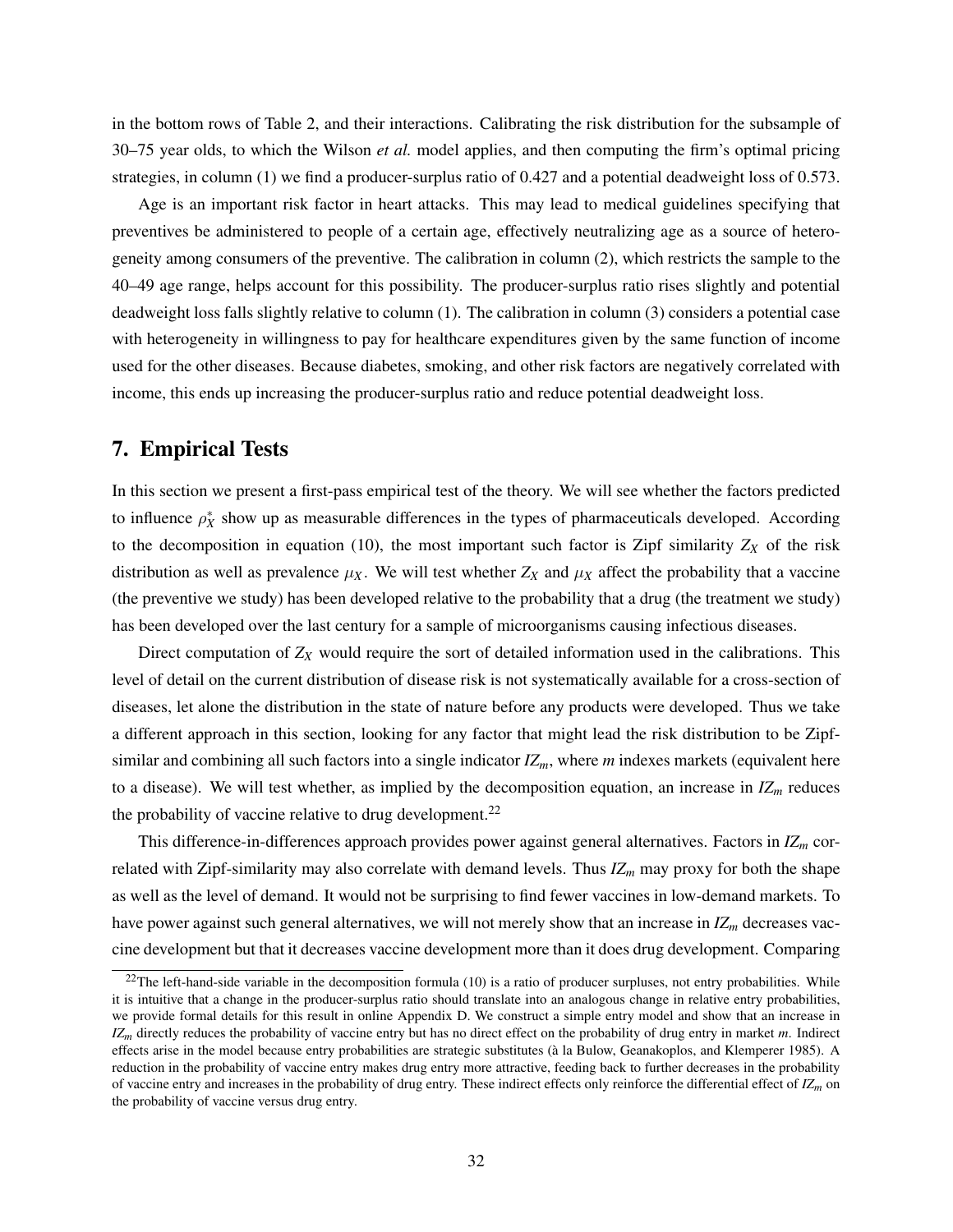| Variable                                  | Mean | Std. dev. | Min.     | Max. |
|-------------------------------------------|------|-----------|----------|------|
| Vaccine developed                         | 0.37 | 0.49      | 0        |      |
| Drug developed                            | 0.76 | 0.43      |          |      |
| Indicator of Zipf similarity $(IZ_m)$     | 0.45 | 0.50      | $\theta$ |      |
| Childhood onset                           | 0.14 | 0.35      |          |      |
| <b>Bacterial</b>                          | 0.55 | 0.50      |          |      |
| Viral                                     | 0.33 | 0.47      |          |      |
| Parasitic                                 | 0.10 | 0.31      |          |      |
| Fungal                                    | 0.02 | 0.13      |          |      |
| Prevalence <sup>a</sup>                   | 0.26 | 0.84      |          | 4.74 |
| Producer-surplus-ratio bound <sup>b</sup> | 2.62 | 2.73      | 0        | 7.21 |

#### Table 4: Descriptive statistics for sample of CDC-notifiable diseases

Notes: Sample has 58 disease-observations. All variables except those noted *a* or *b* are indicators. *a*Measured as 1,000 cases in 1944. *b*Computed by dividing prevalence by U.S. population to express prevalence as percentage,  $\mu_X$ , mapping  $\mu_X$  into  $\rho(\mu_X)$ as in Figure 4, then expressing as percentage.

Sources: All variables except those noted *a* or *b* from Harpavat and Nissim (2001), a widely used teaching reference, supplemented by the microbiology reference Mandell, Bennett, and Dolin (2009). *<sup>a</sup>Morbidity and Mortality Weekly Report* (various dates, spanning 1944–2007). <sup>*b*</sup>Authors' calculations described in the notes.

vaccine to drug development effectively allows us to control for the level of demand in market *m*.

#### 7.1. Data

Table 4 provides descriptive statistics for our dataset, comprising the 58 diseases classified by the CDC as notifiable. CDC-notifiable diseases are important to public health but exclude ubiquitous ones such as the common cold and flu. The listed variables were collected from the sources indicated in the notes by a team of research assistants including a senior medical student.

The indicator for Zipf-similarity of the risk distribution, *IZm*, deserves special comment because it is the regressor of central interest.<sup>23,24</sup> We set  $IZ_m = 1$  if a discrete high-risk group could readily be defined from a review of the disease's epidemiology and transmission patterns. Specifically,  $IZ_m = 1$  if the disease satisfies at least one of the following conditions: (a) sexually transmitted; (b) transmitted by animal contact; (c) chiefly affects a concentrated population of either hospitalized patients, immuno-compromised individuals, intravenous-drug users, or soldiers; (d) organism has restricted ecological habitat (e.g., tropics for malaria). This is the comprehensive list of factors identified by our research team, corroborated by conversations with other physicians.

<sup>&</sup>lt;sup>23</sup>To the extent that the factors included in  $IZ_m$  are imperfect measures or other important factors have been left out, the power of our tests will be reduced. *IZm* may be imperfect, for example, if it includes factors on which the vaccine manufacturer can price discriminate. Such factors would then not contribute to a bias against vaccines. The only enumerated factors that may suffer from this problem are the last two, (c) and (d). Our results are robust if we omit diseases exhibiting those factors from the regression (see footnote 26).

<sup>&</sup>lt;sup>24</sup>Our cross-sectional data will not allow us to obtain market-specific estimates of an increase in  $IZ_m$  but just an average across markets. Because  $IZ_m$  is a crude indicator rather than a continuous measure of Zipf similarity of the risk distribution, the average effect will average across large and small changes in Zipf similarity.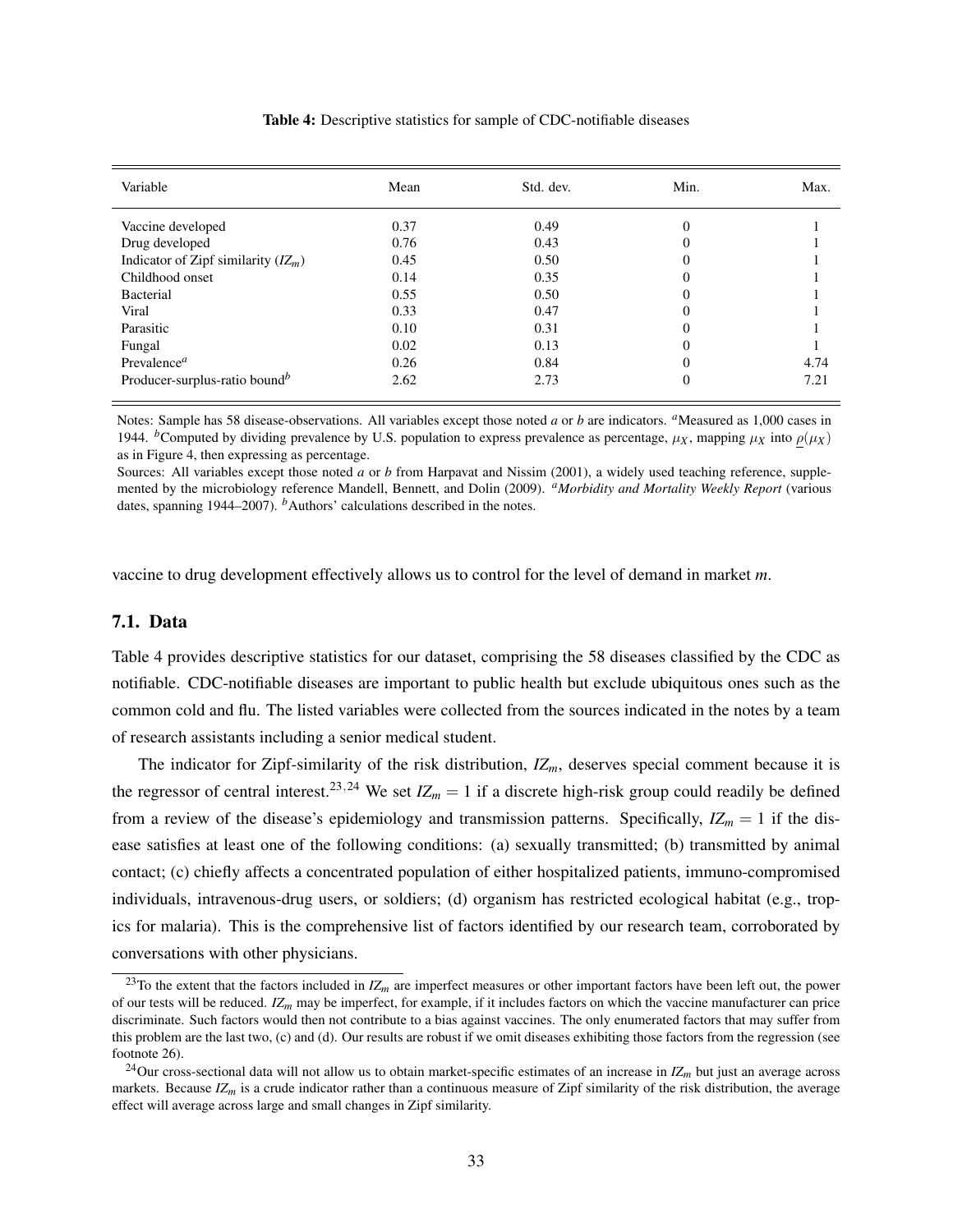Theory suggests that prevalence is an important factor in both absolute and relative incentives to develop vaccines and drugs. The listed variable is our attempt to measure prevalence as close to the counterfactual state before any product was developed as our sources allow, here cases reported in 1944, the earliest year available in our data sources. Because CDC-notifiable diseases exclude the most ubiquitous ones, the sample diseases are fairly rare. The last variable, the producer-surplus-ratio bound converts the prevalence variable into the bound  $\rho(\mu_X)$  on the ratio of vaccine to drug producer surplus from Figure 4, expressed as a percentage. The diseases are rare enough that even the most prevalent of them does not much constrain the range of feasible producer-surplus ratios.

#### 7.2. Linear-Probability Model

Table 5 reports the results from a linear probability model, regressing an indicator for product (vaccine or drug) availability on *IZ<sup>m</sup>* and other controls using ordinary least squares. Consider the results for the spare specification reported in the set of columns (1). The  $-0.408$  coefficient in column (1a) indicates that vaccines are 40.8 percentage points less likely to have been developed for Zipf-similar diseases, significant at the 1% level. The analogous coefficient in column (1b) indicates that Zipf similarity has no statistically significant effect on drug development. The difference between the vaccine and drug coefficients in column (1c) indicates that Zipf similarity reduces vaccine development 35.8 percentage points more than it does drug development, a difference significant at the 10% level.

The difference between the constant terms in column (1c) indicates that vaccines are less common than drugs, the average disease being 21.9 percentage points less likely to have a vaccine than a drug, significant at the 1% level. This result may capture a host of factors besides Zipf similarity that may make vaccines harder to market than drugs, such as tendencies for people to invest less in prevention or the greater epidemiological externalities from vaccines.

One concern with results is that  $IZ_m$  may be proxying for more than just the shape of the risk distribution; it may be proxying for low overall disease burden, as diseases that are transmitted through specialized vectors or concentrated in subpopulations may have an overall low prevalence. Virtually any theory would suggest that firms would have less of an incentive to develop products for low-burden diseases, and so a significantly negative coefficient on our proxy may not be a dispositive test of the particular theory in Section 3. This concern can be partially addressed in (1) by focusing not on the negative coefficient in the vaccine regression in isolation but on a comparison of the vaccine to the drug regression. If  $IZ<sub>m</sub>$  were proxying for low overall disease burden, one would expect to find a significantly negative effect on drug development as well, but the coefficient on  $IZ_m$  in column (1b) is close to 0. The result in column (1c), which can be viewed as a difference in differences, indicates that our proxy is having a statistically significantly different effect on vaccine than on drug development.

The concern is further addressed by the richer specification in (2), which adds an explicit prevalence measure as well as other variables mainly intended to control for development costs. The fixed effects for type of organism causing the disease (bacterium, virus, parasite, fungus) control for the possibility that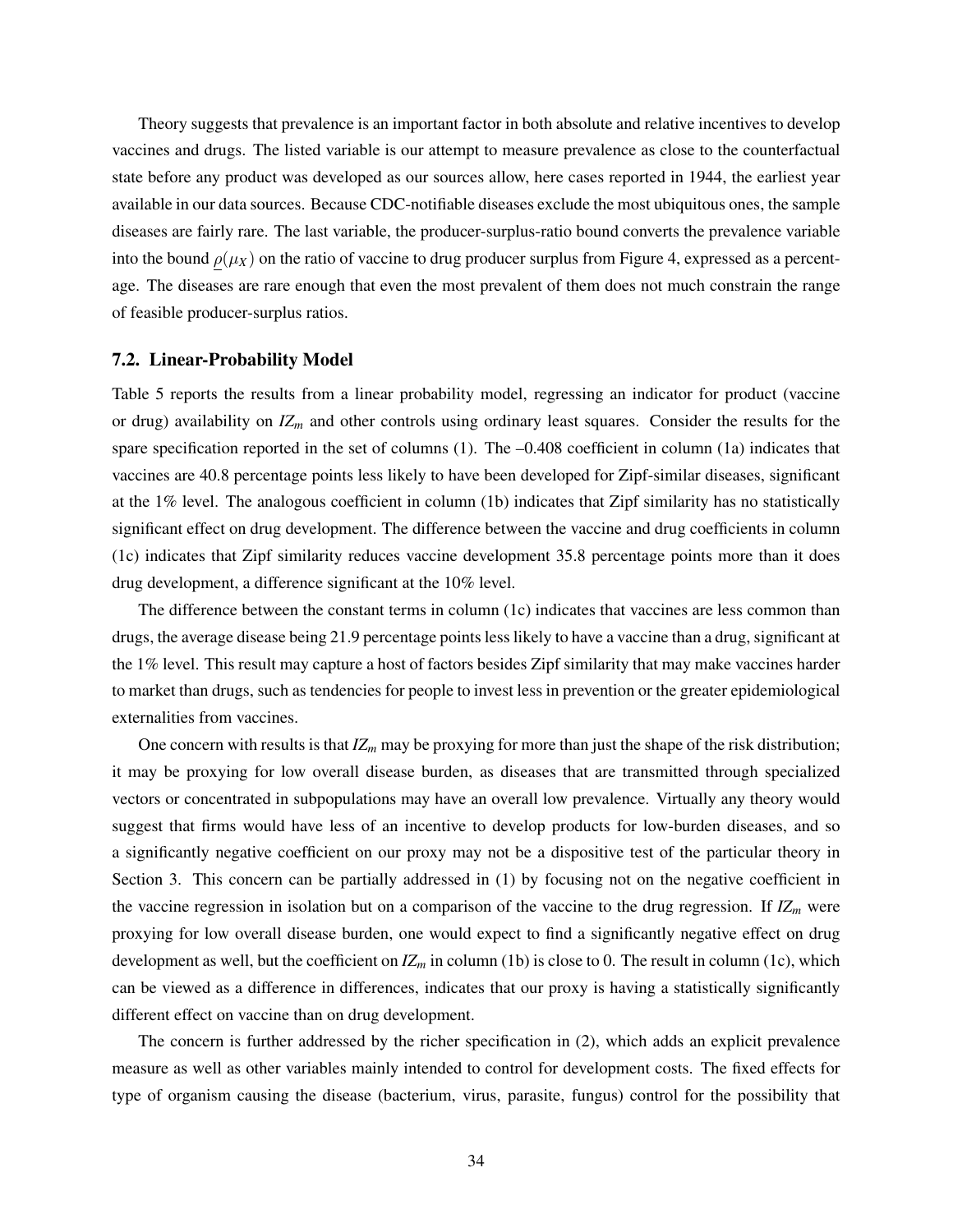|                                                                                                                                                                                                                                                                                                                                                                                                                                                                                                                                                                                                                                                                                                                                                                                                                                             |                        | Ξ                     |                      |                        | $\widehat{c}$          |                        |                        | $\overline{c}$           |                        |
|---------------------------------------------------------------------------------------------------------------------------------------------------------------------------------------------------------------------------------------------------------------------------------------------------------------------------------------------------------------------------------------------------------------------------------------------------------------------------------------------------------------------------------------------------------------------------------------------------------------------------------------------------------------------------------------------------------------------------------------------------------------------------------------------------------------------------------------------|------------------------|-----------------------|----------------------|------------------------|------------------------|------------------------|------------------------|--------------------------|------------------------|
|                                                                                                                                                                                                                                                                                                                                                                                                                                                                                                                                                                                                                                                                                                                                                                                                                                             | developed<br>Vaccine   | developed<br>Drug     | Difference           | developed<br>Vaccine   | developed<br>Drug      | Difference             | developed<br>Vaccine   | developed<br>Drug        | Difference             |
| Variable                                                                                                                                                                                                                                                                                                                                                                                                                                                                                                                                                                                                                                                                                                                                                                                                                                    | (1a)                   | $\overline{d}$        | $(1c) = (1a) - (1b)$ | (2a)                   | (2b)                   | $(2c) = (2a) - (2b)$   | (3a)                   | (3b)                     | $(3c) = (3a) - (3b)$   |
| $I\!Z_m$                                                                                                                                                                                                                                                                                                                                                                                                                                                                                                                                                                                                                                                                                                                                                                                                                                    | $-0.408***$<br>(0.115) | (0.116)<br>$-0.050$   | $-0.358*$<br>(0.184) | $-0.368***$<br>(0.131) | (0.083)<br>$-0.038$    | $-0.330***$<br>(0.138) | $-0.394***$<br>(0.132) | (0.082)<br>$-0.031$      | $-0.380**$<br>(0.138)  |
| Viral                                                                                                                                                                                                                                                                                                                                                                                                                                                                                                                                                                                                                                                                                                                                                                                                                                       |                        |                       |                      | (0.122)<br>0.196       | $-0.696***$<br>(0.117) | $0.892***$<br>(0.145)  | $0.226*$<br>(0.128)    | $-0.727***$<br>(0.104)   | $0.953***$<br>(0.142)  |
| Parasitic                                                                                                                                                                                                                                                                                                                                                                                                                                                                                                                                                                                                                                                                                                                                                                                                                                   |                        |                       |                      | $-0.409***$<br>(0.123) | (0.031)<br>$-0.034$    | $-0.374***$<br>(0.120) | $-0.389***$<br>(0.117) | (0.046)<br>$-0.053$      | $-0.336***$<br>(0.111) |
| Fungal                                                                                                                                                                                                                                                                                                                                                                                                                                                                                                                                                                                                                                                                                                                                                                                                                                      |                        |                       |                      | (0.076)<br>$-0.103$    | (0.045)<br>$-0.003$    | (0.082)<br>$-0.100$    | (0.119)<br>$-0.023$    | (0.062)<br>$-0.087$      | (0.135)<br>0.064       |
| Childhood onset                                                                                                                                                                                                                                                                                                                                                                                                                                                                                                                                                                                                                                                                                                                                                                                                                             |                        |                       |                      | $0.420***$<br>(0.129)  | $-0.222*$<br>(0.114)   | $0.642***$<br>(0.130)  | $0.382***$<br>(0.131)  | $-0.200*$<br>(0.110)     | $0.582***$<br>(0.133)  |
| Prevalence                                                                                                                                                                                                                                                                                                                                                                                                                                                                                                                                                                                                                                                                                                                                                                                                                                  |                        |                       |                      | (0.026)<br>$-0.020$    | (0.013)<br>$-0.013$    | (0.043)<br>$-0.006$    |                        |                          |                        |
| Producer-surplus-ratio bound                                                                                                                                                                                                                                                                                                                                                                                                                                                                                                                                                                                                                                                                                                                                                                                                                |                        |                       |                      |                        |                        |                        | (0.020)<br>0.020       | $-0.024**$<br>(0.011)    | $0.044*$<br>(0.022)    |
| Constant                                                                                                                                                                                                                                                                                                                                                                                                                                                                                                                                                                                                                                                                                                                                                                                                                                    | $0.563***$<br>(0.089)  | $0.781***$<br>(0.074) | (0.134)<br>$-0.219$  | $0.471***$<br>(0.120)  | $1.041***$<br>(0.043)  | $-0.570***$<br>(0.121) | $0.417***$<br>(0.128)  | $1.101^{***}$<br>(0.052) | $-0.684***$<br>(0.124) |
| $\mathcal{R}^2$                                                                                                                                                                                                                                                                                                                                                                                                                                                                                                                                                                                                                                                                                                                                                                                                                             | 0.175                  | 0.003                 | 0.232                | 0.434                  | 0.681                  | 0.609                  | 0.445                  | 0.702                    | 0.622                  |
| are stacked, including interactions of all variables with a drug-development indicator, and reporting those interactions. The reported standard errors and R <sup>2</sup> in (1c) are from this<br>stacked regression. Entries in (2c) and (3c) obtained similarly. White (1984) heteroskedasticity-robust standard errors reported in parentheses. Significantly different from 0 in a<br>Notes: Ordinary least squares regressions in which dependent variable is an indicator for development of product. Bacterial is omitted organism category in the restricted-sample<br>regressions. Coefficients in column $(1c)$ can be obtained equivalently by either differencing $(1a)$ and $(1b)$ or estimating a regression in which the observations from $(1a)$ and $(1b)$<br>two-tailed test at the *10% level, **5% level, ***1% level. |                        |                       |                      |                        |                        |                        |                        |                          |                        |

two-tailed test at the *∗*10% level, *∗∗*5% level, *∗∗∗*1% level.

Table 5: Impact of infection-risk heterogeneity on product development Table 5: Impact of infection-risk heterogeneity on product development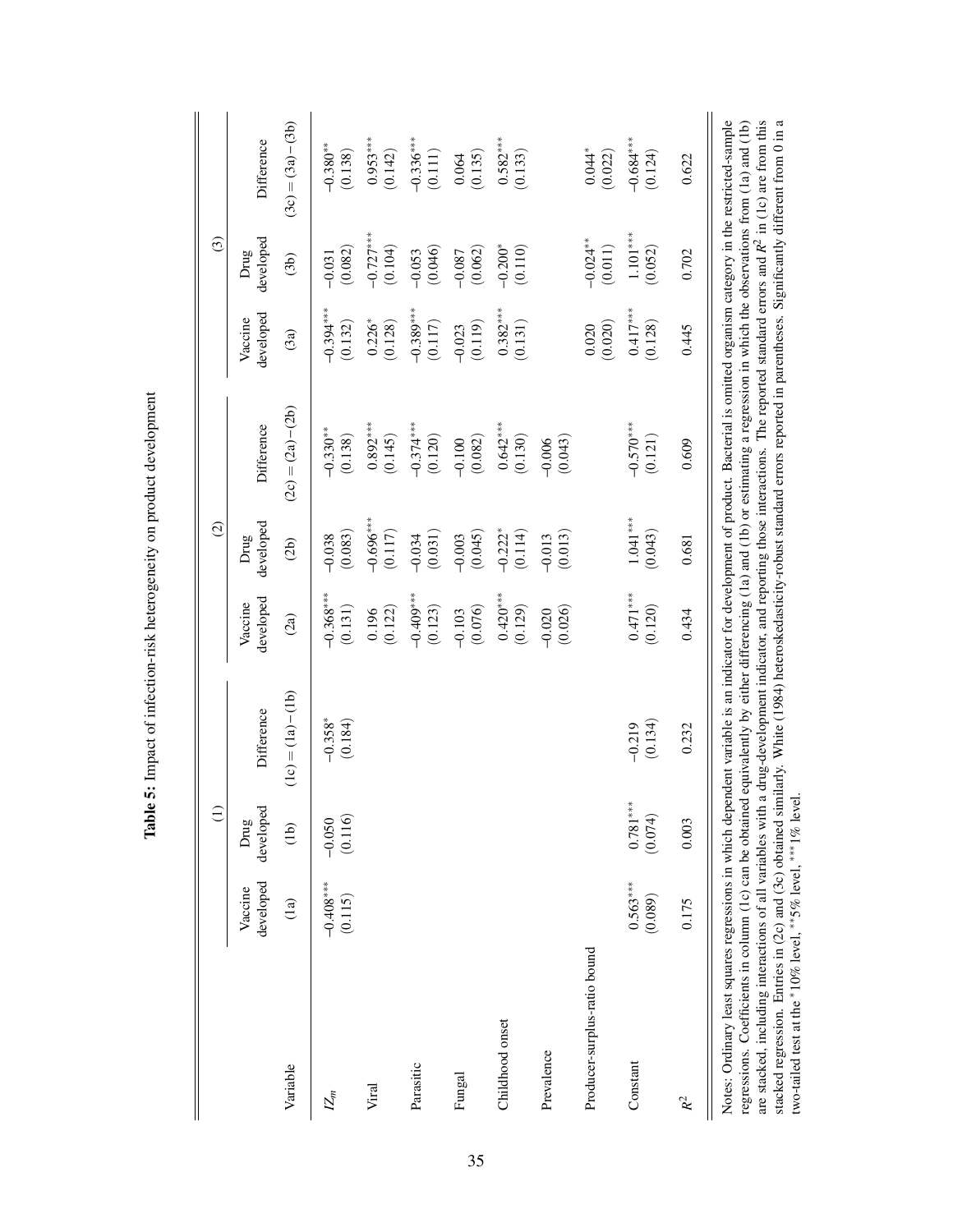certain technologies are well-suited to certain organisms and not others; for example, it is believed to be technologically easier to develop vaccines than drugs for viral disease. Greater subsidies may be available for vaccines against childhood diseases because they are easily integrated into childhood immunization programs.

Of course, many other factors are important determinants of product development, including ease of the science involved, other cost factors, government subsidies, and as discussed in Section 5.3 particular forms of harm heterogeneity. Lacking data on these factors, they are included in the error term. We have no particular reason to expect these factors to be systematically correlated with *IZm*, but they could be, so this remains a possible threat to identification.

To address this threat, one robustness check is to see if the coefficient on  $IZ<sub>m</sub>$  changes as we introduce the organism fixed effects and other factors for which we do have data. The coefficients on *IZ<sup>m</sup>* in (2) are in fact quite similar to those in (1), with Zipf similarity decreasing the probability of vaccine development by a statistically significant 36.8 percentage points, but having essentially no effect on drug development, resulting in a differential effect on vaccines versus drugs reported in column (2c) of 33.0 percentage points, now significant at the 5% level.25*,*<sup>26</sup>

The additional controls in (2) are of some independent interest. Compared to the omitted bacterial category, drugs are significantly less likely to be developed for viral diseases and vaccines less likely to be developed for parasitic diseases. These results are consistent with widespread scientific views about the technological difficulties involved in treating viruses with drugs and in vaccinating against parasites. Vaccines are significantly more likely to be developed for diseases that disproportionately affect children and drugs significantly less likely. This is consistent with the lower cost of delivery of vaccines that can be integrated into childhood immunization programs. Prevalence does not show up as important in the regressions. One explanation is that prevalence does not vary much among the CDC-notifiable diseases in our sample. To the extent prevalence varies, if the CDC determines notifiability on the basis of aggregate health burden, this could generate a negative correlation between prevalence and harm, which would bias the coefficient on prevalence toward zero since the harm is omitted from the regressions.

The regressions in the set of columns (3) substitute the producer-surplus-ratio bound  $\rho(\mu_X)$  for prevalence  $\mu_X$ . The two variables are monotonically related, but  $\rho(\mu_X)$  is in a form connected by theory to relative incentives for product development. We now see some evidence that an increase in the bound increases the

<sup>&</sup>lt;sup>25</sup>As discussed in Oster (2013), the fact that adding controls substantially boosts the regressions'  $R^2$  while leaving the differencein-differences effect of *IZm* unchanged is further reassurance that the extent of omitted-variable bias is limited.

<sup>&</sup>lt;sup>26</sup>We performed a variety of other robustness checks not reported here for space considerations. Marginal effects from probits or logits are very similar to the ordinary least squares coefficients in Table 5. To see if one of the four factors behind the *IZm* indicator drives the results, we ran the regressions on subsamples excluding diseases exhibiting each factor in sequence. The results showed the same broad pattern as in column (1), although the difference in development probability was no longer significant when STIs were excluded. We ran the regressions on subsamples excluding different types of organisms. We excluded fungal and parasitic diseases because no vaccines have been developed for such organisms in our sample; this exclusion turned out to strengthen the results. We excluded bacterial diseases, which can be treated with antibiotics. Because each antibiotic typically combats many bacterial diseases, the decision to develop it may have been based on the a portfolio of diseases rather on the characteristics of any one. The exclusion cut the sample in half and reduced the size and significance of the results, but the results have the same basic pattern as in column (1). Results from these robustness checks reported in online Appendix E.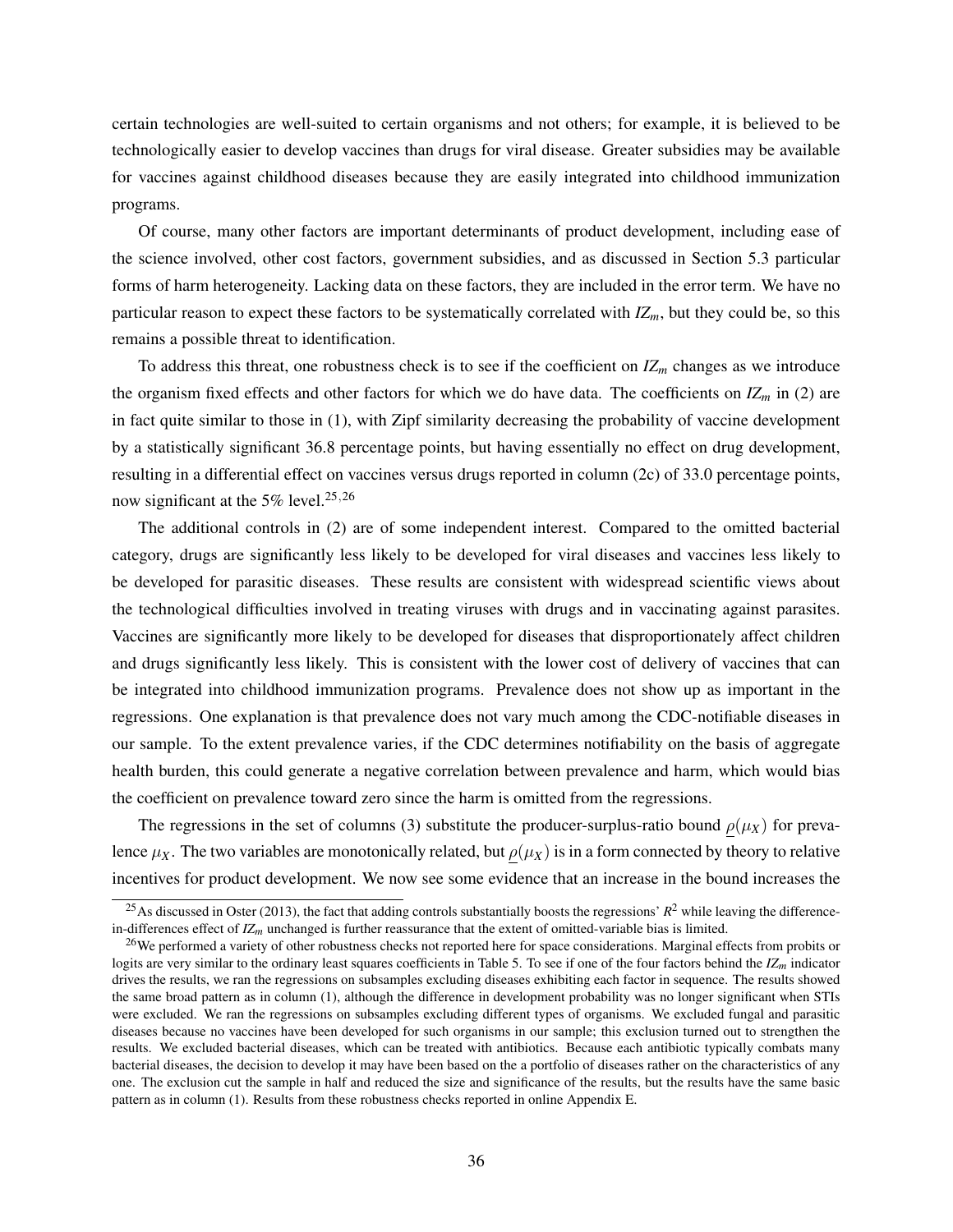probability of vaccine development more than drug development, but the difference is only marginally statistically significant and is as much due to a reduction in drug development as to an increase in vaccine development.<sup>27</sup>

# 8. Conclusion

R&D incentives depend on innovators' capacity to capture the social value of their innovations by exercising market power. This in turn depends on the shape of the distribution of consumer values for their innovations. We have argued that holding the sum constant, changes in the distribution of values across consumers between the time disease preventives are sold and the time disease treatments are sold will create wedges between the ability of preventive and treatment manufacturers to extract consumer surplus, potentially distorting R&D incentives. In the benchmark model in which consumers differ only in disease risk, Zipf-similar risk distributions generate the largest gap between the producer surplus from a preventive and treatment, which can be translated dollar for dollar into a bound on potential deadweight loss. Measured relative to total surplus, this potential deadweight loss is particularly large for rare diseases. We develop tools to quantify the extent of potential distortions for particular distributions, and use these tools to calibrate potential distortions of R&D incentives in the cases of HIV and heart attacks, finding large gaps between the producer surplus associated with preventives and treatments. Finally, we show that vaccines, but not drugs, are less likely to be developed for diseases with substantial risk heterogeneity.

Considerable scope for further work remains. While this paper focuses on the case of pharmaceuticals, much of the analysis about how the shape of the distribution of valuation influences the ability of firms to extract surplus applies to general product markets. A companion paper, Kremer and Snyder (2015), explores these general implications, tying Zipf-similarity of a suitably rescaled demand curve (to have unit domain and range) to static and dynamic deadweight loss, R&D incentives, gains from optimal subsidies, and losses from banning price discrimination. A considerable range of products may approach the upper bounds we derive for deadweight loss: many economic variables, from income to city size, have been found to follow power laws (at least in the upper tail; see Gabaix 2009); the Zipf-similarity we found for distributions of HIV and heart-attack risk may extend to these other domains as well. The companion paper provides an initial set of calibrations of demand on a global market, assuming consumer unit values for a product are unit elastic in income and assuming income follows Pinkovskiy and Sala-i-Martin's (2009) estimates of the world distribution of income. Calibrated demand for the most recent year of estimates is strikingly similar to STRZ demand, with a Zipf similarity of 83%, indicating a disturbingly high potential for deadweight loss on the global market.

While we have provided bounds on relative deadweight loss applicable to arbitrary market structures, it would be useful to tighten the bounds for particular oligopoly models or distributions of development costs

<sup>&</sup>lt;sup>27</sup>The model in online Appendix D provides an explanation of the reduction in the probability of drug development—as a strategic response to an increase in the probability of vaccine development, corresponding to the movement along the drug manufacturer's downward-sloping best-response function (where firms' best-response functions determine their entry decisions).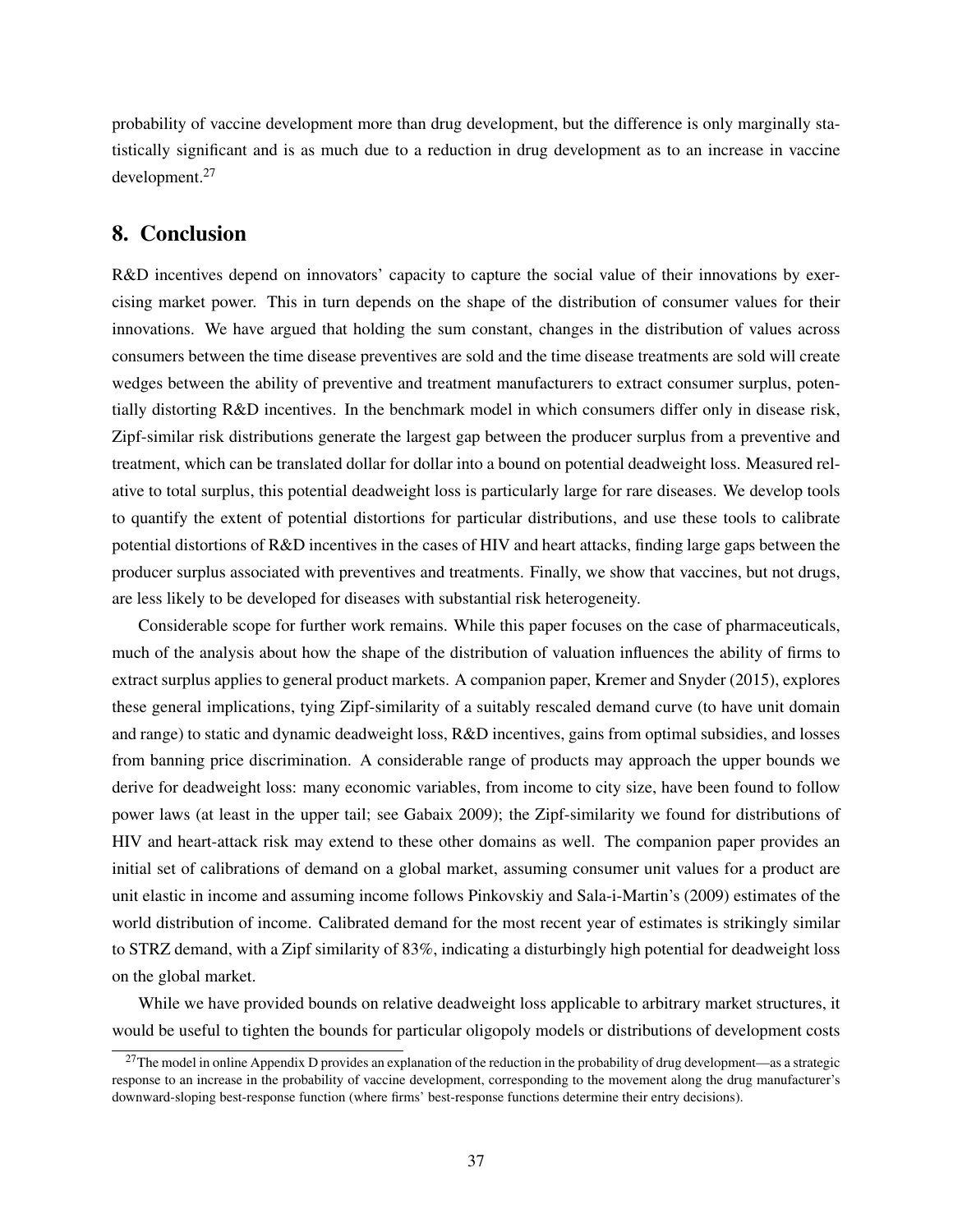across firms. It would also be useful to allow for nonlinear cost functions and to allow costs, efficacy, side effects, and other parameters that vary across products to also have a distribution across consumers.

While a formal analysis of policies to counteract the identified distortions along the lines of Weyl and Tirole (2012) is beyond the scope of this paper, we can at least draw some qualitative conclusions for policy from the analysis. To the extent that policymakers can identify markets where the shape of the distribution of consumer values makes it difficult for producers to extract consumer surplus, they may wish to target R&D subsidies to these markets. The market for an HIV preventive is a case in point. Industry observers such as Thomas (2002) claim that the profit potential in this market is low relative to the potential social benefit. Our analysis provides one explanation for the low profit potential: firms may have difficulty capturing social surplus because of the low prevalence of the disease and the Zipf-similarity of the disease risk distribution. Given the seriousness of the disease, total surplus, and hence the potential absolute magnitude of the distortions, are likely high. This may provide one potential rationale for programs such as the International AIDS Vaccine Initiative.

To the extent that policymakers can identify markets where the shape of the distribution of consumer values makes it difficult for producers to extract consumer surplus, they may wish to target R&D subsidies to these markets. Thus, for example, the analysis in this paper suggests that, consistent with the claims of industry observers, such as Thomas (2002), the share of potential social value captured by developers of HIV preventives may be low due to the low prevalence of the disease and the Zipf-similarity of the disease risk distribution. Because the disease is so serious, total surplus, and hence the potential absolute magnitude of the distortions, are likely high. This may provide one potential rationale for programs such as the International AIDS Vaccine Initiative.

Zipf-similar distributions not only generate large dynamic distortions, but as explored more fully in Kremer and Snyder (2015), the companion paper, they also generate static distortions. At least in theory, price controls could greatly increase consumer welfare with only a small impact on R&D incentives when consumer demand is Zipf similar. Ordinarily, large forced price reductions could be expected to ruin a firm's R&D incentives. With a Zipf distribution of values, the firm may be largely indifferent between the existing high price and a low control price, allowing the control to be implemented without much effect on producer surplus or R&D incentives. One policy that could potentially improve both static pricing efficiency and dynamic R&D incentives would be for governments to subsidize consumers' purchases of preventives, if possible, targeting the subsidy to consumers with low (net of production costs) valuations. This would robustly increase dynamic R&D incentives. As noted in Section 4.3, if governments bargain with pharmaceutical producers over price after R&D costs have been sunk, with the threat point in the case of a breakdown in negotiations being direct sales to consumers, dynamic distortions may be attenuated but will not be eliminated. A hold-up problem (à la Klein, Crawford, and Alchian, 1978) will remain. However, if the government is able to commit in advance to purchase at an appropriate price or to provide an appropriate subsidy, the first-best dynamic incentives can be achieved. If the distribution of consumer values is close to being Zipf, the consumer subsidy has the potential for dramatic improvements in static (pricing) efficiency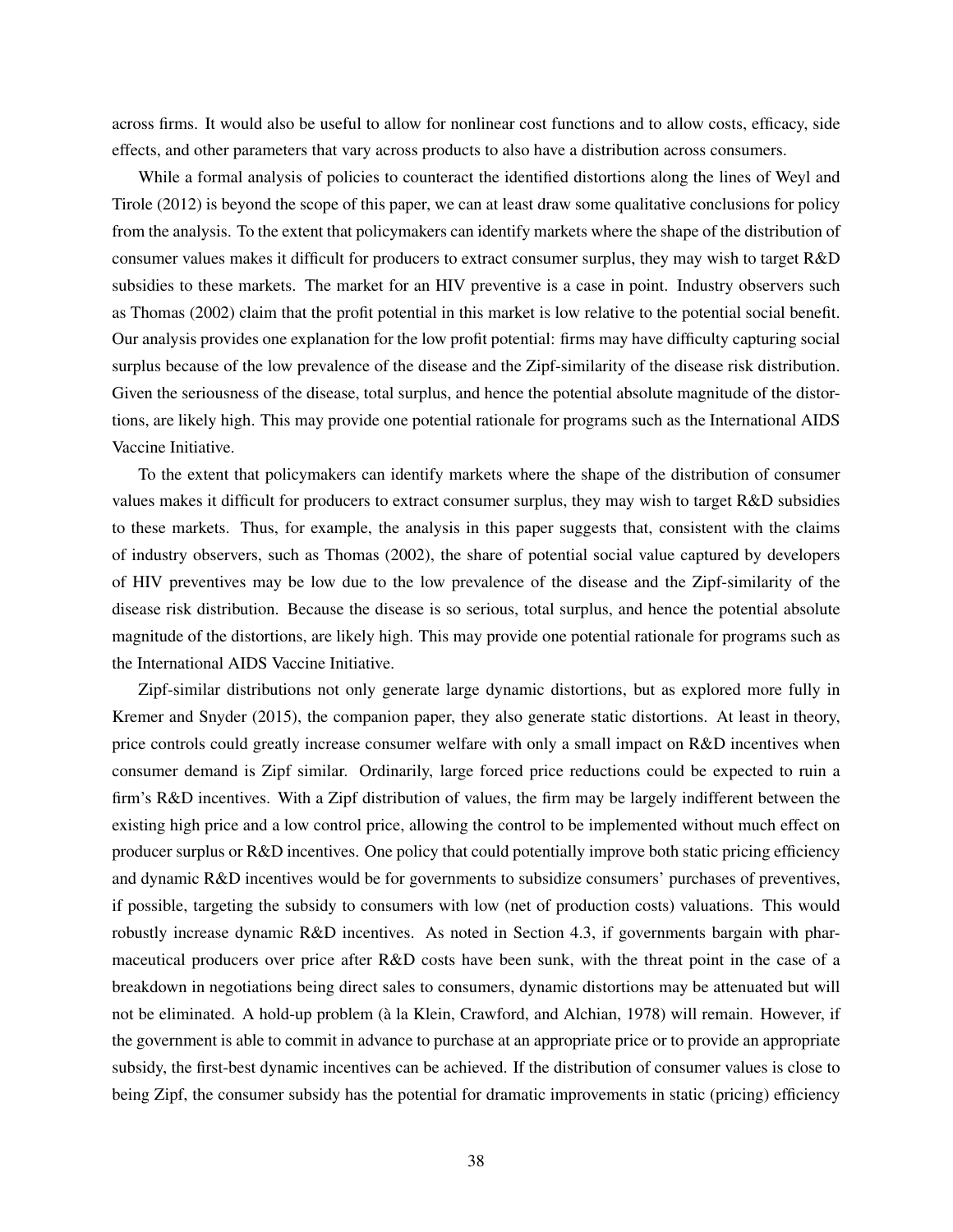as well. Even a modest subsidy would be enough to make a monopolist that is nearly indifferent among a range of prices strictly prefer the lowest of these prices.

An example of ex ante bargaining is provided by advance market commitment programs for vaccines (see Kremer and Glennerster, 2004). A pilot program of this type was implemented for pneumococcal vaccine by a group of donors which committed \$1.5 billion to help finance purchase of a vaccine covering strains of the disease common in developing countries at a price targeted to be between unit production cost and the vaccine's social value (see Snyder, Begor, and Berndt 2011 for description and analysis of the Pneumococcus Advance Market Commitment). The analysis in this paper suggests that advance market commitments address may be particularly well suited for disease preventives when the distribution of disease risk is Zipf-similar, as in the case of HIV.

The policies of the U.S. Advisory Committee on Immunization Practices (ACIP) may de facto act in a way similar to advance market commitments. The ACIP analyzes the cost effectiveness of new vaccines, recommending that a vaccine be added to the schedule of immunizations eligible for government subsidies if its price is below a cost-effectiveness threshold. While the ACIP's recommendations are not legally binding, they are almost always followed in practice. Firms respond by pricing at this threshold. This policy effectively commits the government to subsidizing vaccine purchases that would be socially efficient in a way that both addresses static monopoly pricing distortions and generates R&D incentives for vaccines corresponding to their estimated social value.<sup>28</sup>

<sup>28</sup>See Barder, Kremer, and Levine 2004, chapter 2, for a discussion of these examples.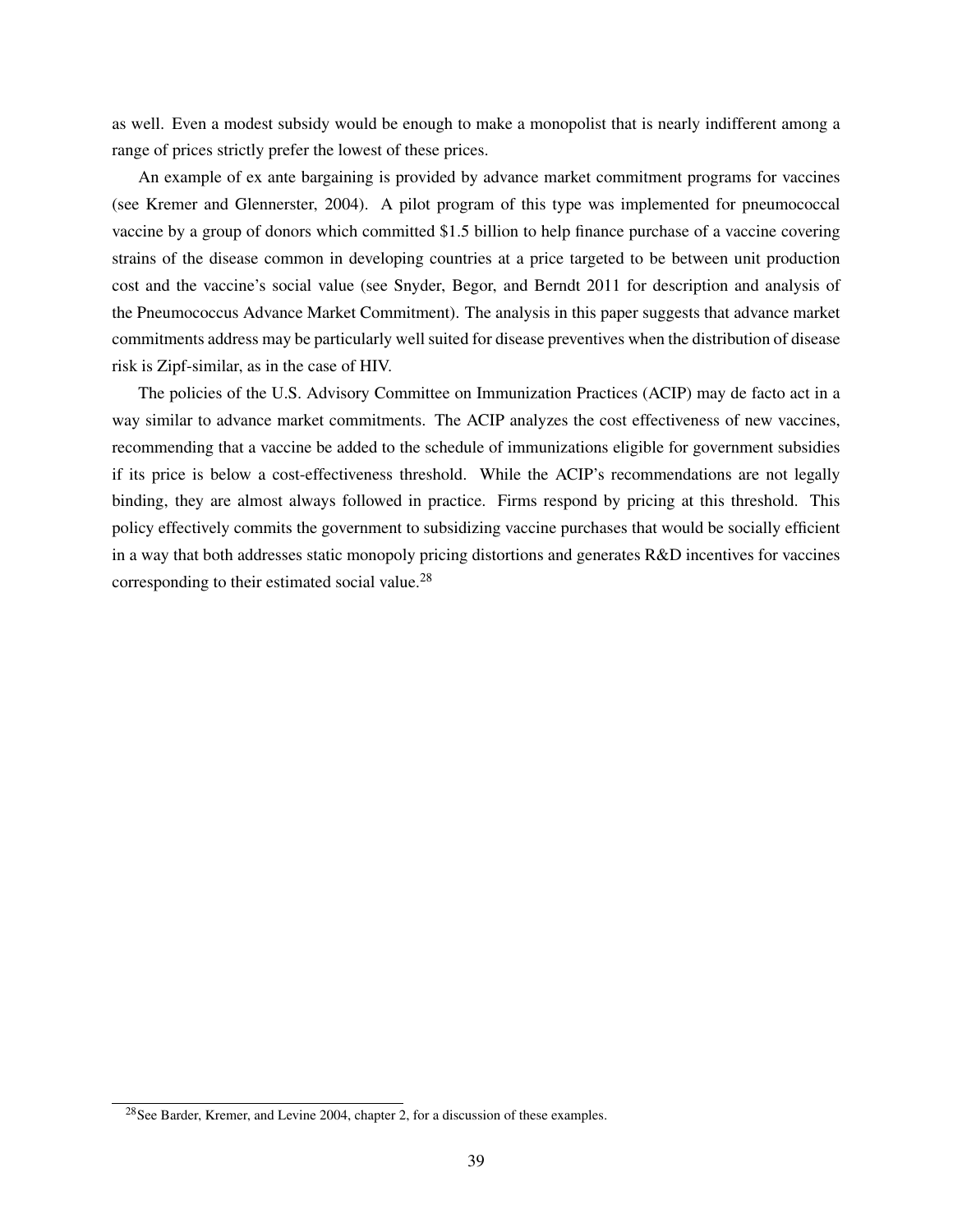#### Appendix A: Proofs of Propositions

**Proof of Lemma 1:** First-best preventive surplus is  $TS_p^{**} = TS_p(0)$  $= PS_p(0) + CS_p(0) = CS_p(0) = \int_0^\infty Q_p(x) dx = \int_0^1 \Phi_X(x) dx$ . The first and third equalities follow from the assumption  $c_p = 0$  in the benchmark model, and the last from (1). Similarly, first-best surplus for a treatment is  $TS_t^{**} = \int_0^\infty Q_t(x) dx = \int_0^1 \mu_X dx = \mu_X$ , where the second equality follows from (2).

The proof is completed by showing  $TS_p^{**} = TS_t^{**}$ . We have  $\mu_X = \int_0^1 x dF_X(x) = \left[1 - \int_0^1 F_X(x) dx\right] = \int_0^1 \overline{F}_X(x) dx = \int_0^1 \Phi_X(x) dx.$ The first equality follows the definition of  $\mu_X$ , the second from integration by parts, the third from the definition of  $F_X(x)$ , and the last from the fact that  $\bar{F}_X(x)$  only differs from  $\Phi_X(x)$  for at most a countable set of *x*, so their Reimann integrals are equal. *Q.E.D.*

Proof of Proposition 1: It remains to construct a case in which  $\Pi_t^* > \Pi_p^*$  but  $W_p^* > W_t^*$  and  $W_p^{**} > W_t^{**}$ . Take *X* to be uniformly distributed on [0, 1],  $k_p = 0$ , and  $k_t = 1/5$ . One can show  $\prod_{p=1}^{k}$  $0.25, \Pi_t^* = W_t^* = W_t^{**} = 0.3, W_p^* = 0.375, \text{ and } W_p^{**} = 0.5.$  *Q.E.D.* 

Proof of Proposition 3: (**⇒**) We will prove the contrapositive. To this end, assume there exists no  $x' \in (0,1]$  such that  $Pr(X =$  $x'|X > 0$ ) = 1. Then Pr( $X = x^*$ ) < 1 for  $x^* = \text{argmax}_{x \in [0,1]} x \Phi_X(x)$ . Thus at least one of the sets  $(0, x^*)$  or  $(x^*, 1]$  has positive measure.

By Lemma 1,

$$
\mu_X - REC_X = \int_0^1 \Phi_X(x) dx - x^* \Phi_X(x^*)
$$
\n
$$
= \int_0^{x^*} [\Phi_X(x) - \Phi_X(x^*)] dx + \int_{x^*}^1 \Phi_X(x) dx.
$$
\n(A2)

The first term in (A2) is nonnegative because  $\Phi_X(x)$  is nonincreasing, implying  $\Phi_X(x) \ge \Phi_X(x^*)$  for all  $x \le x^*$ . The second term in (A2) is nonnegative because  $\Phi_X(x) \geq 0$ .

We will show at least one of the terms in  $(A2)$  is not just nonnegative but positive, implying  $(A2)$  is positive. Suppose  $(0, x^*)$  has positive measure. Then  $\Phi_X(x) > \Phi_X(x^*)$  for a positive measure of  $(0, x^*)$ , implying the first term on the right-hand side of  $(A2)$  is positive. Suppose  $(x^*, 1]$  has positive measure. Then  $\Phi_X(x) > 0$ for a positive measure of  $(x^*, 1]$ , implying the second term on the right-hand side of (A2) is positive. We have shown (A2) is positive in either case, implying  $\mu_X > REC_X$ , in turn implying  $\rho_X^* =$ *, where the equality follows from Lemma 2.* 

 $(\Leftarrow)$  Assume  $Pr(X = x'|X > 0) = 1$  for some  $x' \in (0, 1]$ . Then  $\Phi_X(x) = 1$  for all  $x \in [0, x']$  and  $\Phi_X(x) = 0$  for all  $x \in (x', 1]$ . Obviously  $x^* = x'$ . By Lemma 2,

$$
\rho_X^* = \frac{REC_X}{\mu_X} = \frac{x^* \Phi_X(x^*)}{\int_0^1 \Phi_X(x) dx} = \frac{x' \cdot 1}{\int_0^{x'} 1 dx} = \frac{x'}{x'} = 1.
$$

*Q.E.D.*

Proof of Proposition 4: Suppose *X* has a two-type distribution. Its distribution can be characterized by three parameters: risk for the low type  $x_1 \in (0,1)$ , risk for the high type  $x_2 \in (x_1,1]$ , and the probability of the low type  $\pi_1 \in (0,1)$ . The mean is  $\mu_X = \pi_1 x_1 + \cdots$  $(1 - \pi_1)x_2$ , implying

$$
x_2 = \frac{\mu_X - \pi_1 x_1}{1 - \pi_1}.
$$
 (A3)

Therefore, the distribution can equivalently be characterized by the three parameters  $x_1 \in (0,1)$ ,  $\pi_1 \in (0,1)$ , and  $\mu_X \in (x_1,1)$ .

Let  $x^* = \text{argmax}_{x \in [0,1]} x \Phi_X(x)$ . Then

$$
x^* \Phi_X(x^*) = \max\{x_1, (1 - \pi_1)x_2\} = \max\{x_1, \mu_X - \pi_1 x_1\} \quad (A4)
$$

substituting from (A3). By Lemma 2,

$$
\rho_X^* = \frac{x^* \Phi_X(x^*)}{\mu_X} = \max\left\{\frac{x_1}{\mu_X}, 1 - \frac{\pi_1 x_1}{\mu_X}\right\},\tag{A5}
$$

substituting from (A4). The *n*th raw moment is

$$
E(X^n) = \pi_1 x_1^n + (1 - \pi_1) x_2^n = \pi_1 x_1^n + \frac{(\mu_X - \pi_1 x_1)^n}{(1 - \pi_1)^{n-1}},
$$

substituting from (A3). Differentiating,

$$
\frac{\partial E(X^n)}{\partial x_1} = \frac{n\pi_1}{(1-\pi_1)^{n-1}} \left[ (x_1 - \pi_1 x_1)^{n-1} - (\mu_X - \pi_1 x_1)^{n-1} \right].
$$

This is negative for  $n \ge 2$  because  $\mu_X > x_1$ . Thus  $E(X^n)$  is decreasing in  $x_1$ . On the other hand,  $(A5)$  can decrease or increase in  $x_1$  holding  $\mu_X$  constant. In particular, (A5) is increasing in  $x_1$  if  $\mu_X$  <  $(1+\pi_1)x_1$  and decreasing in  $x_1$  if  $\mu_X$  >  $(1+\pi_1)x_1$ .

This shows that an increase in the raw moment of order  $n \geq 2$ can be accompanied by a change in either direction of  $\rho_X^*$ . The proof for the central and standardized moments is similar and thus omitted. *Q.E.D.*

Proof of Proposition 5: Consider a risk distribution embodied in *X*. By Lemma 2,  $\rho_X^* = REC_X/\mu_X$ . Let  $\underline{\Phi}(x,\mu_X)$  be the demand defined in (8), where  $\rho(\mu_X)$  is the implicit function defined in (7). The producer-surplus ratio associated with  $\underline{\Phi}(x,\mu_X)$  is  $\underline{REC}(\mu_X)/\mu_X$ , where

$$
\underline{REC}(\mu_X) = \max_{x \in [0,1]} [x \underline{\Phi}(x, \mu_X)] \tag{A6}
$$

$$
= \max_{x \in [0,1]} \left[ \min \{ \mu_X \underline{\rho}(\mu_X), x \} \right] \tag{A7}
$$

$$
= \mu_X \underline{\rho}(\mu_X). \tag{A8}
$$

Equation (A6) follows from the definition of  $REC(\mu_X)$ , (A7) from (8), and (A8) from substituting the highest value of *x* and noting that  $\mu_X \in (0,1)$  and that  $\rho(\mu_X) \in (0,1)$  for  $\mu_X \in (0,1)$ . We defer proving  $\rho(\mu_X) \in (0,1)$  to the proof of Proposition 6. Rearranging, (A8) implies  $\rho(\mu_X) = \text{REC}(\mu_X)/\mu_X$ , implying that  $\rho(\mu_X)$  is the producer-surplus ratio associated with  $\underline{\Phi}(x, \mu_X)$ .

We will show  $\underline{\rho}(\mu_X) \le \rho_X^*$ , with strict inequality unless  $\Phi_X(x) =$  $\underline{\Phi}(x,\mu_X)$  almost everywhere (a.e.). If  $\Phi_X(x) = \underline{\Phi}(x,\mu_X)$  a.e., then  $\rho = \rho(\mu_X)$ , and we are done. For the remainder of the proof, assume  $\Phi_X(x) \neq \underline{\Phi}(x, \mu_X)$  for a positive measure of *x*. We have

$$
\int_0^1 \Phi_X(x) dx = \mu_X = \int_0^1 \underline{\Phi}(x, \mu_X) dx,
$$

where the first equation follows from Lemma 1 and the second from (6). Given that the integrals of the demands are equal but the demands themselves are not, it must be that  $\Phi_X(x) < \underline{\Phi}(x, \mu_X)$  for all *x* in some subset *S*<sub>1</sub> of positive measure and  $\Phi_X(x) > \underline{\Phi}(x, \mu_X)$  for all *x* in another subset  $S_2$  of positive measure. For  $x \in S_2$ ,  $x \Phi_X(x)$  $x \underline{\Phi}(x, \mu_X) = \min\{\mu_X \rho(\mu_X), x\}$ , implying either  $x \Phi_X(x) > \mu_X \rho(\mu_X)$ or  $x \Phi_X(x) > x$ . The latter inequality implies  $\Phi_X(x) > 1$ , a contradiction to  $\Phi_X(x)$  being a proper demand curve bounded above by 1 in a market with mass 1 of consumers having unit demand. This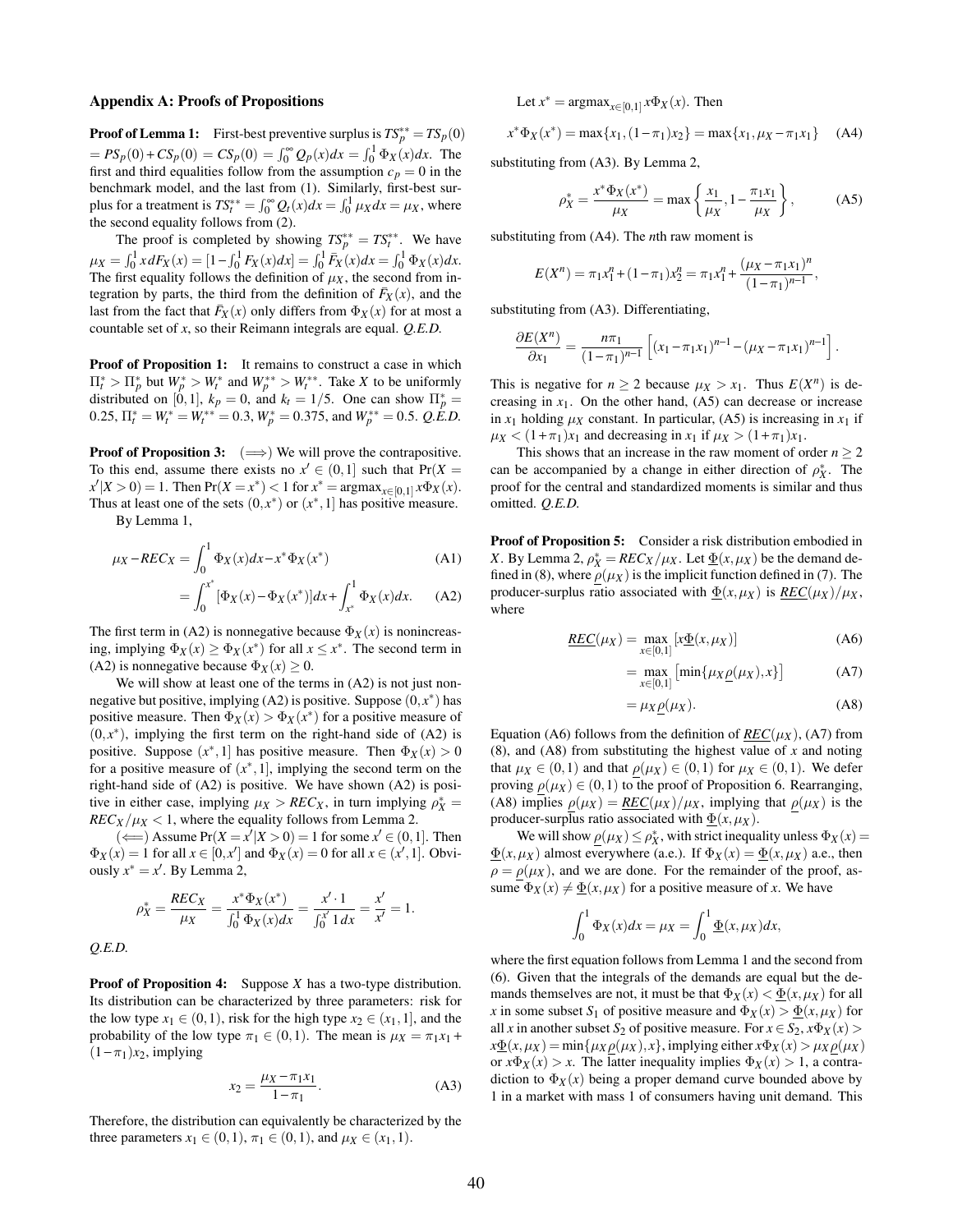proves that for all  $x \in S_2$ ,

$$
x\Phi_X(x) > \mu_X \rho(\mu_X). \tag{A9}
$$

It follows that, for  $x \in S_2$ ,

$$
\underline{\rho}(\mu_X) < \frac{x\Phi_X(x)}{\mu_X} \le \frac{REC_X}{\mu_X} = \rho_X^*.
$$

The first step holds by (A9), the next because  $REC<sub>X</sub>$  is the maximized value of  $x \Phi_X(x)$  over  $x \in [0,1]$ , and the last by Lemma 2. Since  $\rho(\mu_X) < \rho_X^*$  for some  $x \in [0,1]$ , the inequality must hold for all  $x \in [0, 1]$  because  $\rho(\mu_X)$  and  $\rho_X^*$  do not vary with *x*. *Q.E.D.* 

**Proof of Proposition 6:** Rather than working with  $\rho(\mu_X)$ , we will initially work with its inverse, denoted  $\mu_X(\rho)$ , which is the solution of (7) for  $\mu_X$ :

$$
\mu_X(\underline{\rho}) = \frac{\exp(1)/\underline{\rho}}{\exp(1/\rho)}.
$$
 (A10)

Differentiating,

$$
\mu'_X(\underline{\rho}) = \frac{(1-\underline{\rho})\exp(1)}{\underline{\rho}^3\exp(1/\underline{\rho})},
$$

implying that  $\mu_X(\rho)$  is continuously differentiable, with  $\mu'_X(\rho) > 0$ , for all  $\rho \in (0,1)$ . By the Inverse Function Theorem, its inverse,  $\rho(\mu_X)$ , exists.

Applying l'Hôpital's Rule to (A10),

$$
\lim_{\rho \downarrow 0} \mu_X(\rho) = \lim_{\rho \downarrow 0} \left[ \frac{-\exp(1)\rho^{-2}}{-\exp(1/\rho)\rho^{-2}} \right] = \lim_{\rho \downarrow 0} \left[ \frac{\exp(1)}{\exp(1/\rho)} \right] = 0.
$$

Furthermore,  $\mu_X(1) = 1$ . Thus  $\mu_X(\rho) \in (0,1)$  for all  $\rho \in (0,1)$ , implying  $\mu_X(\rho)$  is a bijection on  $(0,1)$ , implying its inverse  $\rho(\mu_X)$ is also a bijection on (0,1). The fact that  $\lim_{\rho \downarrow 0} \mu_X(\rho) = 0$  implies  $\lim_{\mu_X \downarrow 0} \rho(\mu_X) = 0$ , and the fact that  $\mu_X(1) = 1$  implies  $\rho(1) = 1$ . By the Inverse Function Theorem,  $\rho'(\mu_X) = 1/\mu'_X(\rho(\mu_X))$ , which is positive for all  $\mu_X \in (0,1)$  because  $\mu'_X(\underline{\rho}) > 0$  for all  $\underline{\rho} \in (0,1)$ .

The proof of Proposition 5 relied on the claim  $\rho(\mu_X) \in (0, 1)$ for all  $\mu_X \in (0,1)$ . This claim follows from the fact just established that  $\rho(\mu_X)$  is a bijection on  $(0,1)$ . *Q.E.D.* 

Proof of Proposition 8: A disease-risk distribution with *T* discrete types can be fully characterized by 2*T* parameters  $\{m_{\tau}\}_{\tau=1}^{T}$ and  $\{x_{\tau}\}_{\tau=1}^{T}$  satisfying the following feasibility conditions:

$$
m_{\tau} \in (0,1) \text{ for all } \tau = 1,\dots,T,
$$
 (A11)

$$
\sum_{\tau=1}^{T} m_{\tau} = 1, \tag{A12}
$$

$$
0 \le x_1 \le \dots \le x_T \le 1. \tag{A13}
$$

We will choose these 2*T* parameters so that the distribution is a discrete Zipf distribution. This will allow us to generate a  $\rho_X^*$ arbitrarily close to 1*/T*. To this end, define type masses

$$
m_{\tau} = \begin{cases} \theta^{\tau - 1} & \text{if } \tau > 1\\ 1 - \sum_{\tau = 1}^{T - 1} \theta^{\tau} & \text{if } \tau = 1. \end{cases} \tag{A14}
$$

for some  $\theta \in (0, 1/2)$ . It can be shown that this geometrically declining sequence respects constraints (A11) and (A12). Define the disease risks recursively as follows: set  $x_T = 1$ , and set

$$
x_{\tau} \sum_{i=\tau}^{T} m_i = x_{\tau+1} \sum_{i=\tau+1}^{T} m_i.
$$
 (A15)

for  $\tau = 1, \ldots, T-1$ . The left-hand side of (A15) is the profit from charging a price  $x_\tau$  and selling to type  $\tau$  and higher. The right-hand side is the profit from charging a price  $x_{\tau+1}$  and selling to types  $\tau+1$ and higher. It is easy to see that the disease risks respect constraint (A13). By definition,  $\mu_X = \sum_{\tau=1}^T m_\tau x_\tau$ . By construction implicit in (A15), we have  $REC_X = x_1$ ; that is, it is weakly most profitable to charge  $x_1$  for the preventive and sell to all consumers. Thus,

$$
\frac{\mu_X}{REC_X} = \frac{\sum_{\tau=1}^T m_{\tau} x_{\tau}}{x_1}
$$
\n(A16)

$$
= m_1 + \sum_{\tau=2}^{T} \frac{m_\tau}{m_\tau + \dots + m_T}
$$
 (A17)

$$
= 1 - \sum_{\tau=1}^{T-1} \theta^{\tau} + \sum_{\tau=2}^{T} \frac{\theta^{\tau-1}}{\theta^{\tau-1} + \dots + \theta^{T-1}}.
$$
 (A18)

Equation (A16) follows from previous arguments. Equation (A17) holds since it is equally profitable to sell the preventive to all consumers at price  $x_1$  or to consumers of types  $\tau$  and above at price  $x_\tau$ , so that  $x_1 = x_\tau (m_\tau + \cdots + m_T)$ , implying  $x_\tau = x_1/(m_\tau + \cdots + m_T)$ . Equation (A18) holds by substituting for  $\{m_{\tau}\}_{\tau=1}^{T}$  from Equation (A14). Taking limits,  $\lim_{\theta \to 0} (\mu_X / REC_X) = 1 - 0 + \sum_{\tau=2}^T 1 = T$ , or, equivalently,  $\lim_{\theta \to 0} (REC_X/\mu_X) = 1/T$ . This shows that for any  $\epsilon$  > 0, and for the definitions of the parameters in (A14) and (A15), we can find  $\theta > 0$  such that  $REC_X/\mu_X < 1/T + \epsilon$ . By Lemma 2,  $\rho_X^* = REC_X / \mu_X$ . Hence,  $\rho_X^* < 1/T + \epsilon$ .

To prove  $\rho_X^* \geq 1/T$  for all distributions with *T* discrete types,

$$
T \cdot REC_X = T \max_{\tau \in \{1, \dots, T\}} \left[ x_{\tau} \left( 1 - \sum_{i=1}^{\tau - 1} m_i \right) \right]
$$
  
\n
$$
\geq T \max_{\tau \in \{1, \dots, T\}} \{x_{\tau} m_{\tau}\}
$$
  
\n
$$
\geq \sum_{\tau=1}^{T} x_{\tau} m_{\tau}
$$
  
\n
$$
= \mu_X.
$$

 $Hence \rho_X^* = REC_X/\mu_X \ge 1/T$ . *Q.E.D.* 

Proof of Proposition 9: The result is a corollary of Anderson and Renault (2003). Assume demand  $\Phi_X$  is twice continuously differentiable and *c*-concave. Their Proposition 1 shows *c*-concavity is equivalent to

$$
\frac{\Phi''_X \Phi_X}{(\Phi'_X)^2} \le 1 - c.
$$
 (A19)

Substituting  $n = 1$  (representing the monopoly market structure) into their Proposition 5 and taking reciprocals,

$$
\frac{PS_j^*}{TS_j^{**}} \ge \left(\frac{1}{1+c}\right)^{1/c} \tag{A20}
$$

for all  $c > -1$  such that  $c \neq 0$ . Observe that letting  $c = 1$  in (A19) gives the definition of ordinary concavity. Substituting  $c = 1$  into (A20) yields  $\rho_X^* = PS_j^* / TS_j^{**} \ge 1/2$ , the result for concave demand in Proposition 9. If  $c = 0$ , corresponding to log-concavity, then Proposition 5 from Anderson and Renault (2003) implies  $PS_j^*/TS_j^{**} \geq$ 1*/e*, giving the result for log-concave demand in Proposition 10.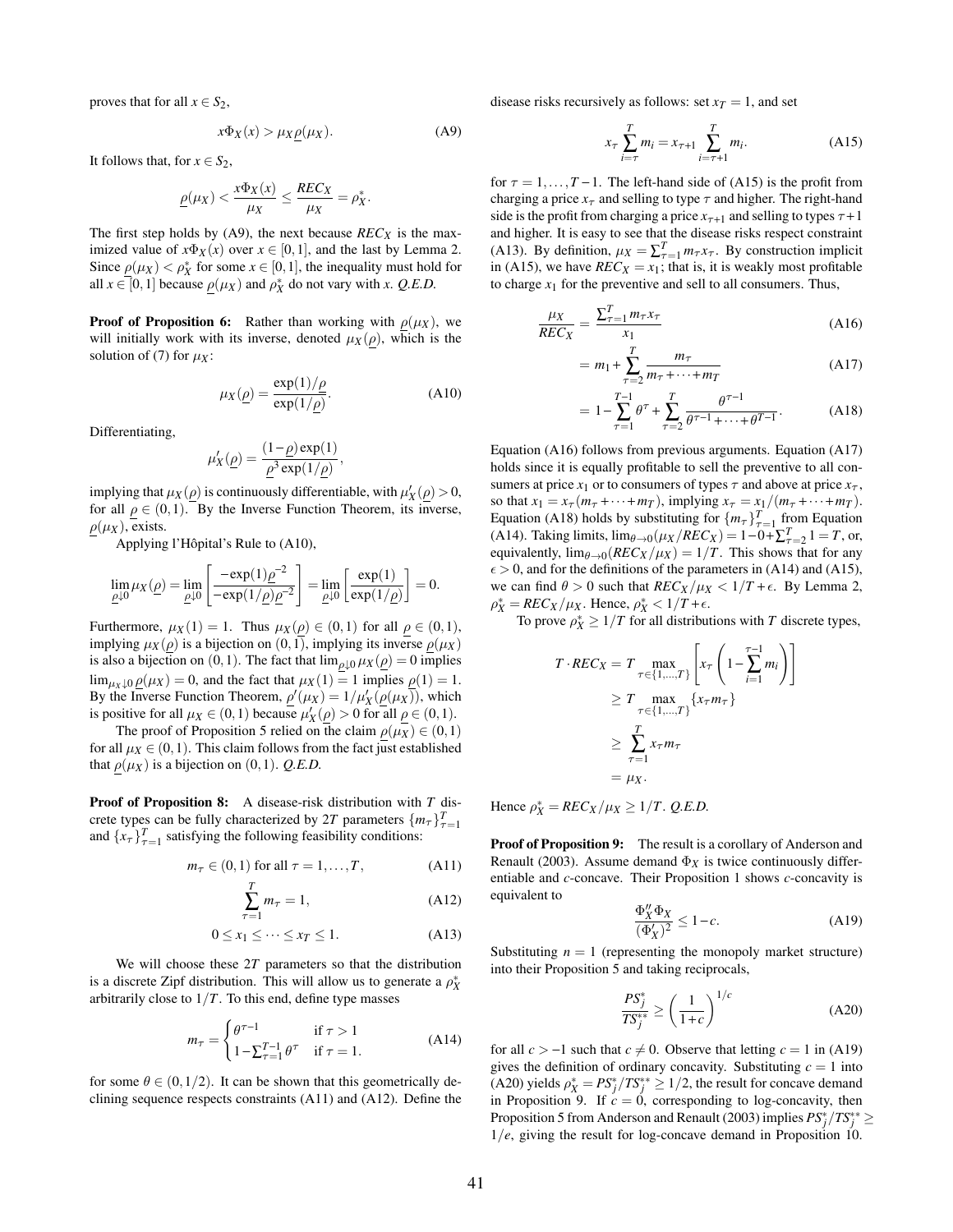The results for convex and log-convex demands in Proposition 9 and 10 can be proved by reversing the previous inequalities. The result for linear demand in Proposition 9 can be proved by noting linear demand is both concave and convex, so  $1/2 \le \rho_X^* \le 1/2$ .

More generally, the preceding arguments can be used to establish general bounds on  $\rho_X^*$  for *c*-concave or *c*-convex demands for any *c >* −1. *Q.E.D.*

**Proof of Proposition 11:** Suppose there exists an equilibrium in which a preventive is developed, either alone or together with a treatment. Letting subscript *b* denote the associated variable when both products are developed, we have

$$
\max(\Pi_p^*, \Pi_b^*) \ge \max(\Pi_t^*, 0). \tag{A21}
$$

Because  $W_j^* = \prod_j^* + CS_j^* \geq \prod_j^*$ , we have

$$
\max(W_p^*, W_b^*) \ge \max(\Pi_p^*, \Pi_b^*)\tag{A22}
$$

$$
\geq \max(\Pi_t^*, 0) \tag{A23}
$$

$$
= \max(W_t^*, 0), \qquad (A24)
$$

where (A23) follows from (A21) and (A24) follows from  $\Pi_t^* = W_t^*$ , which holds because a treatment extracts all surplus from the ex post homogeneous consumers. Thus there exists a socially efficient outcome in which a preventive is developed. One can similarly show  $\max(W_p^{**}, W_B^{**}) \ge \max(W_t^{**}, 0)$ , implying that there exists a first-best outcome in which a preventive is developed.

The proof of Proposition 1 provided an example in which a treatment is developed when it is socially inefficient to do so, an example which serves the purposes of this proof as well. *Q.E.D.*

Proof of Proposition 12: We will employ a "sandwiching" argument, showing that potential deadweight loss is first weakly greater than, and second weakly less than,  $1 - \rho^o$ . The proof that

$$
\sup_{\{k_j, c_j, e_j, s_j \ge 0 | j = p, t; e_j \le 1\}} \left(\frac{DWL}{\mu_X}\right) \ge 1 - \rho^o,\tag{A25}
$$

draws on a result proved below for a more general context, one allowing for sources of heterogeneity beyond disease risk. In that context, Proposition 15 states

$$
\sup_{\{k_j, c_j, e_j, s_j \ge 0 | j = p, t; e_j \le 1\}} \left(\frac{DWL}{\mu_X}\right) \ge \left(\frac{PS_{\text{max}}^o - PS_{\text{min}}^o}{\mu_X}\right), \quad \text{(A26)}
$$

where  $PS_{\text{max}}^o = \max_{j \in \{p,t\}} (PS_j^o)$  and  $PS_{\text{min}}^o = \min_{j \in \{p,t\}} (PS_j^o)$ . In the special case relevant to the present proposition, with heterogeneity only in disease risk,  $PS_{\text{max}}^o = PS_t^o = \mu_X$  and  $PS_{\text{min}}^o = PS_p^o$ ,  $\frac{1}{2}$  implying  $\left(\frac{PS_{\text{max}}^o - PS_{\text{min}}^o}{\mu_X}\right) / \mu_X = 1 - PS_{p}^o / PS_t^o = 1 - \rho^o$ . Thus, the right-hand side of (A26) equals  $1 - \rho^o$ , establishing (A25).

Turning to the other side of the "sandwich," we have

$$
\sup_{\{k_j, c_j, e_j, s_j \ge 0 | j = p, t; e_j \le 1\}} (DWL)
$$
\n
$$
\le \max_{\ell, m \in \{p, t, b, n\}} \left\{ \sup_{\{k_j, c_j, e_j, s_j \ge 0 | j = p, t; e_j \le 1\}} (W_{\ell}^{**} - W_m^*) \right\}
$$
\nsubject to  $\Pi_m^* = \max(\Pi_p^*, \Pi_t^*, \Pi_b^*, 0)$ . (A27)

Implicit in (A27) is that the monopolist's generic strategies, indexed by *ℓ* and *m*, can include the possibility of producing both products (denoted *b*) or neither (denoted *n*) in addition to producing a preventive (*p*) or treatment (*t*) alone. The generic strategies

are chosen to maximize the wedge  $W^{**}_{\ell} - W^*_{m}$  subject to the constraint that *m* is an equilibrium strategy for the monopolist, which requires  $\Pi_m^*$  to be the highest of the profits. For generic strategy *m*,

$$
W_m^* = CS_m^* + \Pi_m^* = CS_m^* + \max(\Pi_p^*, \Pi_t^*, \Pi_b^*, 0), \tag{A28}
$$

where the first equality follows from the definition of *W<sup>∗</sup> <sup>m</sup>* and the second from substitution of the constraint from (A27). For the generic strategy  $\ell$ , by definition of  $W_{\ell}^{**}$ ,

$$
W_{\ell}^{**} = CS_{\ell}^* + SDWL_{\ell}^* + \Pi_{\ell}^*.
$$
 (A29)

Combining (A28) and (A29) and rearranging,

$$
W_{\ell}^{**} - W_m^*
$$
  
= $CS_{\ell}^* + SDWL_{\ell}^* - CS_m^* + [\Pi_{\ell}^* - \max(\Pi_p^*, \Pi_t^*, \Pi_b^*, 0)]$  (A30)  
 $\leq CS_{\ell}^* + SDWL_{\ell}^*.$  (A31)

$$
\{CS^*_{\ell} + SDWL^*_{\ell}. \tag{A31}
$$

The second equality follows from the facts that  $CS_m^* \geq 0$  and that the term in square brackets is non-positive. Substituting (A31) into the right-hand side of (A27),

$$
\sup_{\{k_j, c_j, e_j, s_j \ge 0 | j = p, t; e_j \le 1\}} (DWL)
$$
\n
$$
\leq \max_{\ell, m \in \{p, t, b, n\}} \left[ \sup_{\{k_j, c_j, e_j, s_j \ge 0 | j = p, t; e_j \le 1\}} (CS_{\ell}^* + SDWL_{\ell}^*) \right] \quad (A32)
$$
\n
$$
\leq \max_{\ell \in \{p, b\}} \left[ \sup_{\{c_j, e_j, s_j \ge 0 | j = p, t; e_j \le 1\}} (TS_{\ell}^{**} - PS_{\ell}^*) \right]. \quad (A33)
$$

Equation (A33) follows from substituting from the definition  $TS_{\ell}^{**}$  =  $CS^*_{\ell}$  +  $PS^*_{\ell}$  +  $SDWL^*_{\ell}$ . It also reflects several other simplifications. The ex post surplus terms on the right-hand side are not functions of *k j* , so development costs can be removed from the set of parameters over which the supremum is taken. Furthermore,  $TS_t^{**} = PS_t^*$  because a treatment extracts all surplus. Also  $TS_n^{**} = PS_n^* = 0$  because producing nothing generates no surplus. Hence  $TS^{**}_{\ell} - PS^{*}_{\ell} = 0$  for  $l = t, n$ , so generic strategies  $l = t, n$  can be ignored in the maximization problem.

The proof is completed by finding a new expression for the term in square brackets in (A33), which holds for both  $\ell = p$  and  $\ell = b$ :

$$
\sup_{c_j, e_j, s_j \ge 0 | j = p, t; e_j \le 1} (TS_{\ell}^{**} - PS_{\ell}^*) = \mu_X - PS_p^o \tag{A34}
$$

Intuitively, (A34) says that the same parameters that maximize the total-surplus "pie" also maximize the part left over after the producer takes its slice. The arguments needed to prove (A34) are fairly involved and thus relegated to online Appendix B.

Substituting (A34) into (A33) and dividing by  $\mu_X$ ,

$$
\sup_{\{k_j, c_j, e_j, s_j \ge 0 | j = p, t, e_j \le 1\}} \left( \frac{DWL}{\mu_X} \right) \le \frac{\mu_X - PS_p^o}{\mu_X} = 1 - \rho^o. \tag{A35}
$$

Combining (A25) and (A35) completes the "sandwiching" argument, showing potential deadweight loss equals  $1 - \rho^o$ . *Q.E.D.* 

Proof of Proposition 13: Consider a model of competition *C* satisfying (12)–(15). Most of the proof is concerned with a prelimi-

*{c<sup>j</sup>*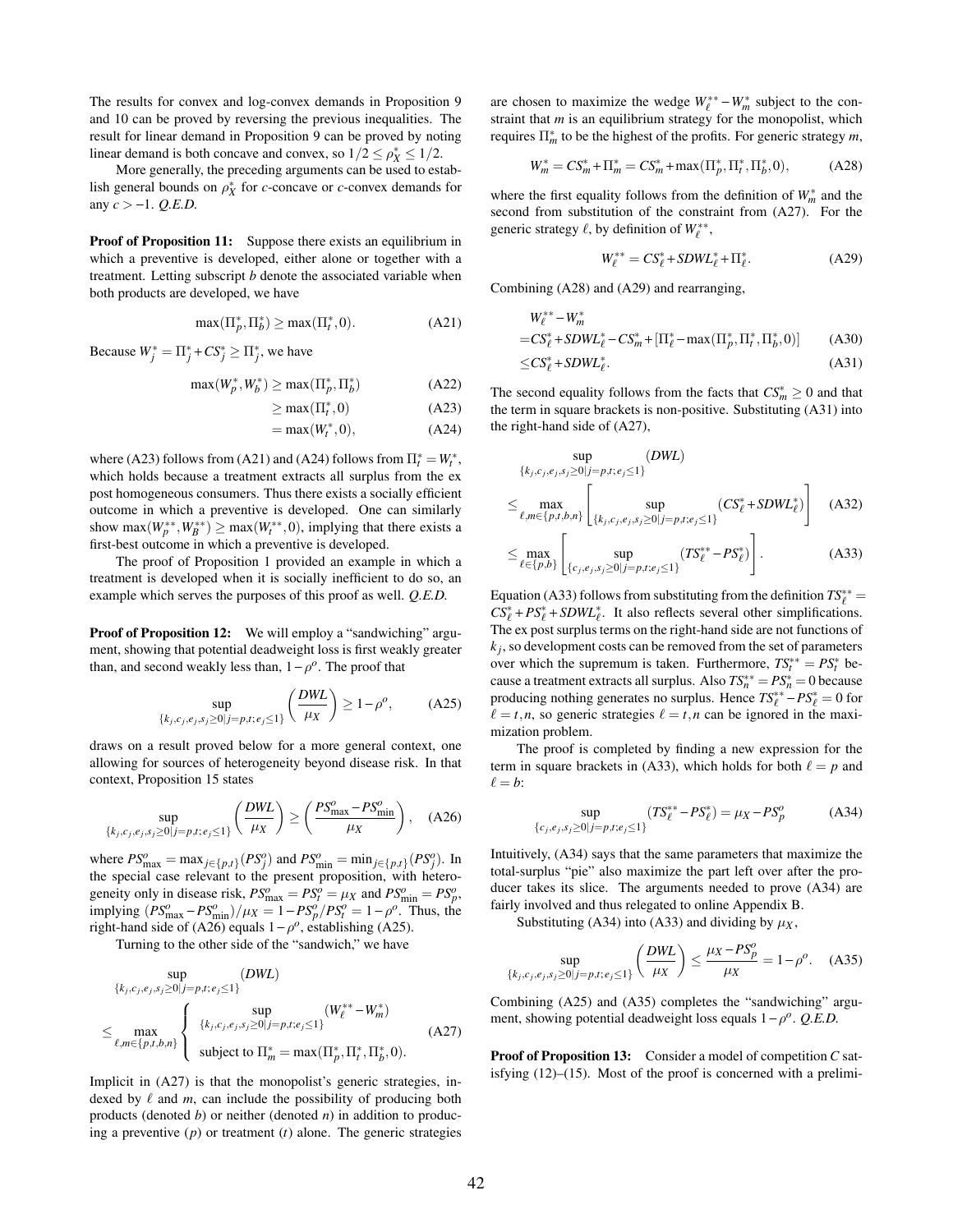nary analysis of the set of fixed-cost configurations

$$
K_1 = \left\{ (k_{ji}) \middle| \begin{array}{l} k_{j1} \ge 0 \text{ for } j = p, t; \\ k_{ji} > \mu_X \text{ for } i = 2, ..., N, j = p, t \end{array} \right\}.
$$
 (A36)

 $K_1$  is the set of fixed-cost vectors, with a component for each productfirm combination, such that the fixed costs for firm 1 can be any non-negative number but for the rest of the firms are higher than disease burden  $\mu_X$ . Suppose some element of  $K_1$  is drawn for firms' fixed costs. For all  $i = 2,...,N$ ,  $k_{ji} > \mu_X \ge PS_j^* = PS_j^*(1,0,0) \ge$  $PS_j^*(n_j, n_\ell, n_b)$ . The first step follows from construction of  $K_1$  in (A36), the second step from the fact that consumers do not expend more than the total disease burden, the third step from (13), and the fourth step from (12). But  $k_{ji} > PS_j^*(n_j, n_\ell, n_b)$  implies no firm  $i > 1$  enters just one of the two product markets by (14). Similar analysis shows no firm *i >* 1 enters both markets either. Thus for any element of *K*1, only firm 1 possibly enters any market, implying that equilibrium welfare is monopoly welfare, *W<sup>∗</sup>* .

Continue to suppose some element of  $K_1$  is drawn for firms' fixed costs. In the first best in which the planner can choose prices and which firms enter which markets, no firms but 1 produce. If some firm *i >* 1 produces some product *j*, social welfare is at most  $\mu_X - k_{ii}$ . This is because gross social welfare cannot exceed the entire disease burden  $\mu_X$ , and if *i* produces product *j*, total industry fixed costs that have to be netted out amount to at least  $k_{ii}$ . But by construction of  $K_1$ ,  $k_{ji} > \mu_X$  for  $i > 1$ , implying social welfare is negative if any firm *i >* 1 enters. Thus the planner would only choose to have firm 1 enter the market. Hence for any element of *K*1, first-best welfare is the same as with a monopoly, *W∗∗*. Putting this result together with the result from the previous paragraph, for any element of  $K_1$ , deadweight loss is

$$
DWL(C,N) = W^{**} - W^*.
$$
 (A37)

With the preliminary analysis of  $K_1$  in hand, we can readily prove the proposition:

$$
\sup_{\{k_{ji} \ge 0 | j = p, t; i = 1, \dots, N\}} \left[ \frac{DWL(C, N)}{\mu_X} \right]
$$
  
\n
$$
\ge \sup_{K_1} \left[ \frac{DWL(C, N)}{\mu_X} \right]
$$
 (A38)

$$
=\sup_{K_1}\left(\frac{W^{**}-W^*}{\mu_X}\right) \tag{A39}
$$

$$
= \sup_{\{k_{p1}, k_{t1} \ge 0\}} \left( \frac{W^{**} - W^*}{\mu_X} \right). \tag{A40}
$$

Condition (A38) holds because  $K_1$  is a subset of the set over which the supremum on the left-hand side is taken, (A39) holds by (A37), and (A40) holds because values of entry costs for firms  $i > 1$  are irrelevant if only firm 1 enters. By Proposition 2, (A40) equals  $1 - \rho_X^*$ . *Q.E.D.* 

Proof of Proposition 14: The initial equalities in the statement of the proposition— $v_0 = y$  and  $v_1 = hy$ —are a simple relabeling that hold without loss of generality. To see this, define  $Y = V_0$ and  $H = V_1/V_0$ . Then  $v_0 = y$  by definition, and  $v_1 = (v_1/v_0)v_0$ *hy*. The content of the proposition are the statements involving expectations. To prove those,

$$
y = v_0
$$
  
=  $E(V_1|V_0 = v_0, X = x)$ 

$$
= E(V1|Y = y, X = x)
$$
  

$$
= yE(H|Y = y, X = x),
$$

where the first step holds by definition  $Y = V_0$ , the second by (18), the third again by defintion  $Y = V_0$ , and the last by definition  $H =$  $V_1/V_0$  and by a property of conditional expectations. These equalities together imply

$$
E(H|Y = y, X = x) = 1.
$$
 (A41)

Thus

$$
E(H) = E(E(H|Y=y, X=x)) = E(1),
$$

where the first equality holds by the law of iterated expectations and the second by (A41). This shows  $E(H) = 1$ . Similar arguments establish  $E(H|X = x) = 1$  and  $E(H|Y = y) = 1$ . *Q.E.D.* 

**Proof of Proposition 15:** Suppose  $PS_p^o = PS_t^o$ . Then  $PS_{\text{max}}^o =$  $PS^o_{\text{min}}$ , implying that the right-hand side of (19) equals 0. But then the proposition holds trivially because  $DWL \geq 0$ .

Suppose for the remainder of the proof that  $PS_p^o \neq PS_t^o$ , a necessary and sufficient condition for  $PS_{\text{max}}^o > PS_{\text{min}}^o$ . More specifically, we will suppose  $PS_t^o > PS_p^o$ . Analysis of the alternative  $PS_p^o > PS_t^o$  is similar and omitted for brevity. We have

$$
\sup_{\{k_j, c_j, e_j, s_j \ge 0 | j = p, t; e_j \le 1\}} (DWL) \ge \sup_{\substack{k_p \in (PS_p^o, PS_l^o) \\ k_t \in (k_p, PS_l^o)}} (DWL^o). \tag{A42}
$$

Equation (A42) follows because the supremum on the right-hand side is taken over a more restrictive set than the left: parameters in *DWL<sup>o</sup>* are implicitly set to their "original" values  $c_j = s_j = 0$  and  $e_i = 1$ , and the set of development costs is smaller.

Some manipulations will help us analyze the right-hand side of (A42). For  $k_p \in (PS_p^o, PS_t^o)$ ,  $\Pi_p^o = PS_p^o - k_p < 0$ . For  $k_t \in (k_p, PS_t^o)$ ,  $\Pi_t^o = PS_t^o - k_t > 0$ . Letting *b* index the strategy of developing both products, a revealed-preference argument can be used to show  $PS_{b}^{o} \le PS_{p}^{o} + PS_{t}^{o}$ ; i.e., the firm can earn more from a preventive and treatment sold at optimized prices on replicated markets than sold together on one market. Hence  $\Pi_b^o = PS_b^o - k_p - k_t \leq PS_p^o + PS_t^o$  $k_p - k_t = \prod_p^o + \prod_t^o < \prod_t^o$ , where the last step follows from  $\prod_p^o < 0$ . Hence  $\Pi_t^o$  > max $(\Pi_p^o, \Pi_b^o, 0)$ , implying the firm's equilibrium strategy is to develop a treatment alone. Thus equilibrium welfare is  $W^o = W_t^o = \mu_U - SDWL_t^o - k_t$ . First-best welfare is  $W^{oo} = \mu_U - k_p$ . To see this, note that, given the original value of the parameters, either product can generate first-best surplus if offered at no charge. Whichever product has the lower development cost, in this case  $k_p$ , generates first-best welfare.

Using the expressions just derived,  $DWL^o = W^{oo} - W^o = \mu_U$  $k_p - (\mu_U - SDWL_f^o - k_t) = k_t - k_p + SDWL_f^o$ . Substituting into (??), this expression equals

$$
\sup_{k_p \in (PS_p^o, PS_t^o)} (k_t - k_p + SDWL_t^o) \geq \sup_{k_p \in (PS_p^o, PS_t^o)} (k_t - k_p) \text{A43)}
$$
\n
$$
\sup_{k_f \in (k_p, PS_t^o)} (k_t - k_p) \geq \sup_{k_f \in (R_p^o, PS_t^o)} (k_t - k_p) \geq \sup_{k_f \in (R_p, PS_t^o)} (k_t - k_p) \geq \sup_{k_f \in (R_p, PS_t^o)} (k_t - k_p) \geq \sup_{k_f \in (R_p, PS_t^o)} (k_t - k_p) \geq \sup_{k_f \in (R_p, PS_t^o)} (k_t - k_p) \geq \sup_{k_f \in (R_p, PS_t^o)} (k_t - k_p) \geq \sup_{k_f \in (R_p, PS_t^o)} (k_t - k_p) \geq \sup_{k_f \in (R_p, PS_t^o)} (k_t - k_p) \geq \sup_{k_f \in (R_p, PS_t^o)} (k_t - k_p) \geq \sup_{k_f \in (R_p, PS_t^o)} (k_t - k_p) \geq \sup_{k_f \in (R_p, PS_t^o)} (k_t - k_p) \geq \sup_{k_f \in (R_p, PS_t^o)} (k_t - k_p) \geq \sup_{k_f \in (R_p, PS_t^o)} (k_t - k_p) \geq \sup_{k_f \in (R_p, PS_t^o)} (k_t - k_p) \geq \sup_{k_f \in (R_p, PS_t^o)} (k_t - k_p) \geq \sup_{k_f \in (R_p, PS_t^o)} (k_t - k_p) \geq \sup_{k_f \in (R_p, PS_t^o)} (k_t - k_p) \geq \sup_{k_f \in (R_p, PS_t^o)} (k_t - k_p) \geq \sup_{k_f \in (R_p, PS_t^o)} (k_t - k_p) \geq \sup_{k_f \in (R_p, PS_t^o)} (k_t - k_p) \geq \sup_{k_f \in (R_p, PS_t^o)} (k_t - k_p) \geq \sup_{k_f \in (R_p, PS_t^o)} (k_t - k_p) \geq \sup_{k_f \in (R_p, PS_t^o)} (k_t - k_p) \geq \sup_{k_f \in (R_p, PS_t^o)} (k_t - k_p) \geq \sup_{k_f \in (R_p, PS_t^o)} (k_t - k_p) \geq \sup_{k_f \in (
$$

Equation (A43) follows from  $SDWL_t^o \geq 0$ , (A44) from substituting the upper bound on  $k_t$  and the lower bound on  $k_p$  in the constraint set, and (A45) from maintained assumption  $PS_t^o > PS_p^o$ , which implies  $PS_{\text{max}}^o = PS_t^o$  and  $PS_{\text{min}}^o = PS_p^o$ . The proof is completed by dividing equations (??)–(A45) through by  $\mu_U$ . *Q.E.D.*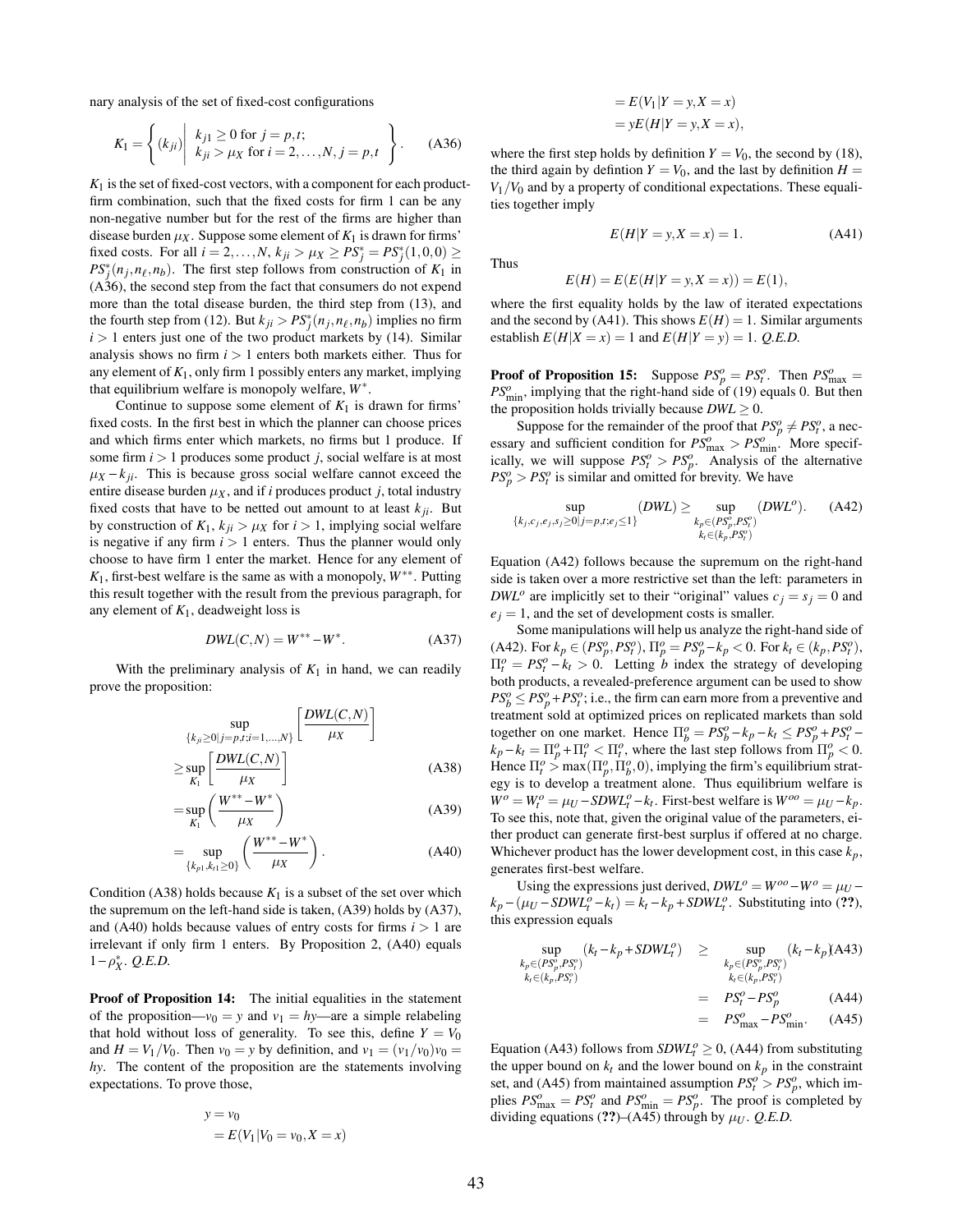# References

- Acemoglu, D. and J. Linn (2004). "Market Size in Innovation: Theory and Evidence from the Pharmaceutical Industry," *Quarterly Journal of Economics* 119: 1049–1090.
- Anderson, S. P. and R. Renault. (2003) "Efficiency and Surplus Bounds in Cournot Competition," *Journal of Economic Theory* 113: 253–264.
- Anderson, O. W., P. Collette, and J. J. Feldman. (1960) *Expenditure Patterns for Personal Health Services, 1953 and 1958: Nationwide Survey*. New York: Health Information Foundation.
- Baumol, W. J., J. C. Panzar, and R. D. Willig. (1982) *Contestable Markets and the Theory of Industry Structure*. New York: Harcourt Brace Jovanovich.
- Bergemann, D., B. Brooks, and S. Morris. (2014) "The Limits of Price Discrimination," Cowles Foundation working paper no. 1896RR.
- Biehl, A. R. (2001) "Durable-Goods Monopoly with Stochastic Values," *Rand Journal of Economics* 32: 565–577.
- Blanchflower, D. G. and A. J. Oswald. (2004) "Well-Being Over Time in Britain and the USA," *Journal of Public Economics* 88: 1359–1386.
- Boulier, B. (2006) "A Shot in the Dark: Uncertainty and Vaccine Demand and Supply," George Washington University working paper.
- Brito, D. L., E. Sheshinski, and M. D. Intrilligator. (1991) "Externalities and Compulsory Vaccination," *Journal of Public Economics* 45: 69–90.
- Brooks, B. A. "Surveying and Selling: Belief and Surplus Extraction in Auctions," Princeton University working paper.
- Budish, E., B. N. Roin, and H. Williams. (2013) "Do Fixed Patent Terms Distort Innovation? Evidence from Cancer Clinical Trials," National Bureau of Economic Research working paper no. 19430.
- Bulow, J. I., J. D. Geanakoplos, and P. D. Klemperer. (1985) "Multimarket Oligopoly: Strategic Substitutes and Complements," *Journal of Political Economy* 93: 488–511.
- Centers for Disease Control. (2012) "Monitoring Selected National HIV Prevention and Care Objectives by Using HIV Surveillance Data, United States and 6 Dependent Areas, 2010," *HIV Surveillance Supplemental Report* vol. 17, no. 3.
- Clay, K. B., D. S. Sibley, and P. Srinagesh. (1992) "Ex Post vs. Ex Ante Pricing: Optional Calling Plans and Tapered Tariffs," *Journal of Regulatory Economics* 4: 115–138.
- Courty, P. (2003) "Ticket Pricing Under Demand Uncertainty," *Journal of Law and Economics* 46: 627– 652.
- Courty, P. and H. Li. (2000) "Sequential Screening," *Review of Economic Studies* 67: 697–717.
- De Graba, P. (1995) "Buying Frenzies and Seller-Induced Excess Demand," *Rand Journal of Economics* 26: 331-342.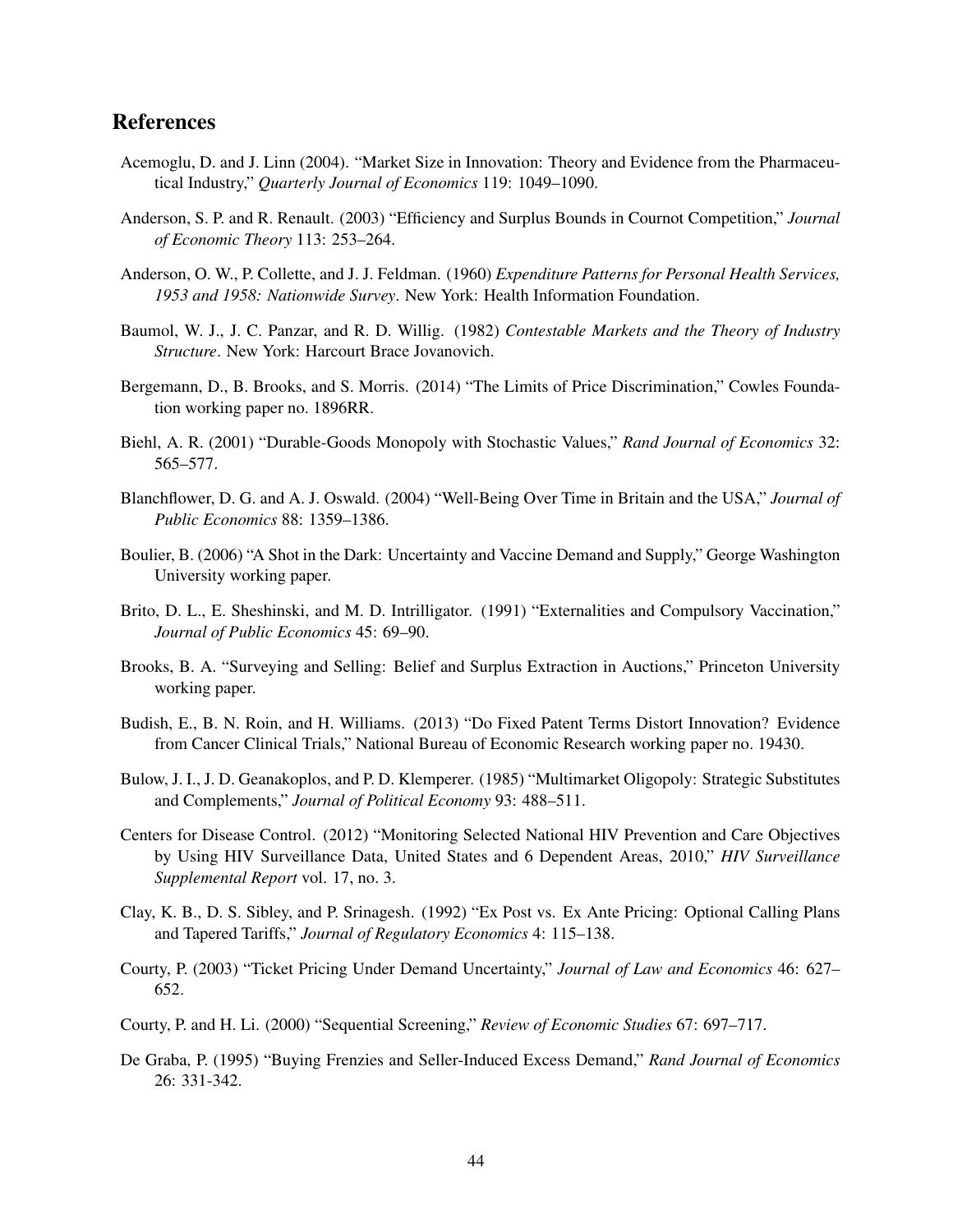- Dunne, E. F., *et al.* (2007) "Prevalence of HPV Infection Among Females in the United States," *Journal of the American Medical Association* 297: 813–819.
- Euerle, B. and P. H. Chandrasekar. (2012) "Syphilis," in B. A. Cunha, ed., *Medscape Reference*. Accessed August 27, 2012 from emedicine.medscape.com/article/229461.
- Fabinger, M. and E. G. Weyl. (2014) "A Tractable Approach to Pass-Through Patterns with Applications to International Trade," SSRN working paper, available at http://ssrn.com/abstract=2194855.
- Francis, P. J. (1997) "Dynamic Epidemiology and the Market for Vaccinations," *Journal of Public Economics* 63: 383-406.
- Finkelstein, A. (2004). "Static and Dynamic Effect of Health Policy: Evidence from the Vaccine Industry," *Quarterly Journal of Economics* 119: 527–564.
- Gabaix, X. (2009) "Power Laws in Economics and Finance," *Annual Review of Economics* 1: 255–293.
- Garber, A. M., C. I. Jones, and P. Romer. (2006) "Insurance and Incentives for Medical Innovation," *Forum for Health Economics & Policy* 9: 1–27.
- GEN News Highlights. (2012) "FDA: HIV Numbers Drove Truvada Decision," July 17, article no. 81247053.
- Geoffard, P.-Y. and T. Philipson. (1997) "Disease Eradication: Public vs. Private Vaccination," *American Economic Review* 87: 222-230.
- Gersovitz, M. (2003) "Births, Recoveries, Vaccinations, and Externalities," in R. Arnott, ed., *Economics for an Imperfect World: Essays in Honor of Joseph E. Stiglitz*, 469–483.
- Gersovitz, M. and J. S. Hammer. (2004) "The Economical Control of Infectious Diseases," *Economic Journal* 114: 1–27.
- Gersovitz, M. and J. S. Hammer. (2005) "Tax/Subsidy Policy Toward Vector-Borne Infectious Diseases," *Journal of Public Economics* 89: 647–674.
- Getzen, T. E. (2000) "Health care is an Individual Necessity and a National Luxury: Applying Multilevel Decision Models to the Analysis of Health Care Expenditures," *Journal of Health Economics* 19: 259–270.
- Harpavat, S. and S. Nissim. (2001) *MicroCards: Review Cards for Medical Students*. Philadelphia: Lippincott Williams & Wilkins.
- Harris, M. and A. Raviv. (1981) "A Theory of Monopoly Pricing Schemes with Demand Uncertainty," *American Economic Review* 71: 347–365.
- Hartline, J. D. and T. Roughgarden. (2009) "Simple Versus Optimal Mechanisms," *Proceedings of the 10th ACM Conference on Electronic Commerce* 225–234.
- Hernandez, B. Y., *et al.* (2008) "Transmission of Human Papillomavirus in Heterosexual Couples," *Emerging Infectious Diseases* 14: 888–894.
- Howard, Robin S. (2005) "Poliomyelitis and the Postpolio Syndrome," *British Medical Journal* 330: 1314– 1318.
- Johnson, J. P. and D. P. Myatt. (2006) "On the Simple Economics of Advertising, Marketing, and Product Design," *American Economic Review* 96: 756–784.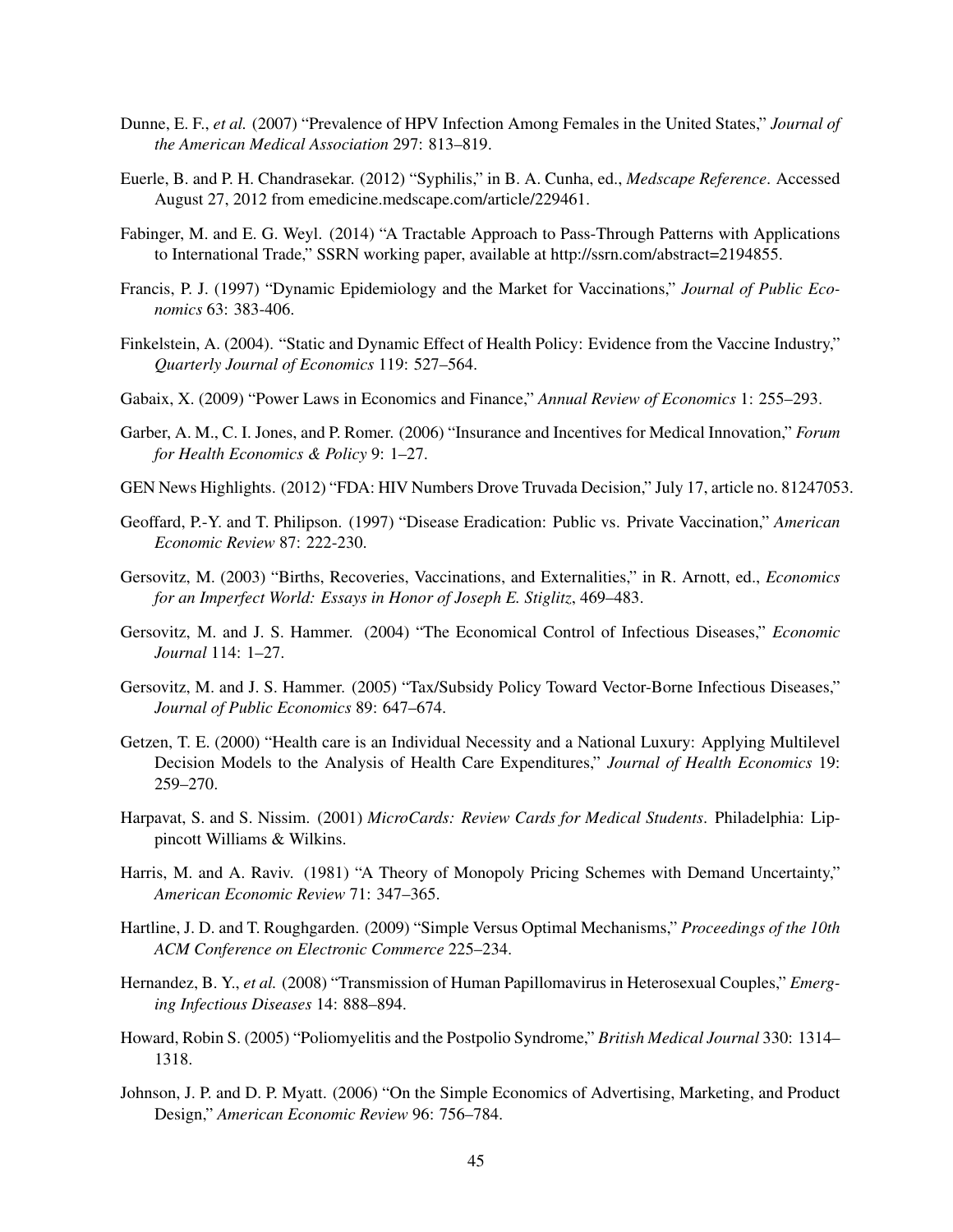- Kaplan, E. H. (1990) "Modeling HIV Infectivity: Must Sex Acts Be Counted?" *Journal of Acquired Immune Deficiency Syndromes* 3: 55–61.
- Kessing, S. G. and R. Nuscheler. (2006) "Monopoly Pricing with Negative Network Effects: The Case of Vaccines," *European Economic Review* 50: 1061–1069.
- Klein, B., R. A. Crawford, and A. A. Alchian. (1978) "Vertical Integration, Appropriable Rents, and the Competitive Contracting Process," *Journal of Law and Economics* 21: 297–326.
- Kremer, M. and R. Glennerster. (2004) *Strong Medicine: Creating Incentives for Pharmaceutical Research on Neglected Diseases*. Princeton: Princeton University Press.
- Kremer, M. and C. M. Snyder. (2003) "Why Are Drugs More Profitable Than Vaccines?" National Bureau of Economic Research working paper no. 9833.
- Kremer, M. and C. M. Snyder. (2015) "Worst-Case Bounds on R&D and Pricing Distortions: Theory and Disturbing Conclusions if Consumer Values Follow the World Income Distribution," mimeo, Harvard University.
- Kremer, M., C. M. Snyder, and H. Williams. (2012) "Vaccines: Integrated Economic and Epidemiological Models," mimeo, Harvard University.
- Lakdawalla, D. and N. Sood. (2013) "Health Insurance as a Two-Part Pricing Contract," *Journal of Public Economics* 102: 1–12.
- Lau, Brandyn D., Brian L. Pinto, David R. Thiemann, and Christoph U. Lehmann. (2011) "Budget Impact Analysis of Conversion from Intravenous to Oral Medication When Clinically Eligible for Oral Intake," *Clinical Therapeutics* 33: 1792–1796.
- Lewis, T. R. and D. E. M. Sappington. (1994) "Supplying Information to Facilitate Price Discrimination," *International Economic Review* 35: 309–327.
- Liljeros, F., C. R. Edling, L. A. Nunes Amaral, H. E. Stanley, and Y. Åberg. (2001) "The Web of Human Sexual Contacts," *Nature* 411: 907–908.
- Makowski, L. and J. M. Ostroy. (1995) "Appropriation and Efficiency: A Revision of the First Theorem of Welfare Economics," *American Economic Review* 85: 808–827.
- Makowski, L. and J. M. Ostroy. (2001) "Perfect Competition and the Creativity of the Market," *Journal of Economic Literature* 39: 479–535.
- Maleug, D. A. and C. M. Snyder (2006) "Bounding the Relative Profitability of Price Discrimination," *International Journal of Industrial Organization* 24: 995-1011.
- Mandell, G. L., J. E. Bennett, and R. Dolin. (2009) *Principles and Practice of Infectious Diseases* seventh edition. Philadelphia: Elsevier Churchill Livingstone.
- McNeil, D. G. (2014) "Advocating Pill, U.S. Signals Shift to Prevent AIDS," *New York Times* May 15, A1.
- Miravete, E. (1996) "Screening Consumers Through Alternative Pricing Mechanisms," *Journal of Regulatory Economics* 9: 111–132.
- Morbidity and Mortality Weekly Report. (various years) "Summary of Notifiable Diseases, United States," Centers for Disease Control and Prevention, downloaded December 20, 2009 from www.cdc.gov/ mmwr/mmwr\_nd/index.html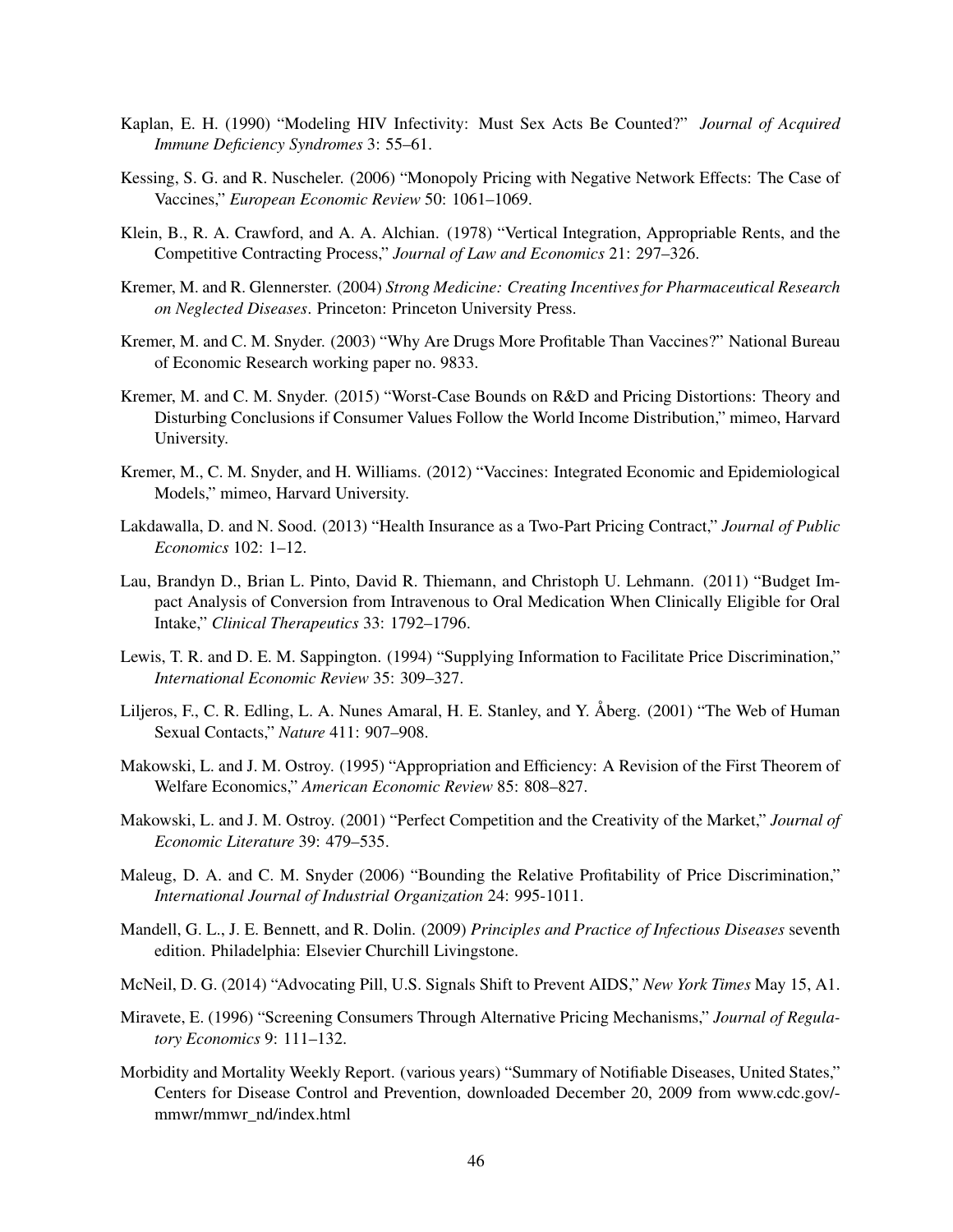- Mueller, Steffen, Eckard Wimmer, and Jeronimo Cello. (2005) "Poliovirus and Poliomyelitis: A Tale of Guts, Brains, and an Accidental Event," *Virus Research* 111: 175–193.
- National Cancer Institute. (2009) "BRCA1 and BRCA2: Cancer Risk and Genetic Testing," *National Cancer Institute Fact Sheet.* Retrieved August 16, 2012, from www.cancer.gov/cancertopics/factsheet/- Risk/BRCA.
- Newell, R., A. Jaffee, and R. N. Stavins. (1999) "The Induced Innovation Hypothesis and Energy-Saving Technological Change," *Quarterly Journal of Economics* 114: 907–940.
- Oster, E. (2013) "Unobservable Selection and Coefficient Stability: Theory and Evidence," NBER working paper no. 19054.
- Ottaviani, M. and A. Prat. (2001) "The Value of Public Information in Monopoly," *Econometrica* 69: 1673–1683.
- Purcell, D. W., et al. (2012) "Estimating the Population Size of Men Who Have Sex with Men in the United States to Obtain HIV and Syphillis Rates," *Open AIDS Journal* 6: 98–107.
- Rockstroh, J. K., *et al.* (1995) "Male-to-Female Transmission of HIV in a Cohort of Hemophiliacs— Frequency, Risk Factors and Effect of Sexual Counseling," *Infection* 23: 29–32.
- Rosenberg, E. (1999) "Drug Makers Shy from Work on AIDS Vaccine," *San Francisco Examiner*. March 16.
- Royce, R. A., *et al.* (1997) "Sexual Transmission of HIV," *New England Journal of Medicine* 336: 1072– 1078.
- Snyder, C. M., W. Begor, and E. R. Berndt. (2011) "Economic Perspectives on the Advance Market Commitment for Pneumococcal Vaccines," *Health Affairs* 30: 1508–1517.
- Thomas, P. (2002) "The Economics of Vaccines," *Harvard Medical International (HMI) World*. September/October.
- Tirole, J. (1988) *The Theory of Industrial Organization*. Cambridge, Massachusetts: MIT Press.
- U.S. Census Bureau. (2013) "Vintage 2007: National Tables: National Characteristics: National Sex, Race, and Hispanic Origin," downloaded September 16, 2013 from www.census.gov/popest/data/ historical/2000s/vintage\_2007/index.html.
- Weyl, E. G. and M. Fabinger. (2013) "Pass-Through as an Economic Tool: Principles of Incidence under Imperfect Competition," *Journal of Political Economy* 121: 528–583.
- Weyl, E. G. and J. Tirole. (2012) "Market Power Screens Willingness-to-Pay," *Quarterly Journal of Economics* 127: 1971–2003.
- Wilson, P. W. F., *et al.* (1998) "Prediction of Coronary Heart Disease Using Risk Factor Categories," *Circulation* 97: 1837–1847.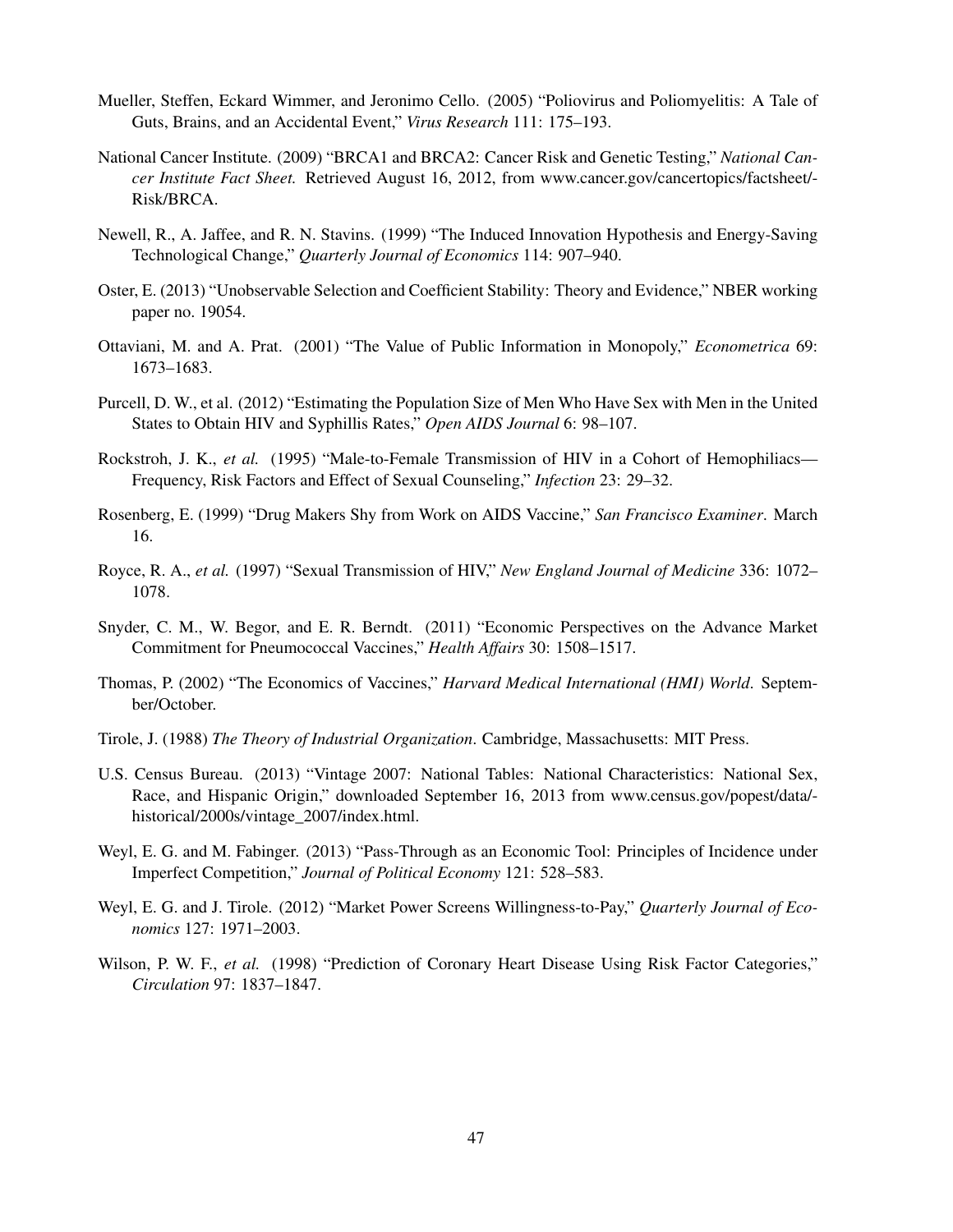## Online Appendices for "Preventives Versus Treatments"

#### Michael Kremer

*Department of Economics, Harvard University, Littauer Center 207, Cambridge MA 02138; email: mkremer@fas.harvard.edu.*

Christopher M. Snyder

*Department of Economics, Dartmouth College, 301 Rockefeller Hall, Hanover NH 03755; email: chris.snyder@dartmouth.edu.*

#### Description

This document contains four appendices not included in the published paper. The appendix included in the published paper, Appendix A, contains proofs of propositions. Appendix B included here provides proofs in part or whole omitted from the published paper for space considerations. Appendix C provides details on the computation of *β* in calibrations of the Kaplan model reported in Section of the published paper. Appendix D introduces a simple entry model showing how results on producer surplus (such as those reported in Section 3 of the published paper) can be translated into testable hypotheses regarding entry probabilities (as tested in Section 7.2 of the published paper). Appendix E provides a table of robustness checks on the linear probability model.

#### Online Appendix B: Additional Proofs

This appendix contains additional proofs omitted for space considerations from Appendix A of the published paper.

Completing the Proof of Proposition 12: The remaining step in the proof of Proposition 12 is to establish equation (A34) for  $\ell = p$  and  $\ell = b$ . For reference, (A34) is repeated and renumbered here:

$$
\sup_{\{c_j, e_j, s_j \ge 0 | j = p, t; e_j \le 1\}} (TS_{\ell}^{**} - PS_{\ell}^{*}) = \mu_X - PS_{p}^{o}
$$
\n(B1)

First, consider the firm's strategy of selling the preventive alone  $(\ell = p)$ . A consumer with disease risk *x* buys the preventive if his expected net benefit from the preventive,  $e_p x - s_p$ , exceeds the price  $p_p$ , or upon rearranging,

$$
x \ge \frac{p_p + s_p}{e_p} = x_p,\tag{B2}
$$

where  $x_p$  is the marginal consumer type when a preventive alone is sold. Producer surplus is

$$
PS_p^* = \max_{p_p \in [0,\infty)} \int_{(p_p + s_p)/e_p}^{1} (p_p - c_p) dF_X(x)
$$
 (B3)

$$
=e_p\int_{x_p^*}^1(x_p^*-\tilde{c}_p)dF_X(x).
$$
 (B4)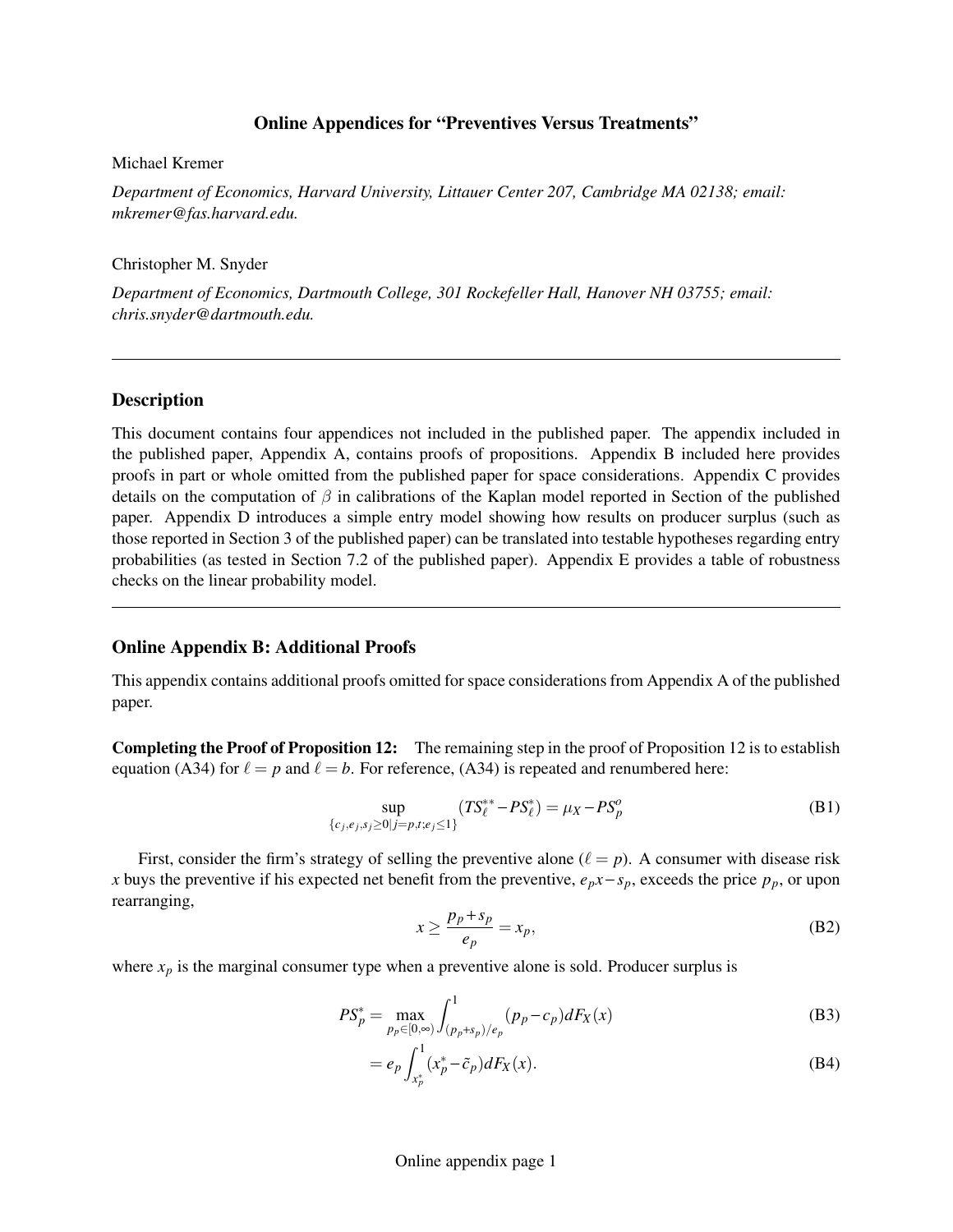The second equality holds by making the change of variables in  $(B2)$ , taking  $x_p^*$  to be the maximizing such value of  $x_p$ , and substituting  $\tilde{c}_p$ , where

$$
\tilde{c}_j = \frac{c_j + s_j}{e_j} \tag{B5}
$$

can be interpreted as the combined firm and consumer cost for product  $j = p, t$ , expressed per unit of expected health benefit.

The first-best policy regarding a preventive allocates it to any consumer whose expected net benefit  $e_p x - s_p$  exceeds marginal cost  $c_p$ , or upon rearranging,  $x \ge (c_p + s_p)/e_p = \tilde{c}_p$ . First-best surplus from a preventive is thus

$$
TS_p^{**} = \int_{\tilde{c}_p}^{1} (e_p x - s_p - c_p) dF_X(x) = e_p \int_{\tilde{c}_p}^{1} (x - \tilde{c}_p) dF_X(x).
$$
 (B6)

Combining (B4) and (B6),

$$
\sup_{\{c_p, s_p, e_p \ge 0 | e_p \le 1\}} (TS_p^{**} - PS_p^*) = \sup_{\{\tilde{c}_p, e_p \ge 0 | e_p \ge 1\}} \left\{ e_p \left[ \int_{\tilde{c}_p}^1 (x - \tilde{c}_p) dF_X(x) - \int_{x_p^*}^1 (x_p^* - \tilde{c}_p) dF_X(x) \right] \right\}.
$$
 (B7)

Parameters  $c_p$  and  $s_p$  have been replaced by  $\tilde{c}_p$  in the set over which the supremum is taken because they do not appear aside from  $\tilde{c}_p$ . Although  $\tilde{c}_p$  is a function of  $e_p$  in (B5), it can be varied independently by varying the parameters  $s_p$  and  $c_p$  for which  $\tilde{c}_p$  has been substituted, so  $e_p$  and  $\tilde{c}_p$  should be viewed as independent parameters in (B7). Since  $x_p^*$  is the maximizer of the second integral in (B7), clearly  $x_p^* \ge \tilde{c}_p$ . Thus the first integral in (B7) is weakly greater than the second, implying the factor in square brackets is non-negative, implying (B7) is non-decreasing in *ep*, implying the supremum can be generated by setting  $e_p = 1$ . Differentiating (B7) with respect to  $\tilde{c}_p$  yields

$$
-e_p \left[ \int_{\tilde{c}_p}^1 dF_X(x) + \int_{x_p^*}^1 dF_X(x) \right] = e_p \left[ F_X(\tilde{c}_p) - F_X(x_p^*) \right],
$$
 (B8)

which is nonpositive because  $x_p^* \geq \tilde{c}_p$ . The derivative in (B8) uses the Envelope Theorem, allowing one to ignore the indirect effect of  $\tilde{c}_p$  on (B7) through its effect on  $x_p^*$ : because  $x_p^*$  is a maximizer of the second integral, changes in  $x_p^*$  have a second-order effect on the integral. The supremum can be generated by the lowest feasible value of  $\tilde{c}_p$ , i.e.,  $\tilde{c}_p = 0$ . Substituting  $\tilde{c}_p = 0$  and  $e_p = 1$  into (B7) yields

$$
\sup_{\{c_p, s_p, e_p \ge 0 | e_p \ge 1\}} (TS_p^{**} - PS_p^*) = \int_0^1 x dF_X(x) - \max_{x \in [0,1]} [x \Phi_X(x)] \tag{B9}
$$

$$
= \mu_X - PS_p^o, \tag{B10}
$$

where the last line follows from Lemma 1.

Next, examine the case in which the firm sells both a preventive and a treatment  $(\ell = b)$  using backward induction. Let  $p_{b}$  be the price for product  $j \in \{p,t\}$  given both are sold. A consumer who ends up contracting the disease (either because he did not be the preventive or it was unsuccessful) buys the treatment if  $e_t - s_t \geq p_{bt}$ . The optimal treatment price is  $p_{bt}^* = e_t - s_t$ . Note this price leaves the consumer with no surplus. Folding the game back, in deciding whether or not to buy the preventive, the presence of the treatment is thus irrelevant for the consumer. A consumer with disease risk *x* buys the preventive if the net benefit  $e_p x - s_p$ exceeds the price  $p_{bp}$ , or upon rearranging,

$$
x \ge \frac{p_{bp} + s_p}{e_p} = x_{bp}.\tag{B11}
$$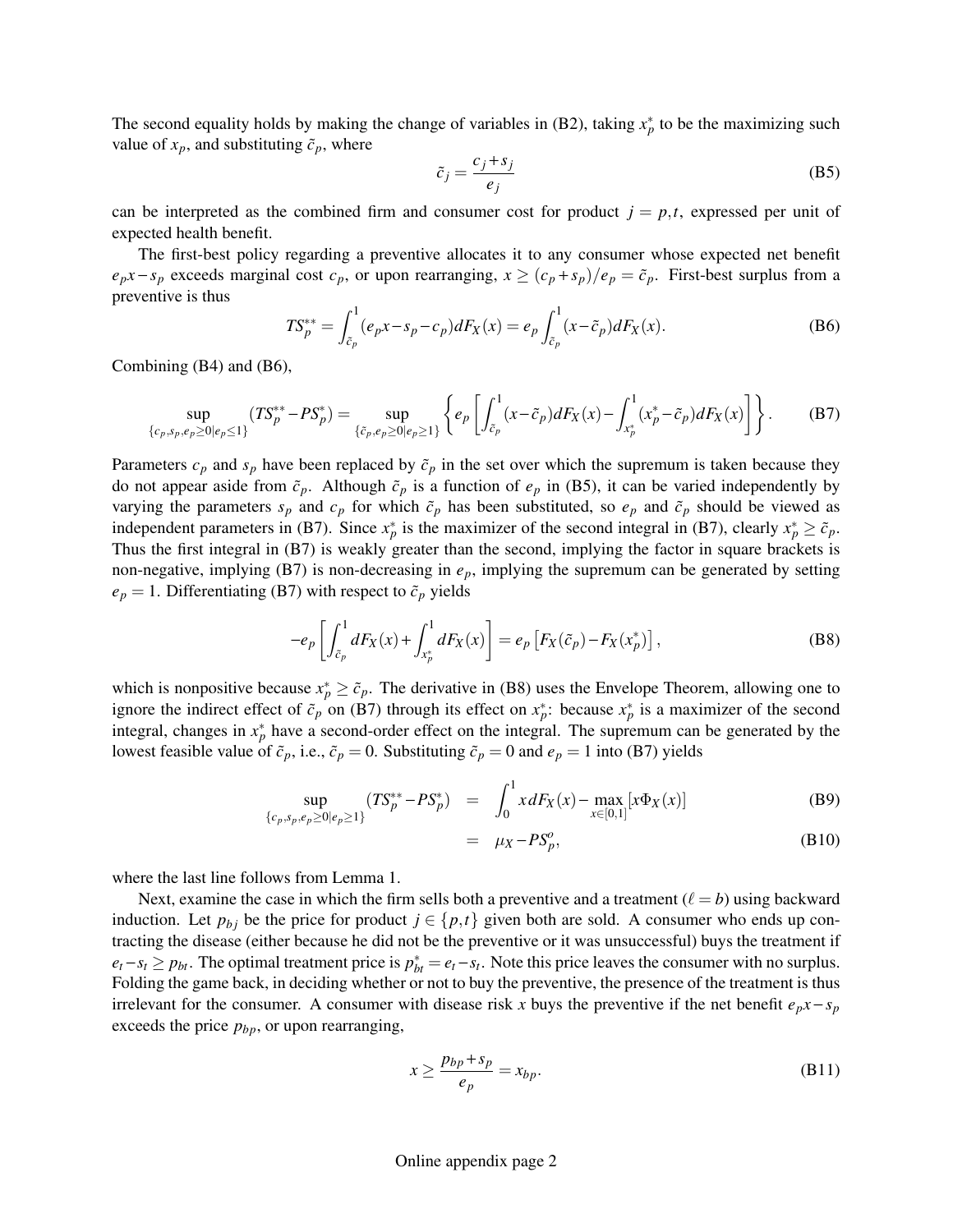The producer surplus from selling both,  $PS_b^*$ , equals

$$
\max_{p_{pb}\in[0,\infty)}\left\{\int_{x_{bp}}^1\left[p_{pb}-c_p+(1-e_p)x(p_{bt}^*-c_t)\right]dF_X(x)+\int_0^{x_{bp}}x(p_{bt}^*-c_t)dF_X(x)\right\},\tag{B12}
$$

where  $x_{bp}$  is regarded as the function of  $p_{bp}$  given by (B11). The first integral incorporates the profit from consumer types who buy the preventive. Markup  $p_{pb} - c_p$  is earned from each. With probability  $(1 - e_p)x$ , the preventive does not work for him and he buys the treatment as well. The second integral incorporates the profit from consumer types who do not buy the preventive but end up contracting the disease and buy the treatment. Applying the change of variables in (B11) to (B12) and taking  $x_{bp}^*$  to be the value of  $x_{bp}$ maximizing the expression shows  $PS_b^*$  equals

$$
\int_{x_{pb}^*}^{1} [e_p x_{bp}^* - s_p - c_p + (1 - e_p)x(p_{bt}^* - c_t)]dF_X(x) + \int_0^{x_{bp}^*} x(p_{bt}^* - c_t)dF_X(x)
$$
 (B13)

$$
= e_t(1-\tilde{c}_t)\mu_X + e_p \int_{x_{bp}^*}^1 [x_{bp}^* - \tilde{c}_p - xe_t(1-\tilde{c}_t)]dF_X(x).
$$
 (B14)

The second line follows from substituting  $\tilde{c}_t = (c_t + s_t)/e_t$ , substituting  $p_{bt}^* = e_t - s_t$ , and rearranging.

In the first-best policy involving both products, the preventive and treatment are sold at cost,  $c_p$  and  $c_t$ , respectively. First-best surplus *TS∗∗ b* thus equals

$$
\int_{\tilde{c}_p}^1 [e_p x - s_p - c_p + (1 - e_p) x (e_t - s_t - c_t)] dF_X(x) + \int_0^{\tilde{c}_p} x (e_t - s_t - c_t) dF_X(x)
$$
 (B15)

$$
= e_t(1-\tilde{c}_t)\mu_X + e_p \int_{\tilde{c}_p}^1 [x-\tilde{c}_p - xe_t(1-\tilde{c}_t)]dF_X(x), \tag{B16}
$$

where (B16) follows from similar computations behind (B14). Subtracting (B14) from (B16),

$$
\sup_{\{c_j, s_j, e_j \ge 0 | j = p, t; e_j \le 1\}} (TS_b^{**} - PS_b^*)
$$
\n
$$
= \sup_{\{\tilde{c}_j, e_j \ge 0 | j = p, t; e_j \le 1\}} \left\{ e_p \left\{ \int_{\tilde{c}_p}^1 [x - \tilde{c}_p - x e_t (1 - \tilde{c}_t)] dF_X(x) - \int_{x_p^*}^1 (x_p^* - \tilde{c}_p) dF_X(x) \right\} \right\}.
$$
\n(B17)

Since  $x_{bp}^*$  is the maximizer of the integral in (B12), the firm would never chose  $x_{bp}^*$  such that the integrand is negative for any x. Therefore the integrand is non-negative for  $x = x_p^*$ , implying  $x_{bp}^* - \tilde{c}_p - x_{bp}^* e_t (1 - \tilde{c}_t) \ge 0$ , in turn implying  $x_{bp} \geq \tilde{c}_p$ . But  $x_{bp} \geq \tilde{c}_p$  implies that the difference between the integrals in (B17) is nonnegative, implying that the supremum in (B17) can be generated by setting  $e_p = 1$ . The derivative of (B17) with respect to  $\tilde{c}_t$  is

$$
\int_{\tilde{c}_p}^1 x e_t dF_X(x) - \int_{x_p^*}^1 x e_t dF_X(x),
$$
\n(B18)

which is positive because  $x_{bp} \geq \tilde{c}_p$ . As in (B8), the derivative in (B18) uses the Envelope Theorem. We have shown that the supremum in (B17) can be generated by  $e_p = 1$  and  $c_t = 1$ . Substituting these values into (B17) implies (B17) equals

$$
\sup_{\{\tilde{c}_j, s_j, e_j \ge 0 | j = p, t; e_j \le 1\}} (TS_b^{**} - PS_b^*) = \sup_{\{\tilde{c}_p \ge 0\}} \left[ \int_{\tilde{c}_p}^1 (x - \tilde{c}_p) dF_X(x) - \int_{x_p^*}^1 (x_p^* - \tilde{c}_p) dF_X(x) \right]
$$
(B19)

$$
= \mu_X - PS_p^o, \tag{B20}
$$

where (B20) follows from the same arguments used to derive (B10) from (B7). *Q.E.D.*

#### Online appendix page 3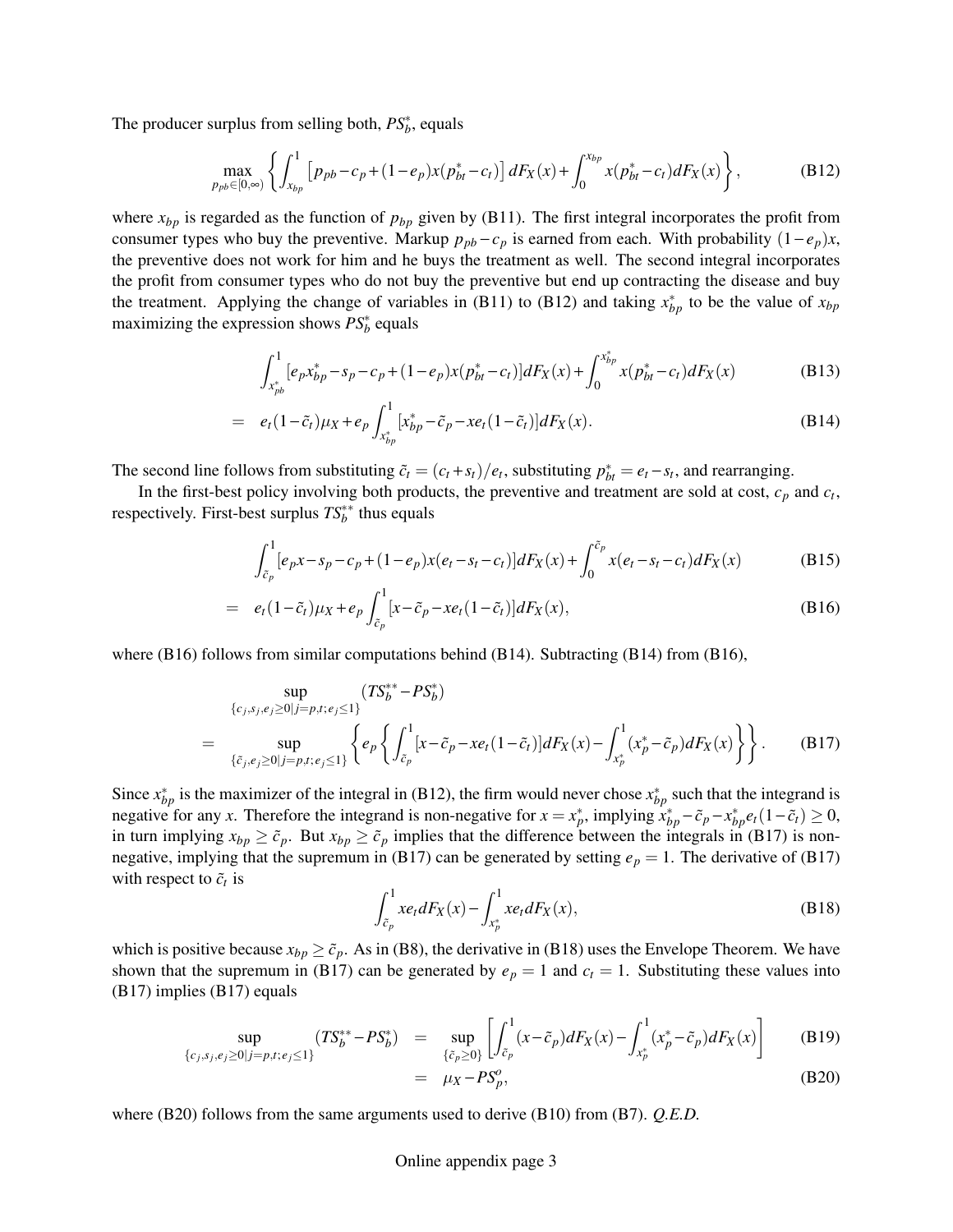**Proof of Proposition 16:** Assume benchmark values of the parameters  $c_j$ ,  $s_j = 0$ ,  $e_j = 1$ ,  $j = p$ , *t*. Suppose *Y* is independent of *X*. Then

$$
PS_p^o = \max_{p_p \in [0,\infty)} \left\{ \int_{p_p/\bar{y}}^1 \left[ \int_{p_p/x}^{\bar{y}} p_p dF_Y(y) \right] dF_X(x) \right\} \tag{B21}
$$

$$
\leq \max_{p_p \in [0,\infty)} \left\{ \int_{p_p/\bar{y}}^1 \max\left[0, \int_{p_p/x}^{\bar{y}} p_p dF_Y(y) \right] dF_X(x) \right\} \tag{B22}
$$

$$
\leq \max_{p_p \in [0,\infty)} \left\{ \int_0^1 \max\left[0, \int_{p_p/x}^{\bar{y}} p_p dF_Y(y) \right] dF_X(x) \right\} \tag{B23}
$$

$$
\leq \int_0^1 \left\{ \max_{p_p \in [0,\infty)} \left\{ \max \left[ 0, \int_{p_p/x}^{\bar{y}} p_p dF_Y(y) \right] \right\} \right\} dF_X(x) \tag{B24}
$$

$$
= \int_0^1 \left\{ \max_{p_p \in [0,\infty)} \left[ \int_{p_p/x}^{\bar{y}} p_p dF_Y(y) \right] \right\} dF_X(x) \tag{B25}
$$

$$
= \int_0^1 \left\{ \max_{p' \in [0,\infty)} \left[ \int_{p'}^{\bar{y}} p' x dF_Y(y) \right] \right\} dF_X(x) \tag{B26}
$$

$$
= \mu_X \max_{p' \in [0,\infty)} \left[ p' \Phi_Y(p') \right] \tag{B27}
$$

$$
=\mu_X REC_Y \tag{B28}
$$

$$
= PS_t^o. \tag{B29}
$$

Equations (B21) and (B27) hold by applying the independence condition to the formulae (20). The rest of the steps up to the last are algebraic manipulations. The last step follows from (21). The inequality in (B24) is strict if there is nontrivial heterogeneity in the distribution of positive risks *X*. *Q.E.D.*

**Proof of Proposition 17:** Assume benchmark values of the parameters  $c_j$ ,  $s_j = 0$ ,  $e_j = 1$ ,  $j = p$ , *t*. Let *PS*<sup>*o*</sup><sub>*p*</sub> and *PS*<sup>*c*</sup><sub>*p*</sub> and *PSY*<sup>*o*</sup><sub>*f*</sub> and *PSY*<sup>*o*</sup><sub>*f*</sub> and *PSY*<sup>*o*</sup><sub>*f*</sub> and *PSY*<sup>*o*</sup><sub>*f*</sub> and *PSY*<sup>*o*</sup><sub>*f*</sub> and *PSY*<sup>*o*</sup><sub>*f*</sub> and *PSY*<sup>*6*</sup><sub>*f*</sub> and *PSY*<sup>*6*</sup><sub>*f*</sub> and *PSY*<sup>*6*</sup><sub>*f*</sub> and *PS* be equilibrium producer surpluses when *Y* distributed independently from *X* is added to the model. Given  $h=1,$ 

$$
PSY_p^o = p_U^o \Phi_U(p_U^o) \tag{B30}
$$

$$
\geq p_X^o p_Y^o \Phi_U(p_X^o p_Y^o) \tag{B31}
$$

$$
\ge p_X^o p_Y^o \Pr(x \ge p_X^o) \Pr(y \ge p_Y^o) \tag{B32}
$$

$$
= PS_p^o PSY_t^o / PS_t^o,
$$
 (B33)

where  $p_{\Theta}^o = \text{argmax}_p[p\Phi_{\Theta}(p)]$  for  $\Theta \in \{X, Y, U\}$ . Equation (B30) follows from equation (20). Condition (B31) follows because  $p_U^o$ , as an argmax, produces a higher value for  $p_{U}(p)$  than the product  $p_X^o p_Y^o$ . Condition (B32) follows from

$$
\Phi_U(p_X^o p_Y^o) = \Pr(u \ge p_X^o p_Y^o) \n= \Pr(xy \ge p_X^o p_Y^o) \n\ge \Pr(x \ge p_X^o) \Pr(y \ge p_Y^o),
$$

where the last step holds because  $x \ge p_X^o$  and  $y \ge p_Y^o$  implies  $xy \ge p_X^o p_Y^o$ . To see (B33), note first that the proof of Lemma 2 implies  $PS_p^o = p_X^o \Pr(X \ge p_X^o)$ . Note second  $PS_t^o = \mu_X$  by equation (3). Note third  $PS_t^o =$  $\mu_X p_Y^o \Pr(y \ge p_Y^o) = \mu_X p_Y^o \Pr(y \ge p_Y^o)$  applying the independence assumption to equation (21). Conditions (B30)–(B33) together imply  $PS_p^o/PS_t^o \leq PSY_p^o/PSY_t^o$ . If X and Y are continuous, then the inequality in (B32) is strict. *Q.E.D.*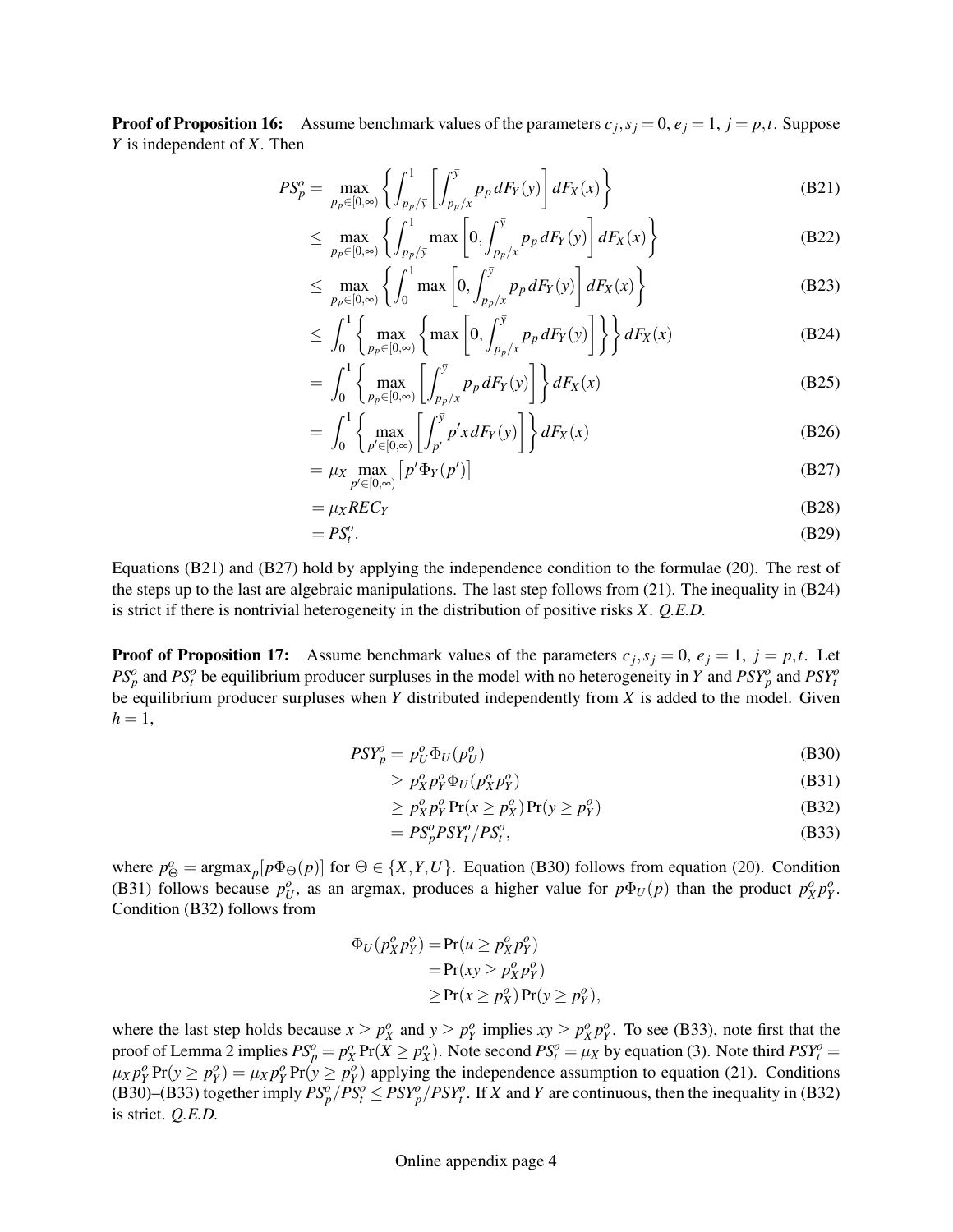**Proof of Proposition 18:** Suppose  $Y = g(X)$ , where *g* is some increasing function. Let  $p_p^*$  be the optimal preventive price. Preventive demand equals  $\Phi_U(p_p^*) = \Phi_Y(\hat{y})$  for  $\hat{y}$  given by the solution to  $g^{-1}(\hat{y})\hat{y} = p_p^*$ . Hence

$$
PS_p^* = p_p^* \Phi_Y(\hat{y}) = g^{-1}(\hat{y}) \hat{y} \Phi_Y(\hat{y}).
$$
\n(B34)

Turning to producer surplus from a treatment,

$$
PS_t^* \ge \hat{y} \int_{\hat{y}}^{\bar{y}} g^{-1}(y_i) dF_Y(y_i)
$$
 (B35)

$$
\geq \hat{y} \int_{\hat{y}}^{\bar{y}} g^{-1}(\hat{y}) dF_Y(y_i) \tag{B36}
$$

$$
=g^{-1}(\hat{y})\hat{y}\Phi_Y(\hat{y})
$$
 (B37)

$$
= PS_p^*.
$$
 (B38)

Equation (B35) holds because producer surplus from a treatment *PS<sup>∗</sup> t* at the maximizing price at least weakly exceeds producer surplus on the right-hand side from selling a treatment at price  $\hat{y}_i$ . To see that the righthand side of (B35) is the correct expression for this producer surplus, note that all types  $y_i > \hat{y}$  buy the drug if they contract the disease. Each contracts the disease with probability  $x_i = g^{-1}(y_i)$ . Integrating over types gives the expression for producer surplus. Equation (B36) holds because  $g^{-1}$  is an increasing function, so  $x_i \geq g^{-1}(\hat{y}_i)$  for  $y_i \geq \hat{y}_i$ . Equation (B37) is a straightforward calculation. Equation (B38) follows from (B34). The inequality in (B36) is strict if there is nontrivial heterogeneity in *X* for preventive consumers. *Q.E.D.*

**Proof of Proposition 19:** Assume benchmark values of the parameters  $c_j$ ,  $s_j = 0$ ,  $e_j = 1$ ,  $j = p$ , *t*. Suppose that  $Y = \mu_Y$  and that *X* and *H* are independent. First compute the producer surplus from a preventive. The consumer buys a preventive if  $p_p$  is less than the expected benefit from his or her ex ante perspective,  $E(XYH|X=x, Y=\mu_Y)=x\mu_Y E(H|X=x)=x\mu_Y$ , where the second equality holds by Proposition 14. Thus, preventive demand is  $\Phi_X(p_p/\mu_Y)$ . Producer surplus from a preventive is  $p_p \Phi_X(p_p/\mu_Y) = \mu_Y x \Phi_X(x)$ , making the change of variables  $x = p_p / \mu_Y$ . In equilibrium,

$$
PS_p^o = \mu_Y REC_X. \tag{B39}
$$

Next compute the producer surplus from a treatment. The consumer buys a treatment conditional on contracting the disease if  $p_t$  is less than his or her ex post benefit  $yh = \mu_Y h$ . Because *X* and *H* are independent, we can multiply probabilities to obtain the individual consumer's treatment demand:  $x\Phi_H(p_t/\mu_Y)$ . Market demand for a treatment is thus  $\int_0^1 x \Phi_H(p_t/\mu_Y) dx = \mu_X \Phi_H(p_t/\mu_Y)$ , implying that producer surplus is  $\mu_X p_t \Phi_H(p_t/\mu_Y) = \mu_X \mu_Y h \Phi_H(h)$ , making the change of variables  $h = p_t/\mu_Y$ . In equilibrium,

$$
PS_t^o = \mu_X \mu_Y REC_H. \tag{B40}
$$

Thus  $PS_t^o > PS_p^o$  if and only if (B40) strictly exceeds (B39), which in turn holds if and only if  $REC_H/\mu$ <sup>*H*</sup>  $>$  $REC_X/\mu_X$ .

The last step is to use decomposition results from Section 3.2 to find an equivalent expression for the ratios  $REC_H/\mu$ <sup>H</sup> and  $REC_X/\mu$ <sup>X</sup>. The decomposition results apply to random variables with support on the unit interval. This is the reason for introducing the rescaled variable  $\tilde{H} = H/h^{\text{max}}$ . We need to verify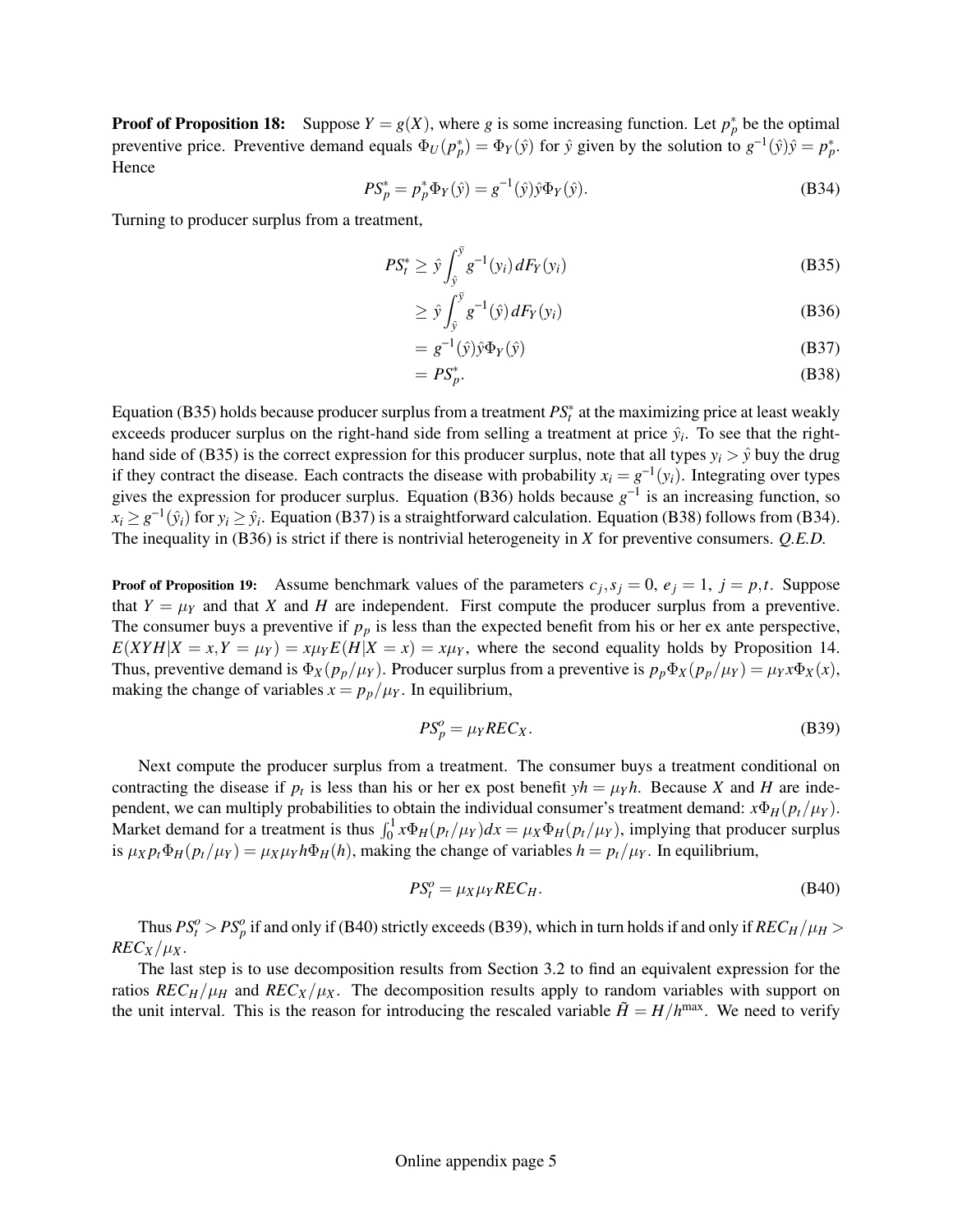$REC_H/\mu_H = REC_{\tilde{H}}/\mu_{\tilde{H}}$ . Obviously  $\mu_H = h^{\text{max}}\mu_{\tilde{H}}$ . A series of steps shows  $REC_H = h^{\text{max}}REC_{\tilde{H}}$ .

$$
REC_H = \max_{h \geq 0} [h\Phi_H(h)]
$$
  
=  $h^{\max} \max_{h \geq 0} [(h/h^{\max})\Phi_H(h)]$   
=  $h^{\max} \max_{h \geq 0} [(h/h^{\max})\Phi_{\tilde{H}}(h/h^{\max})]$   
=  $h^{\max} \max_{\tilde{h} \in [0,1]} [\tilde{h}\Phi_{\tilde{H}}(\tilde{h})]$   
=  $h^{\max}REC_{\tilde{H}},$ 

where the fourth step holds by the change of variables  $\tilde{h} = h/h^{\max}$ . Hence

$$
\frac{REC_{\tilde{H}}}{\mu_{\tilde{H}}} = \frac{REC_H/h^{\max}}{\mu_H/h^{\max}} = \frac{REC_H}{\mu_H}.
$$

We are set to apply the decomposition results from Section 3.2. Substituting the definition  $\rho_X^* =$ *REC<sub>X</sub>* / $\mu_X$  into the decomposition formula in (10) gives  $REC_X / \mu_X = 1 - Z_X [1 - \rho(\mu_X)]$ . Similarly,  $REC_H / \mu_H =$  $1 - Z_{\tilde{H}}[1 - \rho(\mu_{\tilde{H}})].$  Substituting, we have that  $\rho(\mu_{\tilde{H}})/Z_{\tilde{H}} > \underline{REC}(\mu_X)/Z_X > \overline{REC}_X/\mu_X$  if and only if  $Z_X[1 - \mu_X]$  $\rho(\mu_X)$   $> \overline{Z}_{\tilde{H}}[1-\rho(\mu_{\tilde{H}})]$ , which is thus a necessary and sufficient condition for  $PS_t^o > PS_p^o$ . The reverse inequalities are proved similarly. *Q.E.D.*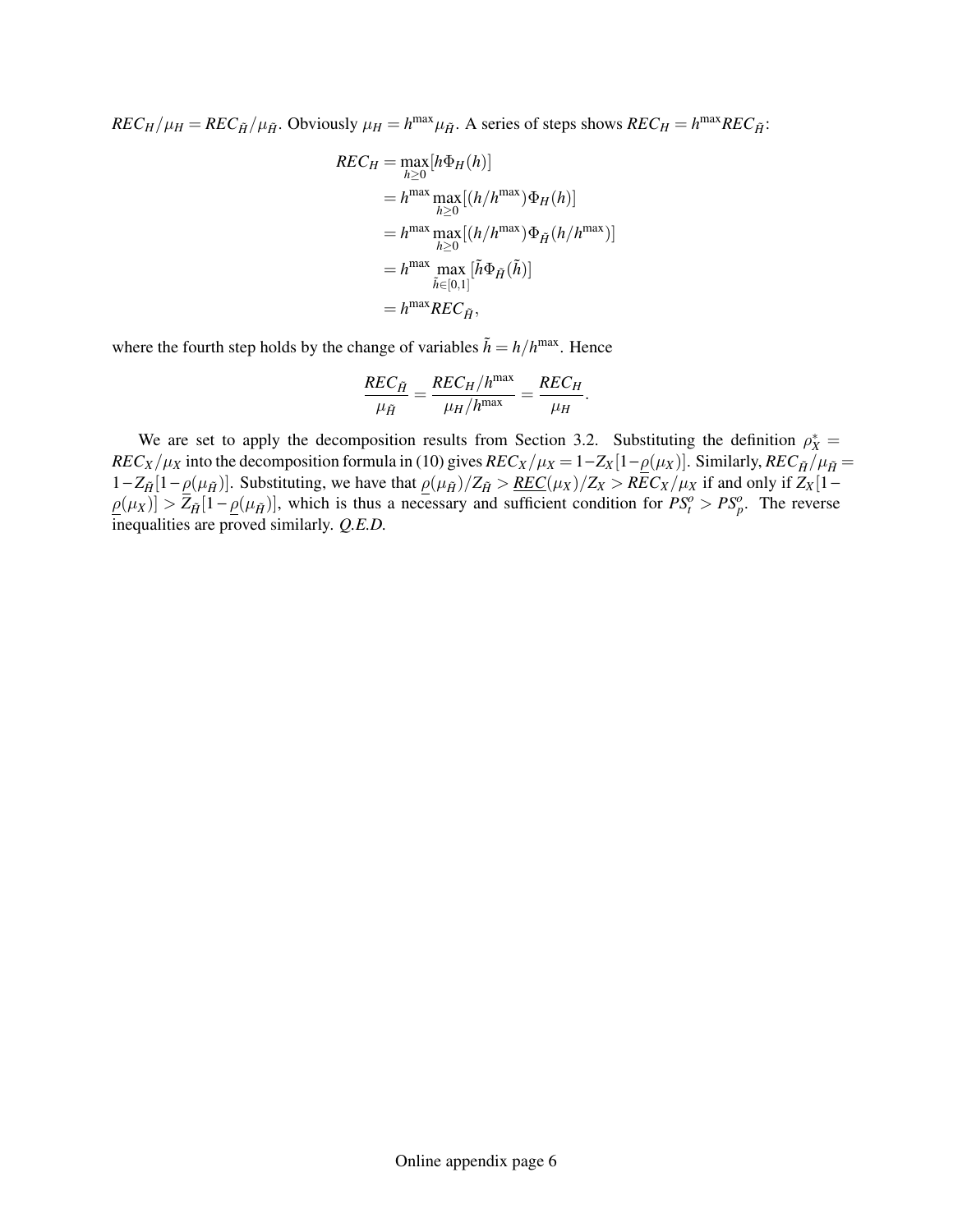# Online Appendix C: Computing *β* in Calibrations of the Kaplan Model

This online appendix provides details on the derivation of *β* used in the calibrations based on the Kaplan (1990) model.

HIV2 Calibration: Calibration HIV2 assumes a homogeneous *β* parameter across the U.S. population, computed by multiplying an estimate of the per-partner transmission rate by an estimate of the HIV prevalence rate. We take the per-partner transmission rate to be 10% from Rockstroh *et al.* (1995). The overall prevalence rate is computed from subgroup estimates in Purcell *et al.* (2012), a meta-analysis of seven surveys covering the 37 states with confidential, name-based HIV infection reporting. The following table reproduces estimates from their Table 5 of the number of HIV cases [in column (1)] and rates [in column (2)] by year end 2007 for the three mutually exclusive subgroups in the row headings.

|            | Cases   | <b>HIV</b> Rates<br>(per $100,000$ ) | Population<br>(100,000) |
|------------|---------|--------------------------------------|-------------------------|
|            | (1)     | (2)                                  | $(3) = (1) \div (2)$    |
| Women      | 153,814 | 173                                  | 889.1                   |
| <b>MSM</b> | 265,330 | 7,929                                | 33.5                    |
| Other men  | 152,468 | 187                                  | 815.3                   |
| Combined   | 571,612 | 329                                  | 1,737.9                 |

Table C1: Computation of overall U.S HIV prevalence rate

Population in column (3) is derived from columns (1) and (2). Summing down columns (1) and (3) given total number of cases and population, which can be divided to give the overall prevalence rate, 329 per 100,000, rounding to 0.033% per individual. Multiplying by the 10% per-partner transmission rate gives the 0.0033% value of  $\beta$  used in the calibration.  $\Box$ 

HIV3 Calibration: Calibration HIV3 allows *β* to vary by sexual orientation, race,and gender. The homogeneous population parameter  $\beta = 0.033\%$  is transformed into ones varying by subgroup in two stages. In the first stage we scale *β* by the following subgroup factors, reflecting the HIV prevalence for each subgroup relative to that in the overall population.

|              | <b>MSM</b> | Women and other men |
|--------------|------------|---------------------|
| Race         | (1)        | (2)                 |
| White        | 16.792     | 0.141               |
| Hispanic     | 32.231     | 0.814               |
| <b>Black</b> | 63.902     | 2.466               |

Table C2: HIV prevalence relative to overall U.S. rates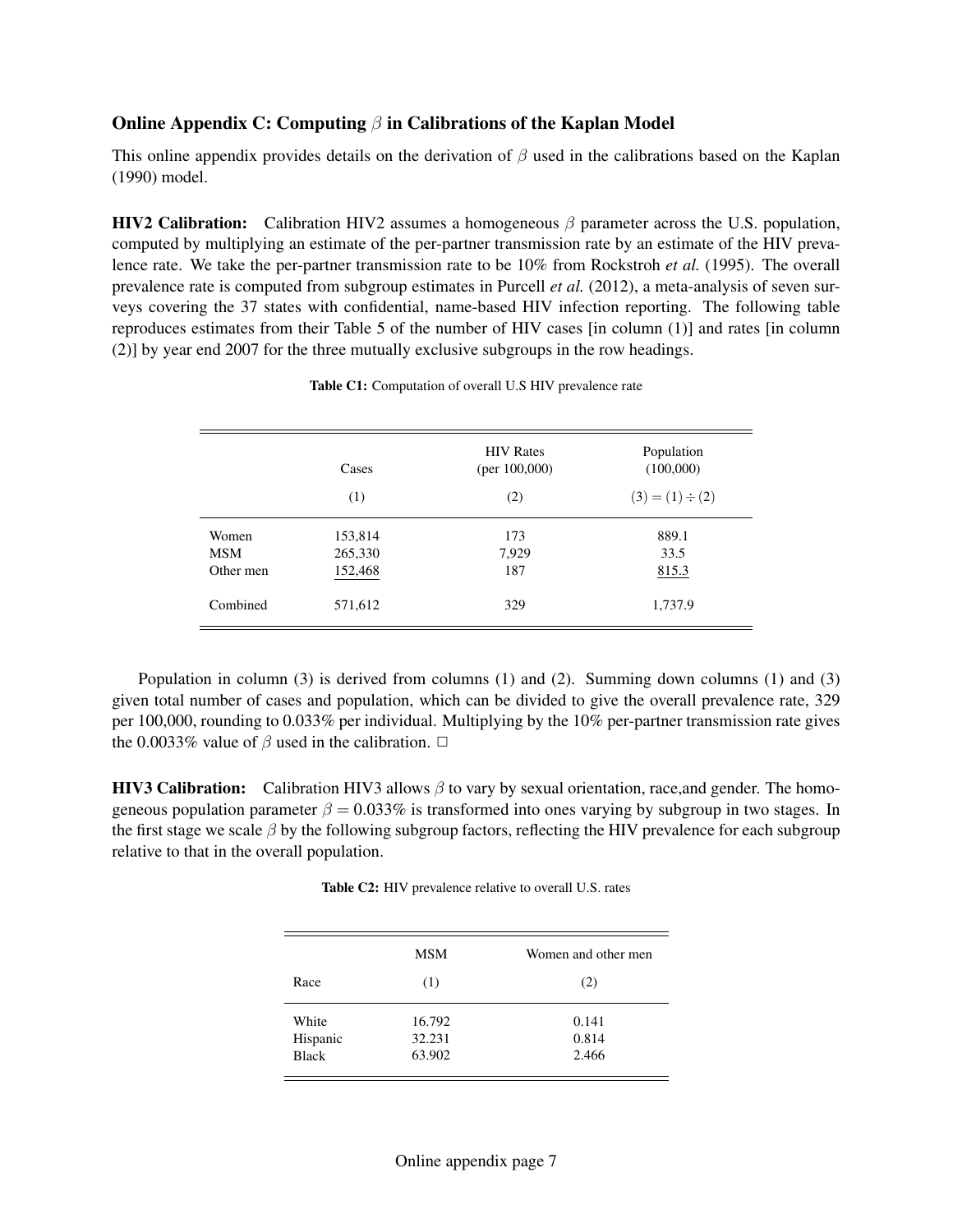Column (1) can be computed fairly directly from Purcell *et al.* (2012), specifically, dividing the HIV rates per 100,000 for MSM by race reported in their Table 5 by the population rate of 329 from Table C1.

Column (2) requires more calculation. We obtain 2007 populations by race from the U.S. Census Bureau (2013) and 2007 HIV cases from Centers for Disease Control (2012), Table 5b. The number of HIV cases among women in Purcell *et al.* is half that in Centers for Disease Control (2012) and is also approximately half for other subgroups. Assume, therefore, that the 37 states covered in Purcell *et al.* account for half the U.S. population and, furthermore, that they are representative of this larger population. Then the statistics for MSM males by race from Purcell *et al.* can be combined with the overall statistics by race from Centers for Disease Control (2012) to back out statistics for non-MSM individuals by race, reported in column (2).

In the second stage, for all MSM categories, after scaling by the factor in column (1), we further scale by a factor of three to compute the associated *β* to reflect the estimate from Royce *et al.* (1997) that HIV is three times more likely to be passed between males than from males to females.

Some examples will help clarify the risk calculations. Consider a white woman with  $n = 15$  lifetime sexual partners. Her estimated HIV risk is

$$
1 - (1 - 0.000047)^{15} = 0.07\%,
$$

where the value 0.000047 for her *β* comes from multiplying the population *β* by 0.141 from column (2) of Table C2. Consider an Hispanic man reporting two male and three female partners. His estimated HIV risk is

$$
1 - (1 - 0.031909)^{2} (1 - 0.000269)^{3} = 6.36\%,
$$

where 0.031909 is the *β* associated with his male partners, computed by multiplying the population *β* by 32.231 from Table C2 and again by the male-male transmission factor of 3, and 0.000269 is the *β* associated with his female partners, computed by multiplying the population  $\beta$  by 0.814 from Table C2.  $\Box$ 

**HPV1 Calibration:** The  $\beta$  for the HPV1 calibration is computed by multiplying the transmission rate times the prevalence rate. Data from Hernandez *et al.* (2008) imply an HPV transmission rate of 88.8%: of the 18 couples in which one partner had an HPV strain that the other did not at the beginning of their study, 16 ended up transmitting a strain to the other. Dunne *et al.* (2007) estimated the prevalence among U.S. women of the HPV strains classified as posing a high cervical-cancer risk as 15.2%. We take this as the HPV prevalence rate. Dunne et al. estimated the prevalence of the four strains included in the Gardasil HPV vaccine as 3.4%, but the vaccine also offers cross-protection against other high-risk strains (Ault 2007). Our estimate of  $\beta$  is 88.8%  $\times$  15.2% = 13.5%.  $\Box$ 

Additional References: References to all cited work are provided in the published paper except the following.

Ault, Kevin A. (2007) "Human Papillomavirus Vaccines and the Potential for Cross-protection Between Related HPV Types," *Gynecologic Oncology* 107: S31–S33.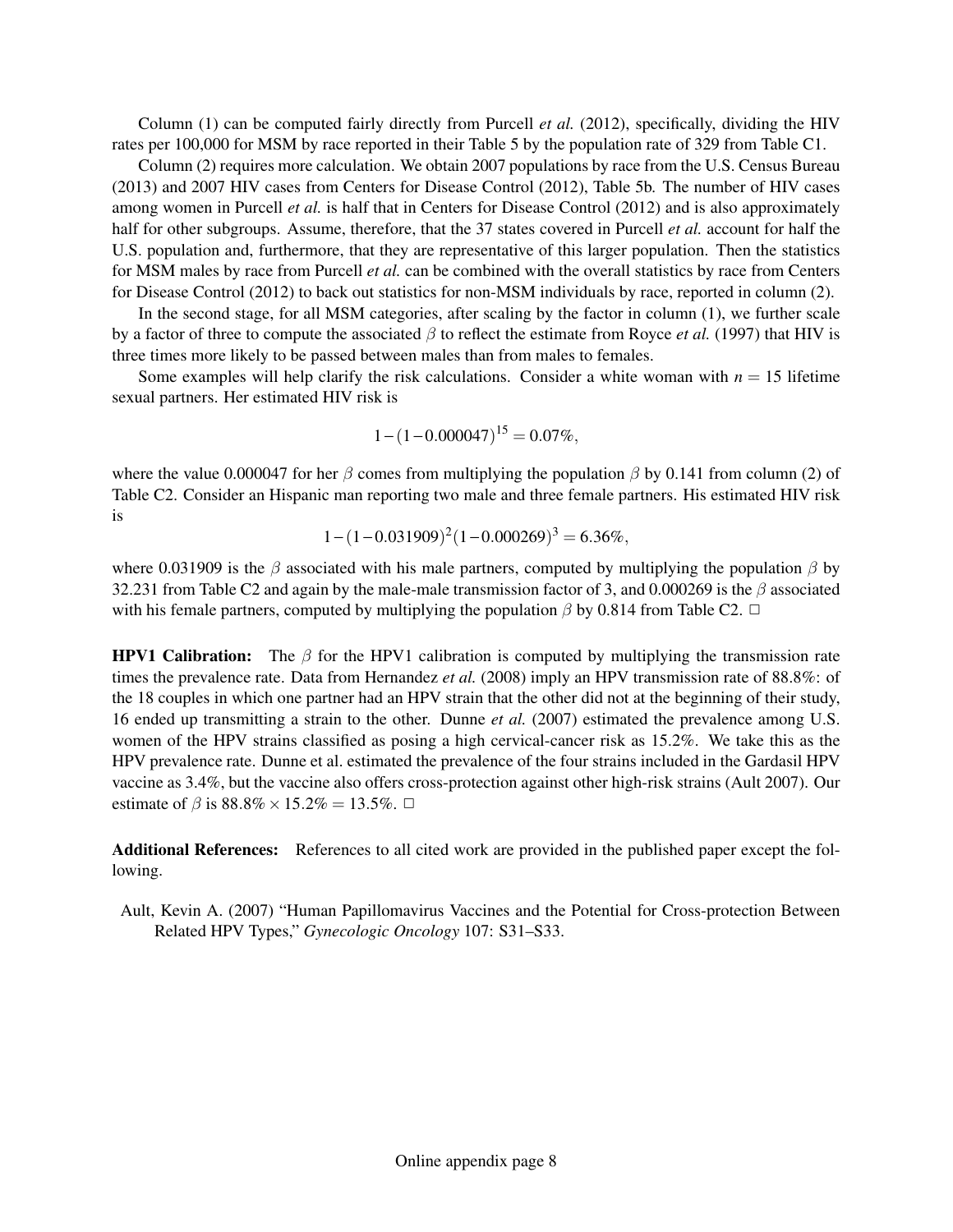#### Online Appendix D: Empirical Entry Model

To connect the results on producer surplus from Section 3 to the probability of product development studied in our regressions, in this subsection we introduce a simple entry game played by a preventive and treatment producer. The game nests the case in which only one product is viable, in which case the relevant decision would be that producer's monopoly entry decision. To keep the game, which involves incomplete information, as simple as possible otherwise, we will consider a static version.

Setup: Each producer receives a draw of a development cost  $k_{jm} \geq 0$ , where  $j = p, t$  indexes products and *m* indexes the particular disease market under consideration. Assume *kjm* is private information for the producer of *j*, a continuous random variable with cumulative distribution function  $F_K(k_{jm}, \omega_{jm})$ , where  $\omega_{jm}$ are factors that shift the development technology for product *j* in market *m*. If producer *j* enters, its expected profit net of the development cost is

$$
E(\Pi_{jm}^*) = PS_{jm}^*(1 - \eta_{-j,m}\gamma_j) - k_{jm},\tag{D1}
$$

where the expectation operator is taken over realizations of the development cost of *j*'s rival. Producer *j*'s surplus  $PS_{jm}^*$  is scaled down by  $\gamma_j$ , measuring losses due to rival's business stealing, if *j*'s rival enters, which happens with probability  $\eta_{-j,m}$ . (If producer *j* is a monopolist with no rival entry threat, then we can set either  $\eta_{-j,m}$  or  $\gamma_j$  to 0.)

**Equilibrium:** Producer *j* enters if (D1) is non-negative, or rearranging,  $k_{jm} \le PS^*_{jm}(1 - \eta_{-j,m}\gamma_j)$ . The probability of this event is

$$
\eta_{jm} = F_K(r_{jm}^*(1 - \eta_{-j,m}\gamma_j), \omega_{jm}).
$$
\n(D2)

Simultaneous solution of the set of equations (D2) for  $j = p$ , *t* gives the equilibrium entry probabilities  $\eta_{jm}^*$ . Because these are the variables of interest, for our purposes the game of entry under incomplete information can be reduced to a static game of complete information in which firms choose entry probabilities *ηjm* ex ante.

Comparative Statics: Comparative statics are straightforward to derive viewing the right-hand side of (D2) as a standard best-response function: i.e.,  $\eta_{jm} = BR_{jm}(\eta_{-j,m})$ , where

$$
BR_{jm}(\eta_{-j,m}) = F_K(r^*_{jm}(1-\eta_{-j,m}\gamma_j),\omega_{jm}).
$$

Figure D1 provides a schematic diagram of the best responses. In the absence of heterogeneity, best responses are given by the solid curves. Equilibrium entry probabilities are given by the intersection at point *A*. To verify that the best-response functions are downward sloping as drawn, note

$$
BR'_{jm}(\eta_{-j,m}) = -\gamma_j f_K(r^*_{jm}(1-\eta_{-j,m}\gamma_j), \omega_{jm}) \leq 0,
$$

where  $f_K(k_{im}, \omega_{im})$  is the density function associated with  $k_{im}$ . Hence entry probabilities are strategic substitutes in the sense of Bulow, Geanakoplos, and Klemperer (1985).

The introduction of heterogeneity corresponding to an increase in *IZ<sup>m</sup>* from 0 to 1 results in a shift in the best responses. The shift is mediated through the term *PS<sup>∗</sup> jm* in (D2). By definition,

$$
PS_{jm}^* = \begin{cases} PS_{tm}^* & j = t \\ \rho_m^* PS_{tm}^* & j = p, \end{cases}
$$
 (D3)

where  $\rho_m^*$  is the producer-surplus ratio in the market under consideration, *m*. Proposition 3 implies  $\rho_m^* = 1$ if  $IZ_m = 0$  and  $\rho_m^* < 1$  if  $IZ_m = 1$ . Hence an increase in  $IZ_m$  from 0 to 1 reduces  $\rho_m^*$ , in turn reducing  $PS_{pm}^*$ ,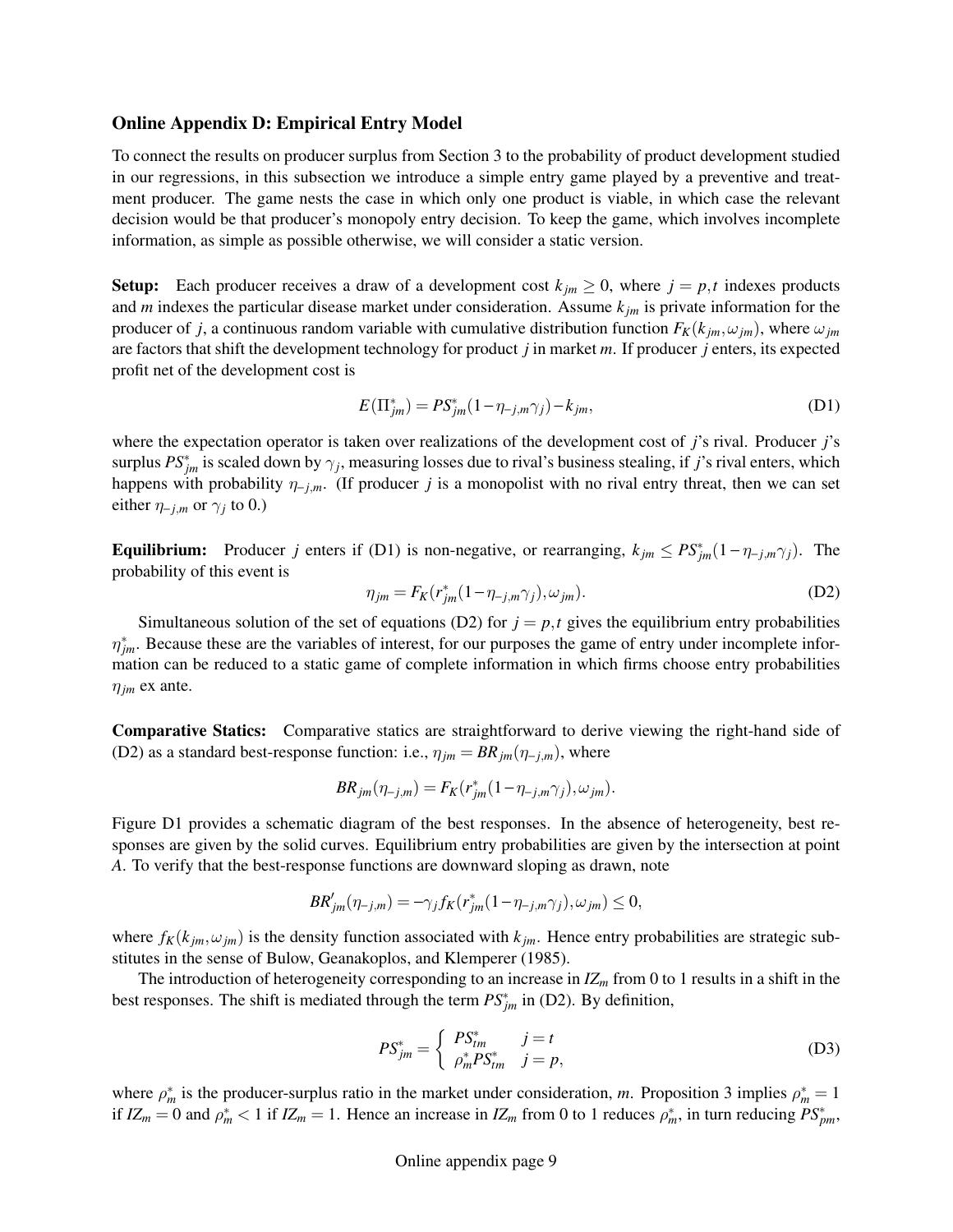

Figure D1: Best-response functions yielding equilibrium entry probabilities. (Market subscript *m* suppressed for brevity. Best responses after *IZ<sup>m</sup>* increased from 0 to 1, reflecting the introduction of disease-risk heterogeneity, given by dashed curves.)

in turn shifting the best response for the preventive *BRpm* down from the solid to the corresponding dashed curve. The best response for the treatment  $BR_{tm}$  does not shift because  $PS_{tm}^*$  is independent of  $IZ_m$ . Thus an increase in  $IZ_m$  moves the equilibrium from point *A* to *B*, resulting in a decline in the probability that the preventive producer enters and, if anything, an increase in the probability that the treatment producer enters. Producer surplus from a monopoly treatment does not shift, but the decrease in the probability of entry by the preventive, which may steal some business from the treatment, makes entry indirectly more attractive for the treatment producer.

**Threats to Identification:** One threat to identification of the bias against preventives arises if  $IZ<sub>m</sub>$  is correlated with unobservable factors related to demand for all products in market *m*. For a stark example, suppose that a higher value of  $IZ_m$  is associated with lower demand in market *m*, reducing  $PS_{tm}^*$ , but has no effect on the relative bias against preventives, so  $\rho_m^* = 1$  independent of  $IZ_m$ . Increasing  $IZ_m$  from 0 to 1 would shift both best responses, moving the equilibrium from *A* to *C* in Figure D1. One would not want to attribute the associated reduction in the probability of preventive development to a bias against preventives in this case. While we will be interested how an increase in *IZ<sup>m</sup>* affects the probability of preventive development  $\eta_{pm}^*$ , these considerations will lead us to focus more on difference in probabilities  $\eta_{pm}^* - \eta_{tm}^*$ . The difference-in-differences result will help identify the relative bias against preventives by effectively purging market fixed effects. The identification strategy is not iron-clad because the distribution functions in (D2) are not necessarily the same across products nor linear, so a proportional change in their arguments may not translate into an equal effect on resulting probabilities. One can simply assume that the density functions do not differ much in the relevant ranges for the two products. We will go further in the empirical analysis by controlling for technological factors  $\omega_{it}$  that might affect the distribution of development costs separately for each product.

**Endogenizing Business Stealing:** For simplicity, we have assumed  $\gamma_j$  is exogenous, independent of  $IZ_m$ . More generally, the proportion of business one product steals from another could depend endogenously on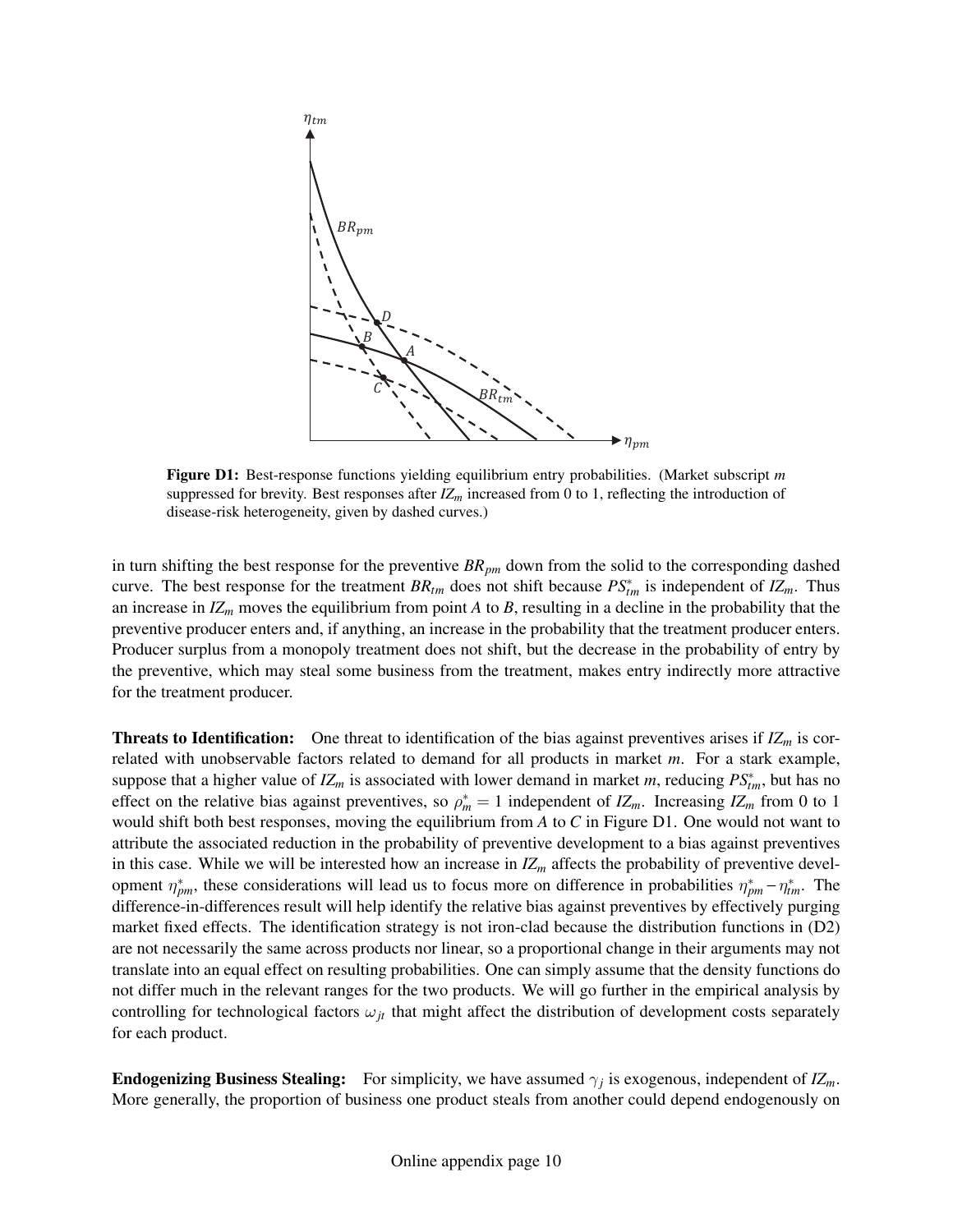heterogeneity in disease risk. Although we will not develop the full-blown model of competition necessary to endogenize  $\gamma$  in the general case here, we will argue that endogenizing  $\gamma_j$  in the benchmark model (perfectly effective products, possible heterogeneity only in disease risk) reinforces the comparative-static effects derived from Figure D1. In the benchmark model, entry by a preventive would steal all of the market from a treatment with no heterogeneity but would leave some of the market for the treatment with some heterogeneity in disease risk. Thus changing *IZ<sup>m</sup>* from 0 to 1 would reduce *γ<sup>t</sup>* . On the other hand, entry by a treatment would have no effect on producer surplus from a preventive because the treatment's price extracts consumers' entire ex post surplus, so treatment entry would not reduce their ex ante demand for the preventive. Hence changing  $IZ_m$  from 0 to 1 would not affect  $\gamma_p$ . Reflecting these considerations in Figure D1, the shift in  $BR_{pm}$  would be the same whether or not  $\gamma$  is endogenized, in either event shifting in from the solid to the dotted curve.  $BR_{tm}$ , which did not shift when  $\gamma$  was taken to be exogenous would shift out from the solid to the dotted curve further from the origin. The equilibrium shifts from *A* to *D*, yielding qualitatively the same comparative-statics conclusions as when the equilibrium shifted from *A* to *B* when  $\gamma$ was taken to be exogenous.